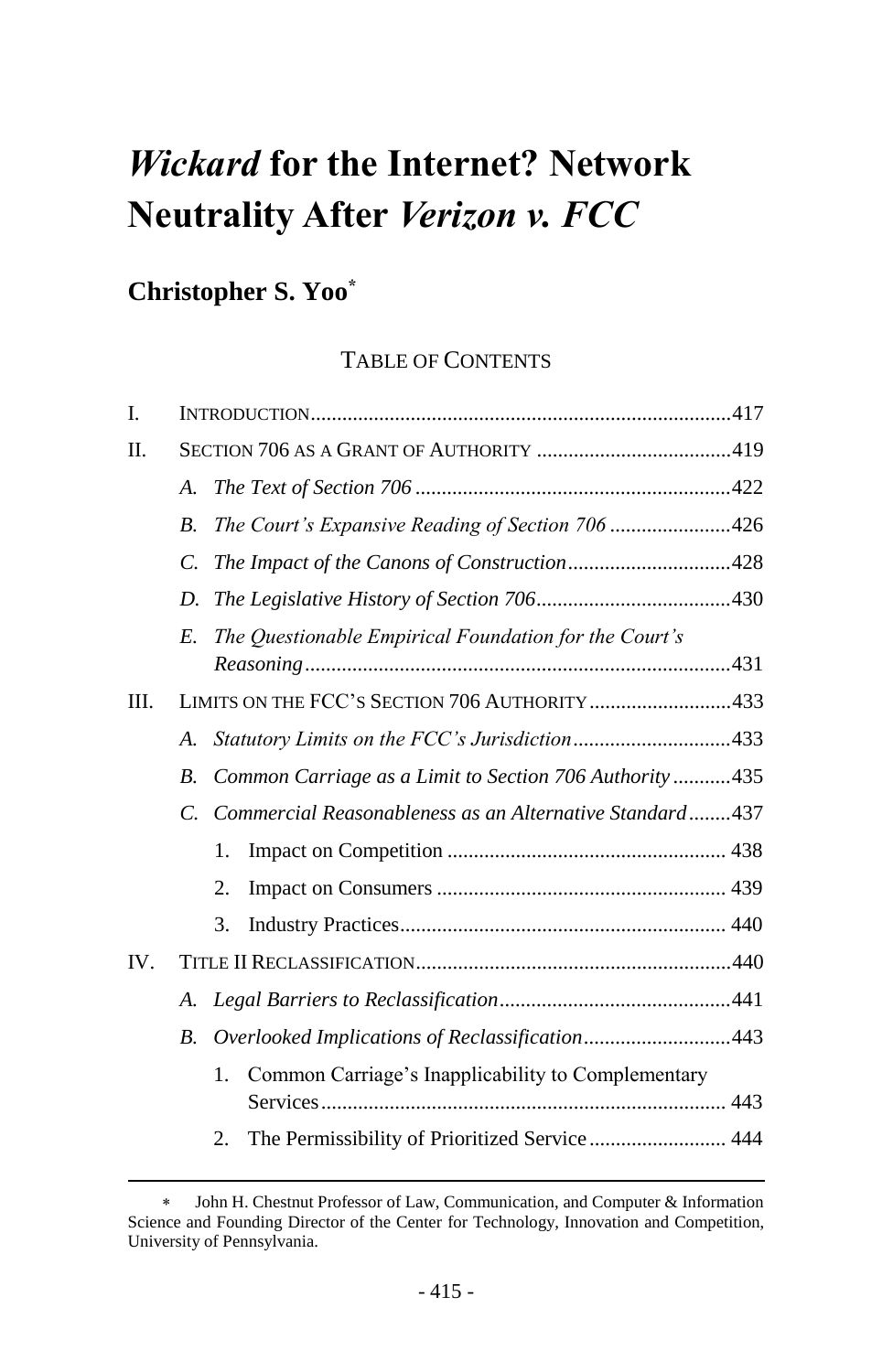|     |                                               |         | 3. Difficulties Implementing Common Carriage  444          |  |  |
|-----|-----------------------------------------------|---------|------------------------------------------------------------|--|--|
|     |                                               | 4.      |                                                            |  |  |
| V.  | OTHER IMPLICATIONS OF THE VERIZON DECISION445 |         |                                                            |  |  |
|     | А.                                            |         |                                                            |  |  |
|     | В.                                            |         | The Applicability of Network Neutrality to Interconnection |  |  |
|     |                                               | 1.      | The Mischaracterization of Peering as Zero-Price           |  |  |
|     |                                               | 2.      | The Multiple Functions Performed by Prices  448            |  |  |
|     |                                               | 3.      | The Danger of Regulating Interconnection Agreements  453   |  |  |
|     | C.                                            |         |                                                            |  |  |
|     |                                               | $1_{-}$ |                                                            |  |  |
|     |                                               | $2_{-}$ |                                                            |  |  |
|     |                                               | 3.      |                                                            |  |  |
|     |                                               | 4.      |                                                            |  |  |
|     |                                               | 5.      |                                                            |  |  |
| VI. |                                               |         |                                                            |  |  |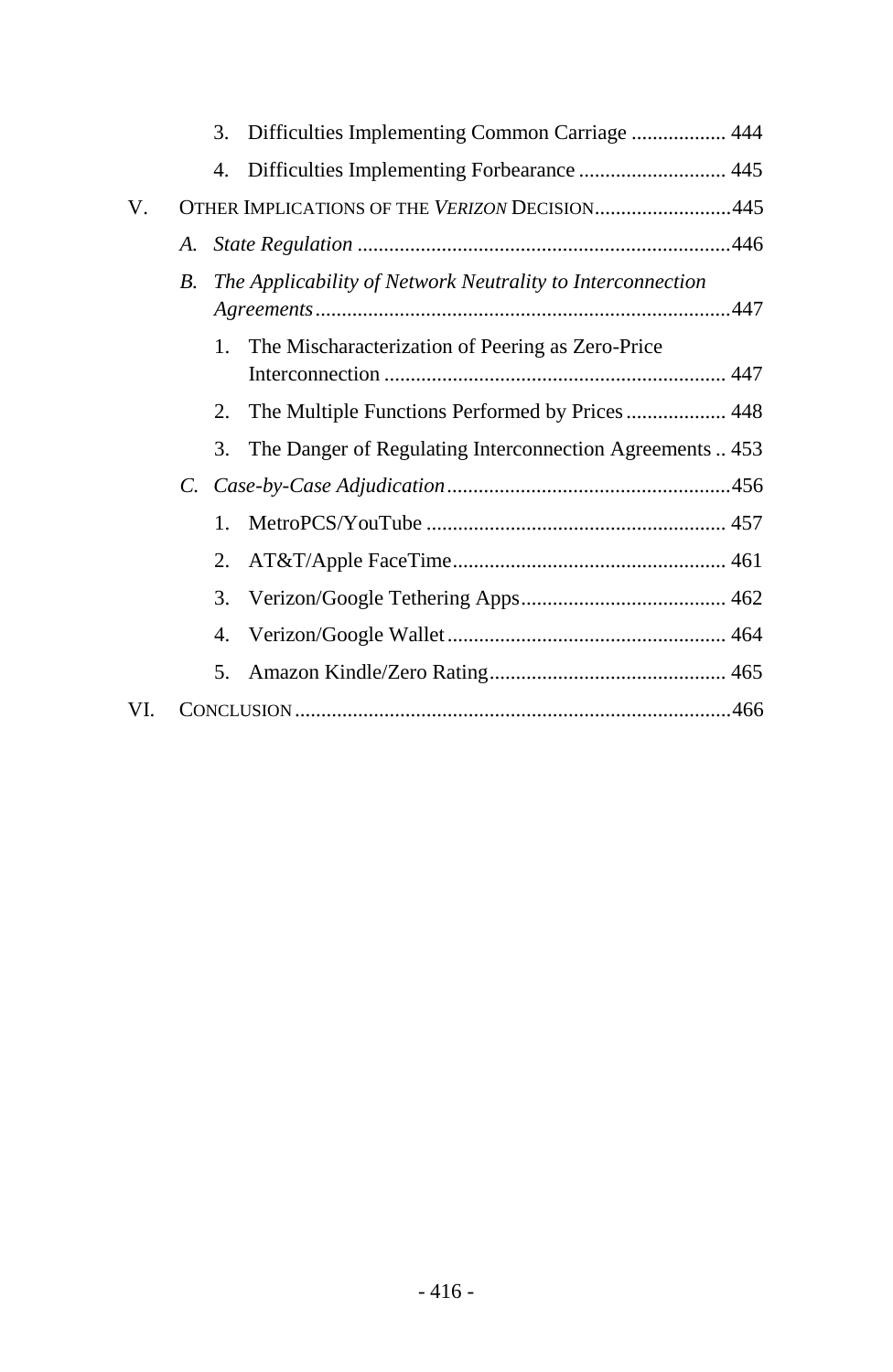# <span id="page-2-3"></span><span id="page-2-2"></span>I. INTRODUCTION

<span id="page-2-0"></span>The U.S. Court of Appeals for the District of Columbia Circuit's longawaited decision in *Verizon v. FCC*<sup>1</sup> represents a major milestone in the debate over network neutrality that has dominated communications policy for the past decade. In upholding some parts while striking down other parts of the FCC's Open Internet Order,<sup>2</sup> the court reached two major conclusions that together represent both a partial victory and partial defeat for proponents and opponents of network neutrality alike. First, the court ruled that section 706 of the Telecommunications Act of 1996<sup>3</sup> affirmatively grants the FCC the authority to regulate broadband access providers' treatment of Internet traffic. <sup>4</sup> Second, the court ruled that the Order's nondiscrimination and antiblocking rules represented an invalid exercise of that authority because they contravened other express statutory mandates.<sup>5</sup>

<span id="page-2-1"></span>In striking down these rules, the court appeared to provide a roadmap showing a way to reconstitute nondiscrimination and anti-blocking rules that would withstand judicial scrutiny.<sup>6</sup> Wanting to avoid the risk of being rebuked on network neutrality a third time, FCC Chairman Tom Wheeler proposed rules that adhered closely to the path laid out by the court with respect to the nondiscrimination and anti-blocking rules, while beefing up the transparency rules that withstood judicial review.<sup>7</sup> Advocates of network neutrality criticized the proposal for its failure to reinstate a nondiscrimination mandate.<sup>8</sup> The resulting political pressure led Chairman Wheeler to include language in the proposed rule seeking comment on the more radical step of bringing broadband access within the regulatory regime that governs traditional telephone service. <sup>9</sup> Nondiscrimination has thus emerged as the focus of the network neutrality debate. Although the Open Internet Notice of Proposed Rulemaking that the FCC adopted on May 15, 2014, attempts to characterize nondiscrimination as part of a decade-long,

<sup>1.</sup> 740 F.3d 623 (D.C. Cir. 2014).

<sup>2.</sup> Preserving the Open Internet, *Report and Order*, 25 FCC Rcd. 17905 (2010) [hereinafter *2010 Open Internet Order*], *aff'd in part, rev'd in part sub nom.* Verizon v. FCC, 740 F.3d 623, 636–42 (D.C. Cir. 2014).

<sup>3.</sup> 47 U.S.C. § 1302 (2006).

<sup>4.</sup> 740 F.3d at 635–49.

<sup>5.</sup> *Id.* at 649–59.

<sup>6.</sup> *Id.* at 657–58.

<sup>7.</sup> Protecting and Promoting the Open Internet, *Notice of Proposed Rulemaking*, 29 FCC Rcd. 5561, 5585–92 paras. 66–86, 5595–98 paras. 94–104, 5602–08 paras. 116–136 (2014) [hereinafter *2014 Open Internet NPRM*], *available* http://hraunfoss.fcc.gov/edocs\_public/attachmatch/FCC-14-61A1.pdf.

<sup>8.</sup> *See, e.g.*, Edward Wyatt, *F.C.C., in a Shift, Backs Fast Lanes for Web Traffic*, N.Y. TIMES, Apr. 24, 2014, at A1, *available at* [http://www.nytimes.com/](http://www.nytimes.com/2014/04/24/technology/fcc-new-net-neutrality-rules.html?_r=0) [2014/04/24/technology/fcc-new-net-neutrality-rules.html?\\_r=0.](http://www.nytimes.com/2014/04/24/technology/fcc-new-net-neutrality-rules.html?_r=0)

<sup>9.</sup> 2014 Open Internet NPRM, *supra* not[e 7,](#page-2-1) at 5612–16 paras. 148–155.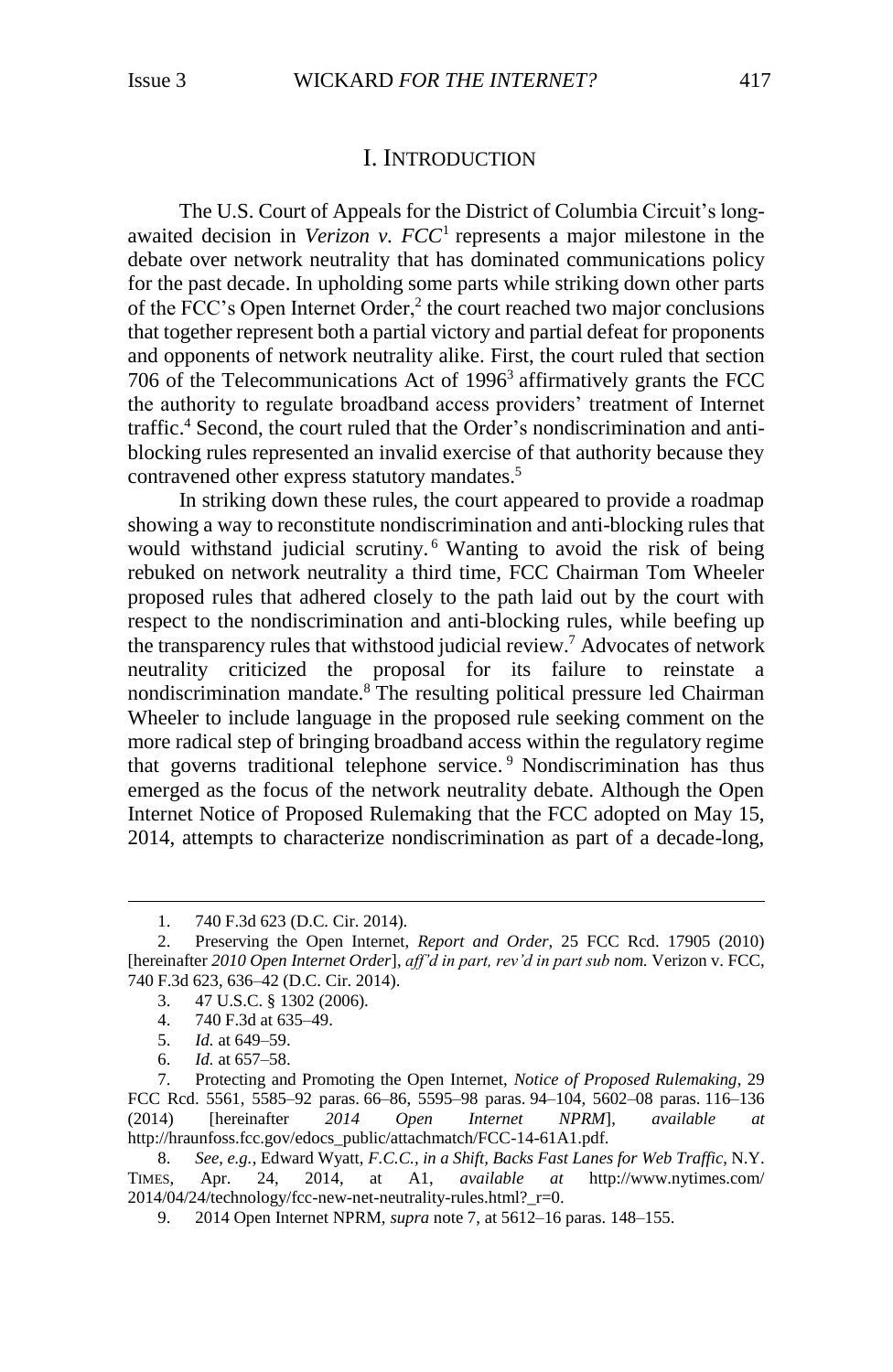bipartisan policy, <sup>10</sup> nondiscrimination did not appear in either Chairman Michael Powell's initial 2004 exposition of Internet freedoms<sup>11</sup> and from the FCC's 2005 Policy Statement.<sup>12</sup> Instead, nondiscrimination emerged as an issue somewhat later in the debate, when Commissioner Michael Copps began to call for it in a series of separate statements and speeches.<sup>13</sup> Moreover, the FCC attempts to characterize its actions in the SBC/AT&T, Verizon/MCI, and AT&T/BellSouth mergers and the Adelphia spinoff as supporting network neutrality.<sup>14</sup> As a formal matter, however, in each of those cases the FCC actually found competition to be sufficiently robust and the record sufficiently bare of evidence of discrimination to justify declining to mandate nondiscriminatory access to their last-mile broadband networks, although the FCC did accept voluntary commitments to abide by the 2005 Policy Statement as being in the public interest.<sup>15</sup>

14. 2014 Open Internet NPRM, *supra* not[e 7,](#page-2-1) at 5566 para. 14.

<sup>10.</sup> *Id.* at 5565–69 paras. 11–24.

<sup>11.</sup> Michael K. Powell, Chairman, FCC, Preserving Internet Freedom: Guiding Principles for the Industry, Remarks Delivered to the Silicon Flatirons Symposium (Feb. 8, 2004), *available at* http://hraunfoss.fcc.gov/edocs\_public/attachmatch/DOC-243556A1.pdf.

<sup>12.</sup> *See* Appropriate Framework for Broadband Access to the Internet over Wireline Facilities, *Policy Statement*, 20 FCC Rcd. 14986 (2005).

<sup>13.</sup> *See, e.g.*, Formal Complaint of Free Press and Public Knowledge Against Comcast Corporation for Secretly Degrading Peer-to-Peer Applications, *Memorandum Opinion and Order*, 23 FCC Rcd. 13028, 13080 (2008) (statement of Copps, Comm'r); Broadband Industry Practices, *Notice of Inquiry*, 22 FCC Rcd. 7894, 7903 (2007) (Copps, Comm'r, concurring); Applications for Consent to the Assignment and/or Transfer of Control of Licenses, Adelphia Communications Corp., (and Subsidiaries, Debtors-in-Possession), Assignors, to Time Warner Cable Inc. (Subsidiaries), Assignees Adelphia, Communications Corp., (and Subsidiaries, Debtors-in-Possession), Assignors and Transferors, to Comcast Corp. (Subsidiaries), Assignees and Transferees, Comcast Corp., Transferor, to Time Warner Inc., Transferee, Time Warner Inc., Transferor, to Comcast Corp., Transferee, *Memorandum Opinion and Order*, 21 FCC Rcd. 8203, 8368 (2006) (Copps, Comm'r, dissenting); Michael J. Copps, Acting Chairman, Fed. Commc'ns Comm'n, Remarks at the Free Press Summit: Changing Media. (May 14, 2009), *available at* http://hraunfoss.fcc.gov/edocs\_public/attachmatch/DOC-290735A1.pdf; Michael J. Copps, Comm'r, Fed. Commc'ns Comm'n, Remarks at Pike & Fischer's Broadband Policy Summit IV (June 12, 2008), *available at* http://hraunfoss.fcc.gov/edocs\_public/attachmatch/DOC-282890A1.pdf; Michael J. Copps, Comm'r, Fed. Commc'ns Comm'n, Remarks at En Banc Hearing on Broadband Network Management Practices, Stanford University (Apr. 17, 2008), *available at* http://hraunfoss.fcc.gov/edocs\_public/attachmatch/DOC-281625A1.pdf; Michael J. Copps, Comm'r, Fed. Commc'ns Comm'n, Remarks at En Banc Hearing on Broadband Network Management Practices, Cambridge, Massachusetts (Feb. 25, 2008), *available at* http://hraunfoss.fcc.gov/edocs\_public/attachmatch/DOC-280440A1.pdf.

<sup>15.</sup> AT&T Inc. and BellSouth Corporation Application for Transfer of Control, *Memorandum Opinion and Order*, 22 FCC Rcd. 5662, 5724–27 paras. 116–120, 5738–39 paras. 151–153 (2007); Applications for Consent to the Assignment and/or Transfer of Control of Licenses: Adelphia Commc'ns Corp., Assignors, to Time Warner Cable Inc., Assignees, Applications for Consent to the Assignment and/or Transfer of Control of Licenses: Adelphia Communications Corporation (and subsidiaries, debtors-in-possession), Assignors, to Time Warner Cable Inc. (subsidiaries), Assignees et al., *Memorandum Opinion and Order*, 21 FCC Rcd. 8203, 8296–99 paras. 217–223 (2006); Verizon Communications, Inc. and MCI, Inc. Applications for Approval of Transfer of Control, *Memorandum Opinion*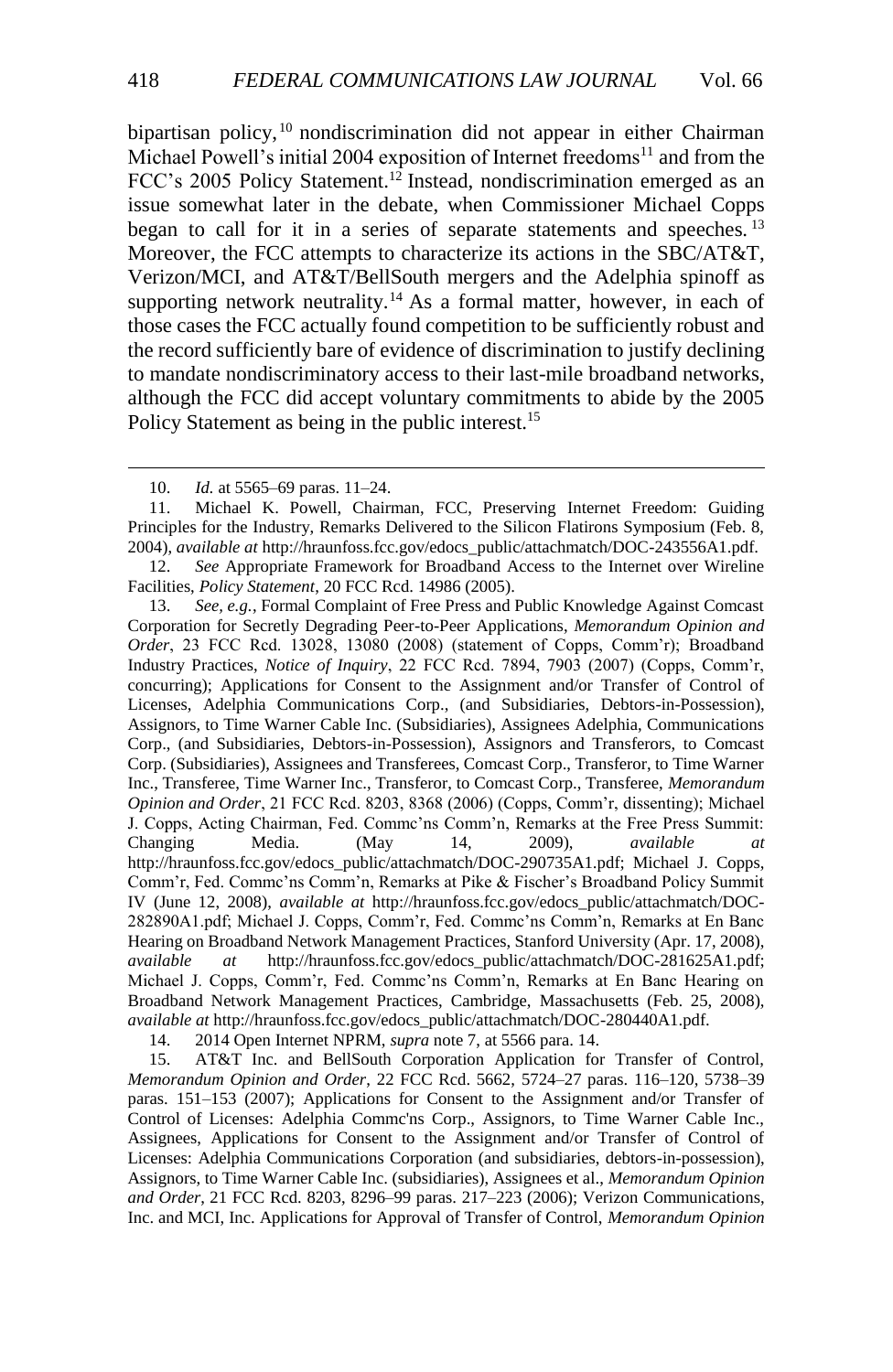This essay explores both of these conclusions. Part I critiques the *Verizon* court's potentially expansive reading of section 706, examining how it may expand FCC's authority beyond broadband access providers to encompass content and application providers (dubbed "edge providers" by the court)<sup>16</sup> and showing how this reading runs counter to standard principles of statutory interpretation. Part II discusses the limitations the court placed on how the FCC can exercise its section 706 authority, concluding that these limits prevent the FCC from imposing the type of nondiscrimination mandate that many regard as the central focus of network neutrality. Part III explores the implications of the court's decision, examining the potential for state broadband regulation, the possibility of Title II reclassification, the future of the wireless exception, and the prospects for a regime based on case-by-case adjudication.

# II. SECTION 706 AS A GRANT OF AUTHORITY

<span id="page-4-0"></span>The portion of the *Verizon* opinion with the most potentially sweeping implications for the future of the Internet is the court's expansive reading of section 706.<sup>17</sup> Understanding these implications requires some background on the federal communications statute, the Communications Act of 1934. When first enacted, the Act contained six titles, four of which were procedural, not substantive.<sup>18</sup> Title I laid out the general provisions regarding the number, qualifications, and terms of FCC Commissioners and defined a number of statutory terms. <sup>19</sup> Title IV contained provisions governing procedural and administrative matters. <sup>20</sup> Title V addressed penal enforcement and forfeitures. <sup>21</sup> Title VI dealt with miscellaneous housekeeping matters, such as abolishing the Federal Radio Commission the precursor to the FCC—and transferring its property and personnel to the  $FCC.<sup>22</sup>$ 

The Act's primary substantive provisions were contained in Title II, which governed common carriers,<sup>23</sup> and Title III, which governed radio

l

19. *Id.* §§ 1–5, 48 Stat. at 1064–70 (codified as amended at 47 U.S.C. §§ 151–162  $(2006)$ ).

20. *Id.* §§ 401–416, 48 Stat. at 1092–1100 (codified as amended at 47 U.S.C. §§ 401– 416 (2006)).

21. *Id.* §§ 501–505, 48 Stat. at 1100–01 (codified as amended at 47 U.S.C. §§ 501–505  $(2006)$ ).

22. *Id.* §§ 601–609, 48 Stat. at 1101–05 (codified as amended at 47 U.S.C. §§ 601–609 (2006)).

23. *Id.* §§ 201–221, 48 Stat. at 1070–81 (codified as amended at 47 U.S.C. §§ 201–231 (2006)).

*and Order*, 20 FCC Rcd. 18433, 18507–09 paras. 139–142 (2005); SBC Communications Inc. and AT&T Corp. Applications for Approval of Transfer of Control, *Memorandum Opinion and Order*, 20 FCC Rcd. 18290, 18366–67 paras. 140–143 (2005).

<sup>16.</sup> Verizon v. FCC, 740 F.3d 623, 629 (D.C. Cir. 2014).

<sup>17.</sup> 47 U.S.C. § 1302 (2006).

<sup>18.</sup> Ch. 652, 48 Stat. 1064 (codified as amended at scattered sections of 47 U.S.C.).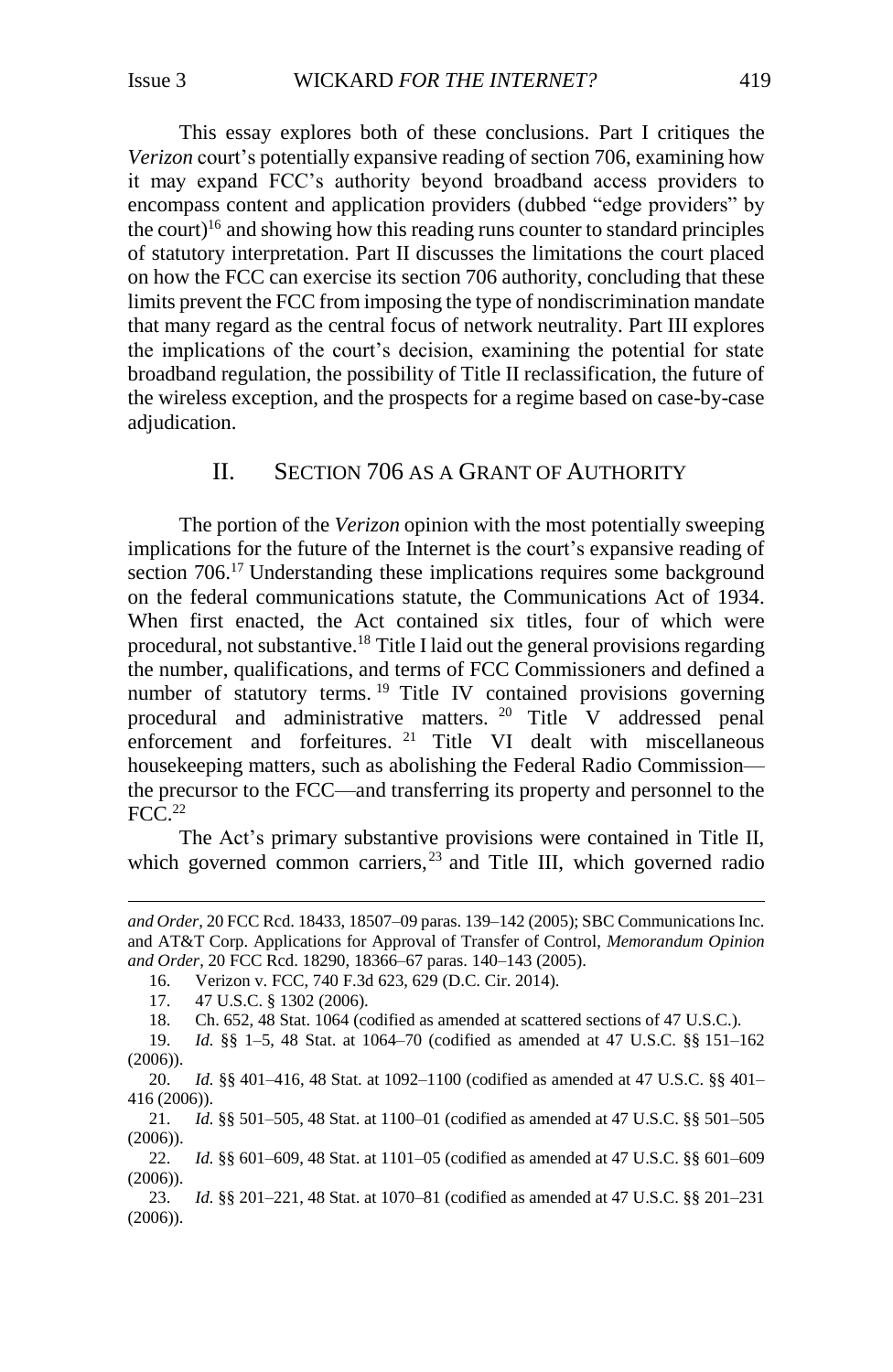communications. <sup>24</sup> In 1984, Congress replaced the old Title VI with a new substantive title to govern cable communications and renumbered the old procedural Title VI as Title VII. 25

Three provisions of Title I are particularly relevant to the network neutrality debate. Section 1 recognizes that Congress created the Commission "[f]or the purpose of regulating interstate and foreign commerce in communication by wire and radio so as to make available, so far as possible, to all people of the United States . . . a rapid, efficient, Nation-wide, and world-wide wire and radio communication service with adequate facilities at reasonable charges."<sup>26</sup> Section 2(a) provides that "[t]he provisions of this chapter shall apply to all interstate and foreign communication by wire or radio and all interstate and foreign transmission of energy by radio, which originates and/or is received within the United States."<sup>27</sup> Section 4(i) states that "[t]he Commission may perform any and all acts, make such rules and regulations, and issue such orders, not inconsistent with this chapter, as may be necessary in the execution of its functions."28

The FCC has sometimes cited these provisions of Title I as if they represented substantive grants of authority.  $29$  The problem with this approach should be apparent to every law student and lawyer. The FCC has conceded that statements of purpose, like those contained in section 1, delegate no regulatory authority.<sup>30</sup> Moreover, courts and the FCC have analogized section 4(i) to the Necessary and Proper Clause of the Constitution, <sup>31</sup> which authorizes Congress "[t]o make all Laws which shall be necessary and proper for carrying into Execution" the federal government's enumerated powers. <sup>32</sup> Although the Necessary and Proper

26. 47 U.S.C. § 151 (2006).

l

27. 47 U.S.C. § 152(a) (2006).

28. 47 U.S.C. § 154(i) (2006). A similar provision in Title III (governing broadcasting) similarly provides that "the Commission from time to time, as public convenience, interest, or necessity require shall . . . [m]ake such rules and regulations and prescribe such restrictions and conditions not inconsistent with law, as may be necessary to carry out the provisions of this Act." *Id.* § 303(r).

29. *See, e.g.*, Implementation of Video Description of Video Programming, *Report and Order*, 15 FCC Rcd. 15230, 1525–53 para. 54 (2000), *rev'd sub nom.* Motion Picture Ass'n of Am. v. FCC, 309 F.3d 796, 802, 803–06 (D.C. Cir. 2001).

30. Comcast Corp. v. FCC, 600 F.3d 642, 652 (D.C. Cir. 2010).

31. *See, e.g.*, N. Am. Telecomm. Ass'n v. FCC, 772 F.2d 1282, 1292 (7th Cir. 1985); Stale or Moot Docketed Proceedings, 1993 Annual Access Tariff Filing Phase I, *Order*, 19 FCC Rcd. 2527, 2531 para. 12 (2004); Adoption of a Mandatory FCC Registration Number, *Notice of Proposed Rulemaking*, 15 FCC Rcd. 24370, 24378 n.31 (2000); Review of the Pioneer's Preference Rules, *Memorandum Opinion and Order on Remand*, 9 FCC Rcd. 4055, 4062 para. 29 & n.70 (1994); Application of Nationwide Wireless Corp., *Memorandum Opinion and Order*, 9 FCC Rcd. 3635, 3641 para. 26 & n.75(1994).

32. U.S. CONST. art. I, § 8, cl. 18.

<sup>24.</sup> *Id.* §§ 301–329, 48 Stat. at 1081–92 (codified as amended at 47 U.S.C. §§ 301–329 (2006)).

<sup>25.</sup> Cable Communications Act of 1984, Pub. L. No. 98-549, 98 Stat. 2779 (codified as amended at 47 U.S.C. §§ 521–559 (2006)).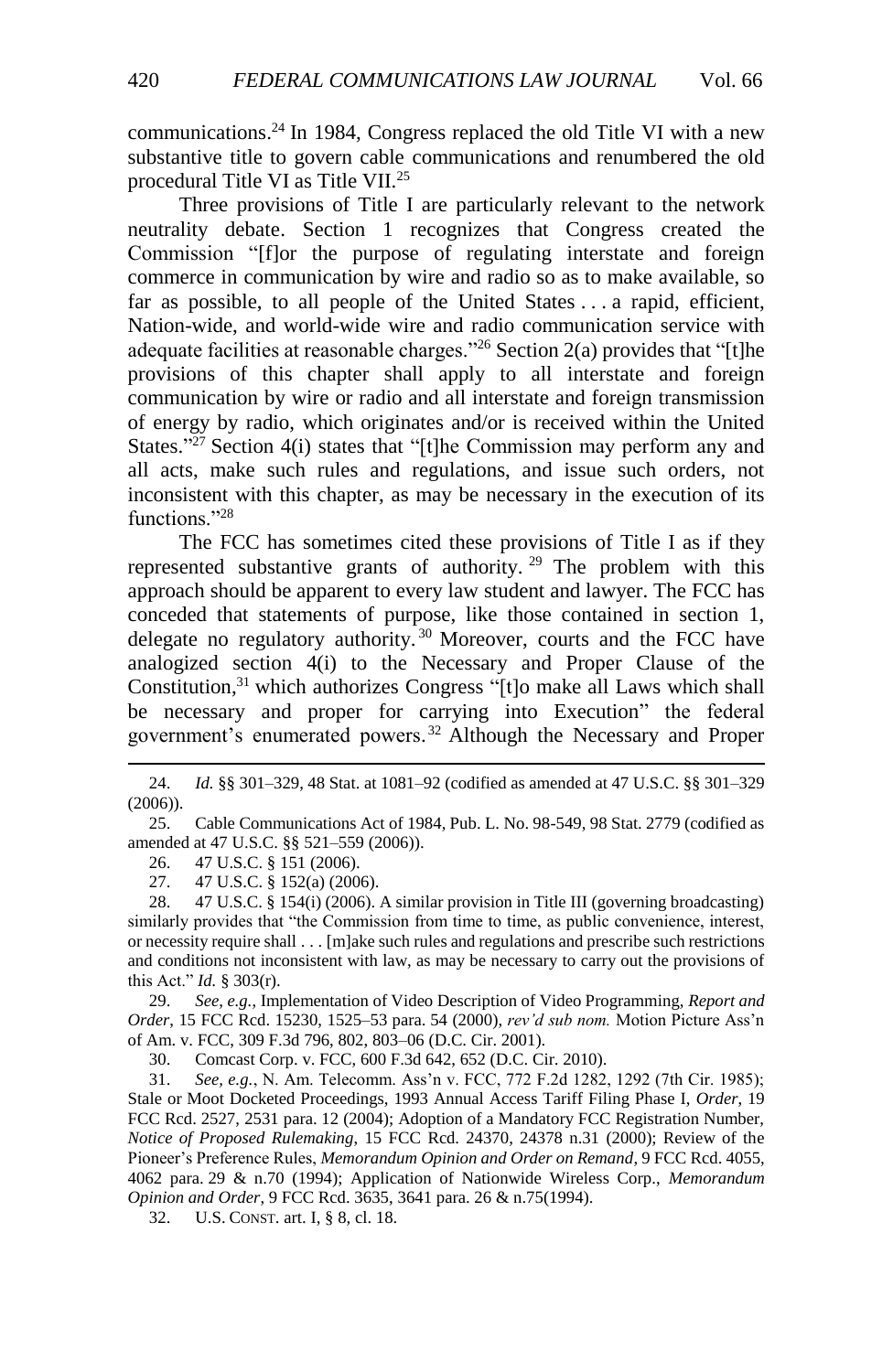Clause extends Congress' authority beyond the strict letter of the enumerated powers, it is not itself a separate grant of authority. It still must be exercised with respect to some enumerated power granted to Congress by Article I, Section 8, or some other explicit provision of the Constitution.<sup>33</sup>

<span id="page-6-0"></span>Nonetheless, the FCC has repeatedly invoked these provisions as if they were independent grants of authority to regulate Internet access. For example, in the *Second Computer Inquiry*, the FCC ruled that the enhanced services that were the direct antecedent to the Internet<sup>34</sup> were not subject to Title II. <sup>35</sup> Instead, the FCC relied on its Title I jurisdiction, explicitly rejecting the argument that the provisions of Titles II or III in any way limited its authority. <sup>36</sup> The D.C. Circuit affirmed both conclusions on judicial review.<sup>37</sup> Over two decades later, dicta in the Supreme Court's decision in *National Cable & Telecommunications Association v. Brand X Internet Services* similarly suggested that the FCC possessed ancillary authority under Title I to impose access requirements on broadband access providers.<sup>38</sup> However, the D.C. Circuit's 2005 decision in *American Library Association v. FCC* made clear that the FCC must do more than simply cite the general provisions from Title I to justify regulating under its ancillary jurisdiction.<sup>39</sup> Ancillary jurisdiction must be invoked with respect to one of the specific statutory responsibilities Congress delegated to the FCC in the substantive titles of the Communications Act. <sup>40</sup> In 2010, the D.C. Circuit reaffirmed this principle in *Comcast v. FCC*, which overturned the FCC's attempt to sanction Comcast for rate-limiting certain peer-to-peer applications.<sup>41</sup> Together, these decisions stand for the very reasonable proposition that Title I ancillary jurisdiction is not an independent grant of authority. Instead, it must be asserted in conjunction with some explicit substantive grant of

<sup>33.</sup> For the classic citation, see *McCulloch v. Maryland*, 17 U.S. (4 Wheat.) 316, 421 (1819). For a more recent restatement of this principle, see *Kinsella v. U.S. ex rel. Singleton*, 361 U.S. 234, 247 (1960) ("[T]he Necessary and Proper Clause . . . . is not itself a grant of power, but a caveat that the Congress possesses all the means necessary to carry out the specifically granted foregoing powers of [section] 8 and all other Powers vested by this Constitution." (citations and internal quotation marks omitted)).

<sup>34.</sup> Nat'l Cable & Telecomm. Ass'n v. Brand X Internet Servs., 545 U.S. 967, 976–77 (2005); Verizon v. FCC, 740 F.3d 623, 629–30 (D.C. Cir. 2014).

<sup>35.</sup> Amendment of Section 64.702 of the Commission's Rules and Regulations (Second Computer Inquiry), *Final Decision*, 77 384, 428–32 paras. 115–123 (1980), *aff'd sub nom.* Computer & Commc'ns Indus. Ass'n v. FCC, 693 F.2d 198 (D.C. Cir. 1982) (*CCIA*).

<sup>36.</sup> 77 F.C.C.2d at 432 paras. 124–125.

<sup>37.</sup> *CCIA*, 693 F.2d at 209–11, 213–14.

<sup>38.</sup> 545 U.S. 967, 976, 996, 1002 (2005), *aff'g* Inquiry Concerning High-Speed Access to the Internet over Cable and Other Facilities, *Declaratory Ruling and Notice of Proposed Rulemaking*, 17 FCC Rcd. 4798, 4841–42 paras. 75–79 (2002) [hereinafter *Cable Modem Declaratory Ruling*].

<sup>39.</sup> 406 F.3d 689, 691–93, 699–700 (D.C. Cir. 2005).

<sup>40.</sup> *Id.*

<sup>41.</sup> 600 F.3d 642, 654–56 (D.C. Cir. 2010).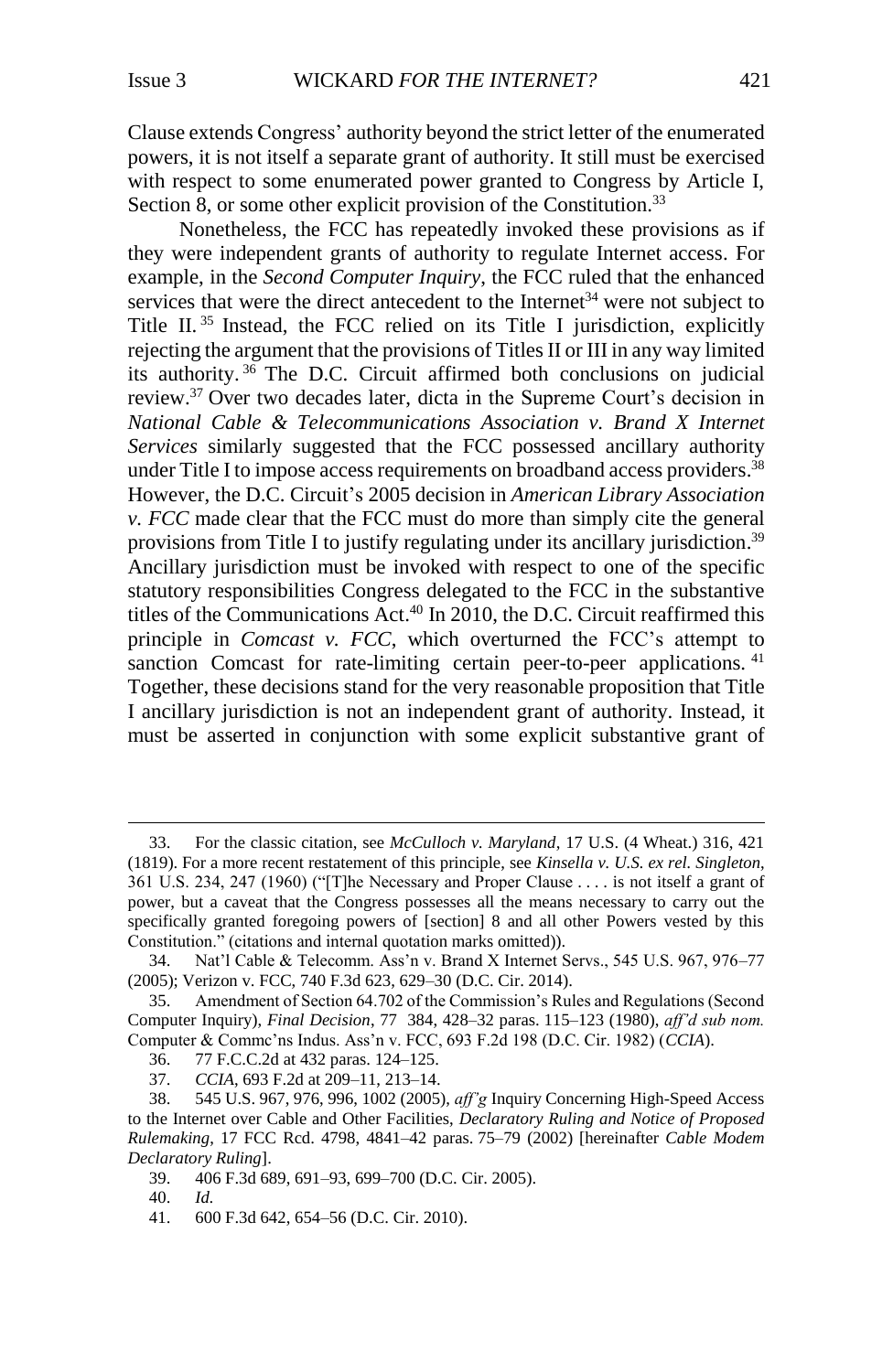authority from Congress in Titles II, III, or VI.<sup>42</sup> Simply put, Title I jurisdiction cannot be "ancillary to nothing."<sup>43</sup>

The *Comcast* court then reviewed the statutory provisions that the FCC offered to support its exercise of ancillary jurisdiction, only to find them wanting.<sup>44</sup> Most importantly for this essay's purposes, the court rejected the FCC's attempt to tie its ancillary jurisdiction to section 706, reasoning that the FCC had ruled in an earlier order that section 706 did not represent an independent grant of authority.<sup>45</sup> The opinion implied that the FCC remained free to revisit this conclusion so long as it did so through official agency action and offered a sufficient explanation of its decision to change policies.<sup>46</sup>

The FCC took the D.C. Circuit up on this invitation in issuing the 2010 Open Internet Order, in which the agency explicitly disavowed its earlier conclusion that section 706 was not an affirmative grant of authority.  $47$ Instead, the FCC concluded that section 706 indeed gave it the authority to regulate broadband service providers' network management practices, such as blocking Voice over Internet Protocol ("VoIP") communications or degrading online video. <sup>48</sup> The D.C. Circuit affirmed this conclusion in *Verizon* on judicial review.<sup>49</sup>

### <span id="page-7-0"></span>*A. The Text of Section 706*

Given that section 706 represented the sole basis for the *Verizon*  court's conclusion that the FCC has the authority to regulate network management practices,<sup>50</sup> the text of that provision merits close examination. The full statutory provision is as follows:

(a) The Commission and each State commission with regulatory jurisdiction over telecommunications services shall encourage the deployment on a reasonable and timely basis of advanced telecommunications capability to all Americans

l

50. *Id.*

<sup>42.</sup> *See id*. at 654; *Am. Library Ass'n,* 406 F.3d at 699–700.

<sup>43.</sup> *Am. Library Ass'n,* 406 F.3d at 702.

<sup>44.</sup> *Comcast*, 600 F.3d at 651–61.

<sup>45.</sup> *Id.* at 658–59.

<sup>46.</sup> *See* Nat'l Cable & Telecomm. Ass'n v. Brand X Internet Servs., 545 U.S. 967, 981 (2005) ("Agency inconsistency is not a basis for declining to analyze the agency's interpretation under the *Chevron* framework . . . . For if the agency adequately explains the reasons for a reversal of policy, change is not invalidating, since the whole point of *Chevron* is to leave the discretion provided by the ambiguities of a statute with the implementing agency.") (citations and internal quotation marks omitted); Chevron USA Inc. v. NRDC, 467 U.S. 837, 863 (1984) ("An initial agency interpretation is not instantly carved in stone."); Motor Vehicle Mfrs. Ass'n of U.S. v. State Farm Mut. Auto. Ins. Co., 463 U.S. 29, 42 (1983) ("[R]egulatory agencies . . . must be given ample latitude to adapt their rules and policies to the demands of changing circumstances.") (citations and internal quotation marks omitted).

<sup>47.</sup> *2010 Open Internet Order*, *supra* not[e 2,](#page-2-2) at 17969 n.370.

<sup>48.</sup> *Id.* at 17969 para. 120.

<sup>49.</sup> Verizon v. FCC, 740 F.3d 623, 636–42 (D.C. Cir. 2014).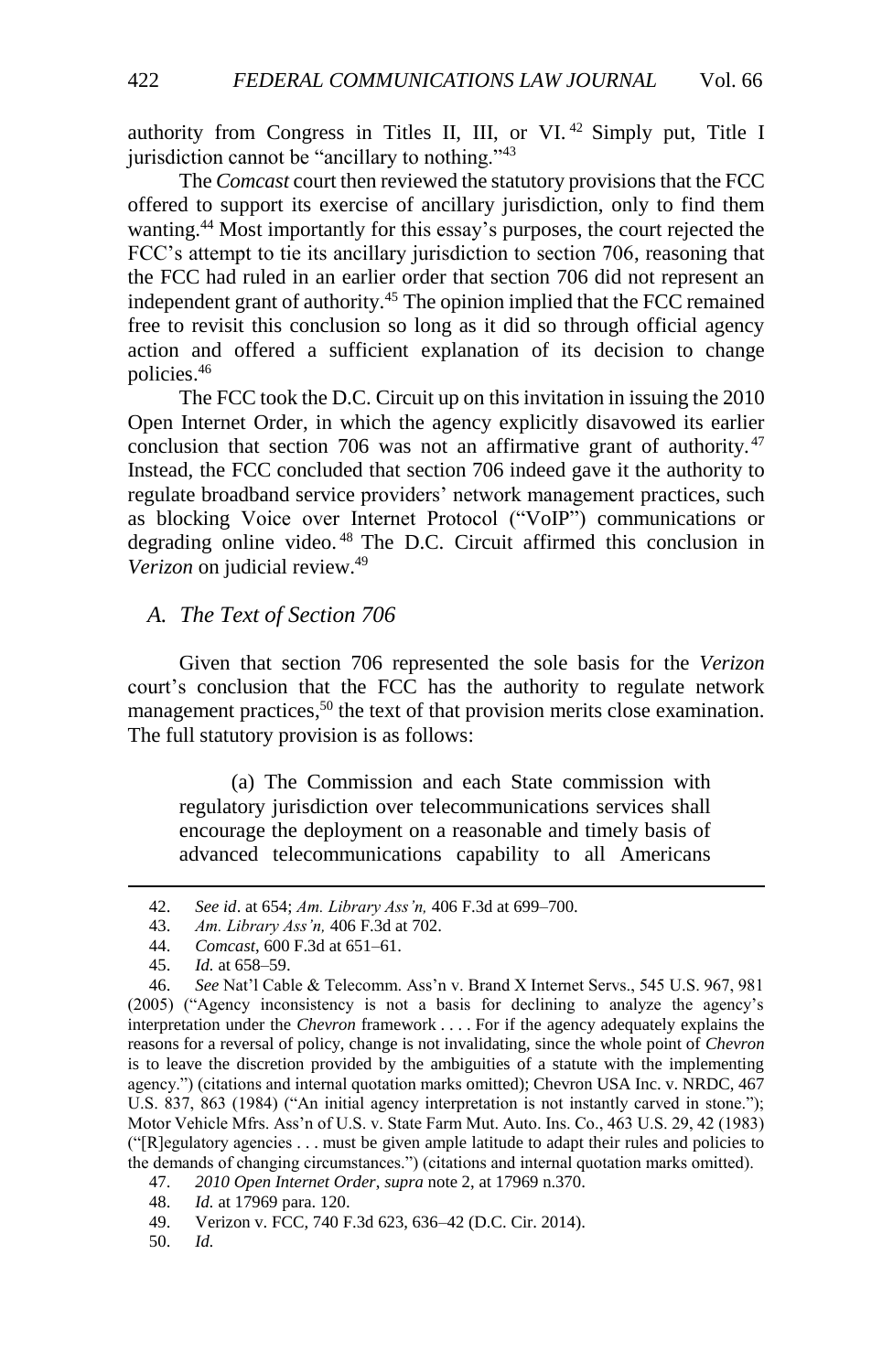(including, in particular, elementary and secondary schools and classrooms) by utilizing, in a manner consistent with the public interest, convenience, and necessity, price cap regulation, regulatory forbearance, measures that promote competition in the local telecommunications market, or other regulating methods that remove barriers to infrastructure investment.

(b) The Commission shall, within 30 months after February 8, 1996, and annually thereafter, initiate a notice of inquiry concerning the availability of advanced telecommunications capability to all Americans (including, in particular, elementary and secondary schools and classrooms) and shall complete the inquiry within 180 days after its initiation. In the inquiry, the Commission shall determine whether advanced telecommunications capability is being deployed to all Americans in a reasonable and timely fashion. If the Commission's determination is negative, it shall take immediate action to accelerate deployment of such capability by removing barriers to infrastructure investment and by promoting competition in the telecommunications market. 51

<span id="page-8-0"></span>The *Verizon* court deferred to the FCC's conclusion that subsections (a) and (b) of section 706 each represent affirmative grants of authority.<sup>52</sup> Subsection (a) explicitly authorizes the FCC to use four types of regulatory measures: (1) price cap regulation,<sup>53</sup> (2) regulatory for bearance, (3) measures that promote competition in the local telecommunications market, and (4) other regulating methods that remove barriers to infrastructure.<sup>54</sup> The court held that, although subsection (a) could be read as simply setting forth a statement of congressional policy, it "could just as easily be read to vest the Commission with actual authority to utilize such 'regulating methods' to meet this stated goal."<sup>55</sup> The fact that the court's discussion of subsection (a) focuses exclusively on the scope of "regulating methods" indicates that the court saw  $(4)$  as the basis for the FCC's jurisdiction.<sup>56</sup>

56. *Id*.

<sup>51.</sup> 47 U.S.C. § 1302 (2006).

<sup>52</sup>*. Verizon*, 740 F.3d at 637–42.

<sup>53.</sup> Price cap regulation is an alternative approach to setting rates that differed from traditional cost-of-service ratemaking. The traditional approach based rates on the costs incurred by the provider plus a rate of return. Price caps set rates by calculating a base year and then adjusting the rates for inflation and increases in productivity. Because rates were no longer determined by costs, it was hoped that price caps would provide stronger incentives to innovate and reduce costs and eliminate any biases towards capital-intensive solutions. Price caps are generally characterized as a less intrusive approach to setting rates. *See* Christopher S. Yoo, *Is There a Role for Common Carriage in an Internet-Based World?*, 51 HOUS. L.REV. 545, 595–600 (2013).

<sup>54.</sup> 47 U.S.C. § 1302(a) (2006).

<sup>55.</sup> *Verizon*, 740 F.3d at 637–38.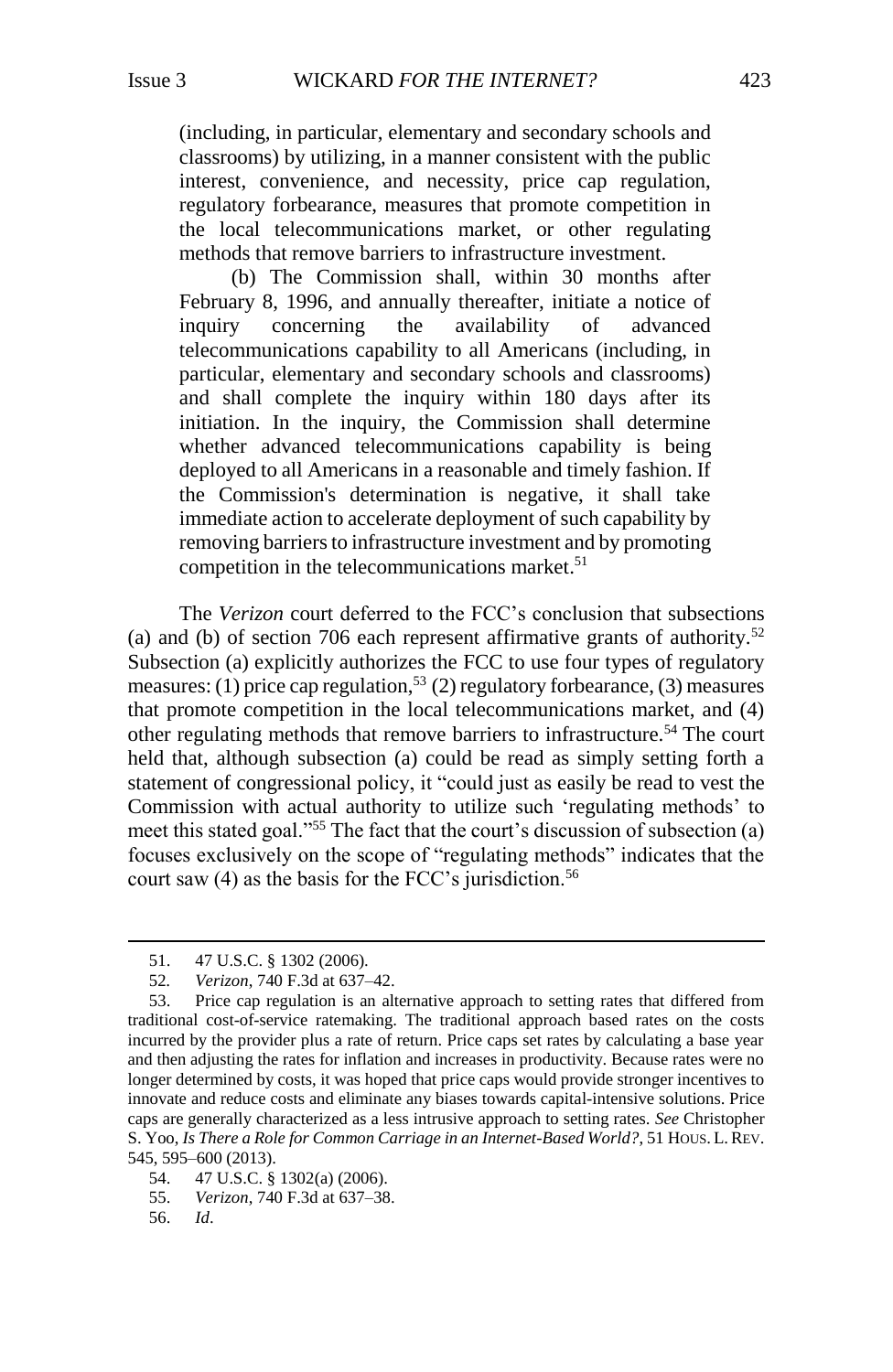By its own terms, subsection (b) serves as a grant of authority only if the FCC finds that advanced telecommunications capability is not being deployed in a "reasonable and timely fashion." <sup>57</sup> If so, the FCC is authorized to employ two remedies: (1) removing barriers to infrastructure investment and (2) promoting competition in the telecommunications market. <sup>58</sup> These are essentially identical to the fourth and third measures, respectively, authorized by subsection  $(a)$ ,<sup>59</sup> making the analysis of the scope of the two subsections essentially parallel.

The *Verizon* court held that section 706(b) also gives the FCC statutory authority to regulate broadband providers.<sup>60</sup> Under this provision, if the FCC concludes that "advanced telecommunications capability is [not] being deployed to all Americans in a reasonable and timely fashion," it "shall take immediate action to accelerate deployment of such capability by removing barriers to infrastructure investment and by promoting competition in the telecommunications market."<sup>61</sup> Again, the specified means of "removing barriers to infrastructure investment and . . . promoting competition in the telecommunications market" mirror the language of the third and fourth clauses of section  $706(a)$ .<sup>62</sup> Therefore, the same arguments advanced above apply.

More importantly, the FCC is authorized to act under section 706(b) only if it finds that advanced telecommunications capability—defined by the statute to include broadband<sup>63</sup>—is not "being deployed to all Americans in a reasonable and timely fashion." <sup>64</sup> The first five annual reports the FCC issued pursuant to its section 706 inquiry each concluded that broadband deployment met the requisite standard.<sup>65</sup> Only in the FCC's sixth section 706 report—the first one following the D.C. Circuit's decision in *Comcast Corp. v. FCC* to reject the statutory provisions the FCC first proffered as bases for its jurisdiction and the last one issued prior to the *Open Internet Order*—did the FCC find broadband deployment to be inadequate.<sup>66</sup> The *Verizon* court recognized that "[t]he timing of the Commission's determination is certainly

<sup>57.</sup> 47 U.S.C. § 1302(b) (2006).

<sup>58.</sup> *Id.*

<sup>59.</sup> *Id.* § 1302(a).

<sup>60.</sup> Verizon v. FCC, 740 F.3d 623, 640–42 (D.C. Cir. 2014).

<sup>61.</sup> 47 U.S.C. § 1302(b) (2006).

<sup>62.</sup> *Id.*

<sup>63.</sup> *Id.* § 1302(d)(1) ("The term 'advanced telecommunications capability' is defined, without regard to any transmission media or technology, as high-speed, switched, broadband telecommunications capability that enables users to originate and receive high-quality voice, data, graphics, and video telecommunications using any technology.").

<sup>64.</sup> *Id.* § 1302(b).

<sup>65.</sup> Inquiry Concerning the Deployment of Advanced Telecomms. Capability to All Americans in a Reasonable and Timely Fashion, and Possible Steps to Accelerate Such Deployment Pursuant to Section 706 of the Telecomm. Act of 1996, as Amended by the Broadband Data Improvement Act, *Sixth Broadband Deployment Report*, 25 FCC Rcd. 9556, 9693–94 (2010) (McDowell, Comm'r, dissenting).

<sup>66.</sup> *Id.* at 9558 para. 2.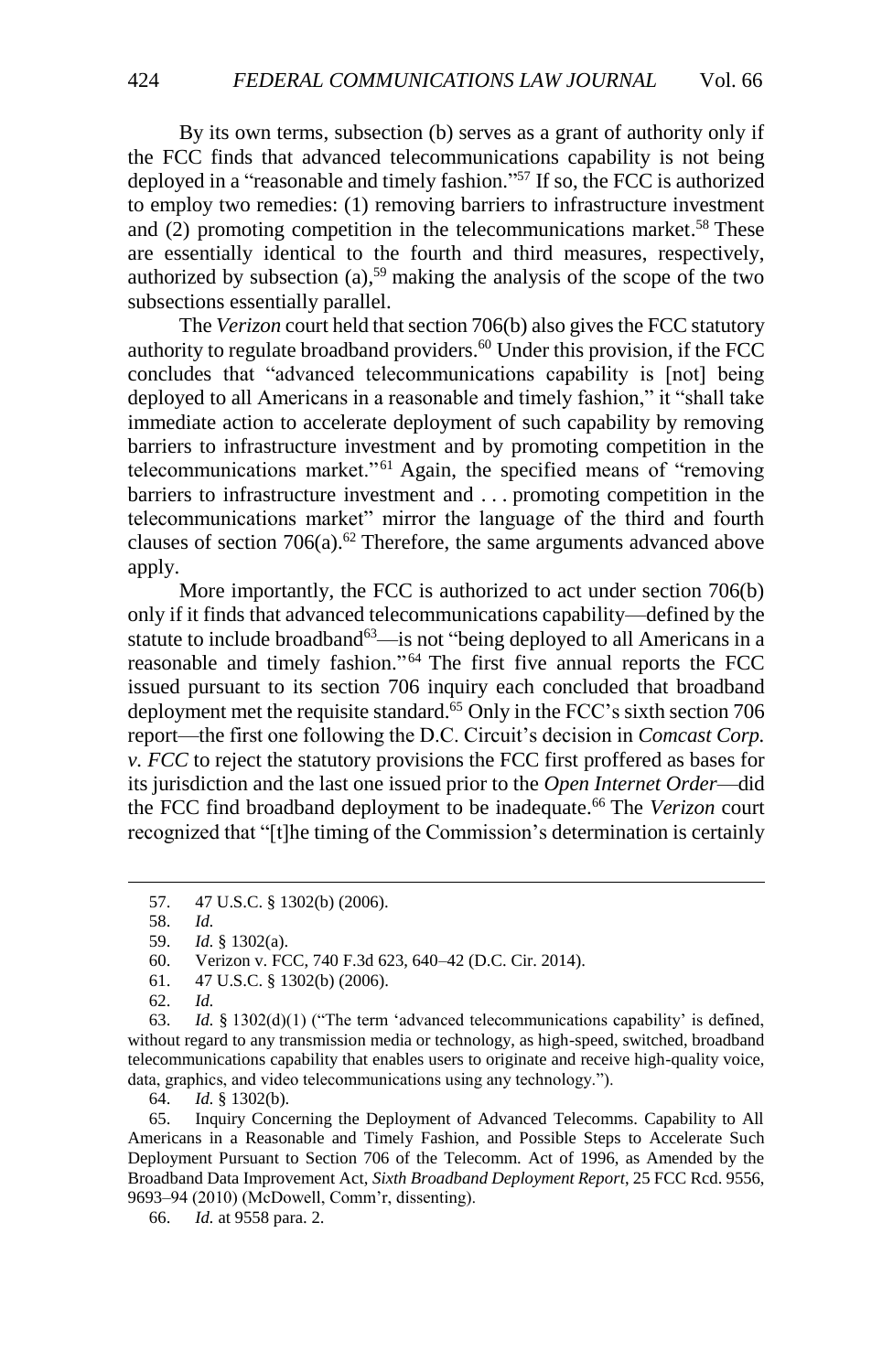suspicious."<sup>67</sup> The agency continued to find broadband deployment to be inadequate in its two subsequent section 706 reports.<sup>68</sup>

<span id="page-10-0"></span>Under the Bush administration, the FCC was criticized for its tardiness in issuing annual reports.<sup>69</sup> Under the Obama administration, the agency has better adhered to statutory deadlines,<sup>70</sup> consistently issuing its annual section 706 reports somewhere between May and August each year from 2009 to 2012. Had the FCC adhered to this historical pattern, it should have issued its ninth section 706 report no later than August 2013. Instead, two years elapsed until August 2014 when the agency solicited input on its tenth annual section 706 report instead of issuing its ninth annual report despite the fact that two years had passed since the issuance of the eighth report.<sup>71</sup> One can only speculate as to why.

Interestingly, the primary basis for the FCC's 2012 finding that broadband deployment was not reasonable and timely was the fact that, as of June 2011, 19 million Americans—or 6% of the population—lacked access to broadband, which the FCC defined as service providing download speeds of 4 Mbps or higher. <sup>72</sup> As Commissioner Pai pointed out in his dissent, however, if the report had taken into account mobile wireless broadband, it would have reduced the number of unserved Americans to 5.5 million—or 1.7% of the population.<sup>73</sup> Moreover, the 2012 report was based on data

67. *Verizon*, 740 F.3d at 642.

 $\overline{a}$ 

69. MAJORITY STAFF OF H. COMM. ON ENERGY & COMMERCE, 110TH CONG., DECEPTION AND DISTRUST: THE FEDERAL COMMUNICATIONS COMMISSION UNDER CHAIRMAN KEVIN J. MARTIN 13–14 (Comm. Print 2008).

70. *But see* 2014 Quadrennial Regulatory Review — Review of the Commission's Broadcast Ownership Rules and Other Rules Adopted Pursuant to Section 202 of the Telecommunications Act of 1996, *Notice of Proposed Rulemaking*, 29 FCC Rcd. 4371, 4583 (2014) (statement of Wheeler, Chairman) (acknowledging the FCC's failure to complete its quadrennial review of media ownership rules by the 2010 statutory deadline and committing to complete the process by June 2016), *available at* http://hraunfoss.fcc.gov/edocs\_public/attachmatch/FCC-14-28A1.pdf.

71. Inquiry Concerning the Deployment of Advanced Telecommunications Capability to All Americans in a Reasonable and Timely Fashion, and Possible Steps to Accelerate Such Deployment Pursuant to Section 706 of the Telecomms. Act of 1996, as Amended by the Broadband Data Improvement Act, *Tenth Broadband Progress Notice of Inquiry*, 29 FCC Rcd. 9747 (2014), *available at* https://apps.fcc.gov/edocs\_public/attachmatch/FCC-14- 113A1\_Rcd.pdf.

72. *Eighth Broadband Progress Report*, *supra* note [68,](#page-10-0) at 10344 para. 1, 10370 para. 46, 10400–01 para. 135.

73. *Id.* at 10519–20 (Pai, Comm'r, dissenting).

<sup>68.</sup> Inquiry Concerning the Deployment of Advanced Telecomms. Capability to All Americans in a Reasonable and Timely Fashion, and Possible Steps to Accelerate Such Deployment Pursuant to Section 706 of the Telecomms. Act of 1996, as Amended by the Broadband Data Improvement Act, *Eighth Broadband Progress Report*, 27 FCC Rcd. 10342, 10344 para. 1 (2012) [hereinafter *Eighth Broadband Progress Report*]; Inquiry Concerning the Deployment of Advanced Telecomms. Capability to All Americans in a Reasonable and Timely Fashion, and Possible Steps to Accelerate Such Deployment Pursuant to Section 706 of the Telecomms. Act of 1996, As Amended by the Broadband Data Improvement Act, *Seventh Broadband Progress Report and Order on Reconsideration*, 26 FCC Rcd. 8008, 8009 para. 1 (2011).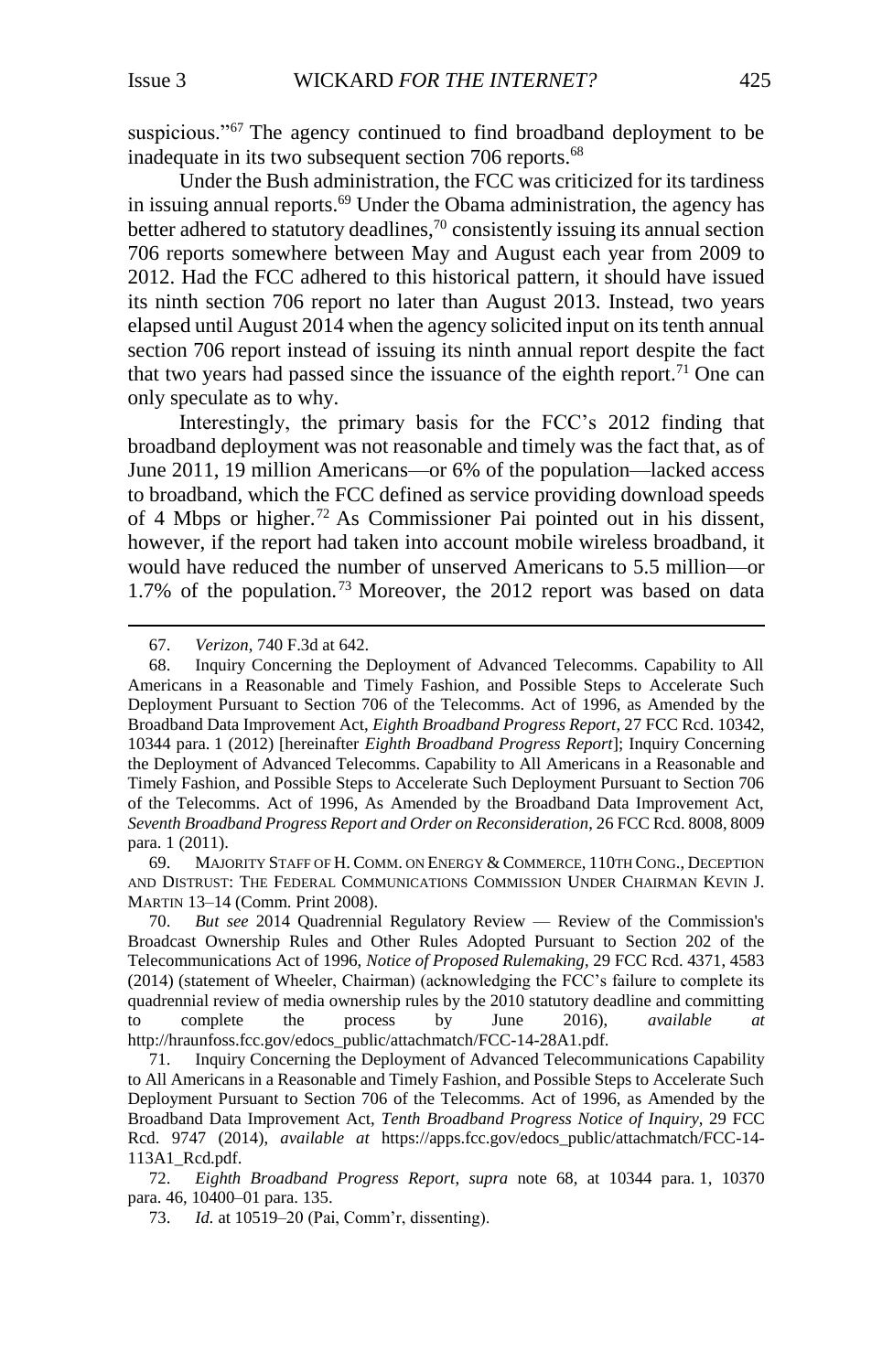<span id="page-11-1"></span>reflecting the earliest stages of the deployment of the fourth-generation wireless technology known as Long-Term Evolution ("LTE").<sup>74</sup> Since that time, Verizon has completed its LTE buildout, <sup>75</sup> while AT&T's LTE network now reaches 80% of the U.S. population and is scheduled for completion by the end of 2014.<sup>76</sup> Sprint and T-Mobile are racing to catch up: each carrier reached at least 200 million people by the end of 2013 and is projected to reach 80% of the country sometime during  $2014$ .<sup>77</sup> In addition, recent studies indicate that Verizon's, AT&T's, and T-Mobile's LTE offerings provide average download speeds of 12 to 19 Mbps and peak download speeds of 49 to 66 Mbps.<sup>78</sup> The near ubiquity of LTE suggests that the number of people who cannot access broadband that meets or exceeds the FCC's 4 Mbps standard is now likely considerably less than the 1.7% reported as of June 2011. <sup>79</sup> And, again, if broadband deployment is reasonable and timely, section 706(b) provides the FCC no authority to act.

### <span id="page-11-0"></span>*B. The Court's Expansive Reading of Section 706*

The *Verizon* court made no claim that the nondiscrimination and antiblocking rules fell within the first three measures authorized by section 706(a). Instead, the court explicitly invoked the fourth type of measure authorized by the statute, focusing its discussion entirely on "regulating methods."<sup>80</sup>

At first glance, a regulation blocking broadband access providers from charging edge providers premium prices for premium services would seem more likely to create barriers to infrastructure investment than to remove

<sup>74.</sup> *Id.* at 10347–48 para. 6.

<sup>75.</sup> Christopher S. Yoo, *Technological Determinism and Its Discontents*, 127 HARV. L. REV. 914, 923–24 (2014).

<sup>76.</sup> *Id.*

<sup>77.</sup> *Id.*

<sup>78.</sup> *Id.* at 923. Some commentators argue that even though LTE is able to delivery faster download speeds, monthly data caps prevent wireless broadband from being a true substitute for fixed broadband. *See* Hibah Hussain et al., New Am. Found. Open Technology Inst., *Capping the Nation's Broadband Future?* 12 (2012), *available at* http://newamerica.net/sites/newamerica.net/files/policydocs/CappingTheNationsBroadband Future.pdf. This argument ignores the fact that while LTE providers initially focused on the broadest possible coverage, they have now turned towards densification, which increases the capacity of the network. These arguments are also undercut by the fact that two of the national providers (T-Mobile and Sprint) offer unlimited data plans.

<sup>79.</sup> *Eighth Broadband Progress Report*, *supra* note [68,](#page-10-0) at 10519–20 (Pai, Comm'r, dissenting).

<sup>80.</sup> Verizon v. FCC, 740 F.3d 623, 636–40 (D.C. Cir. 2014).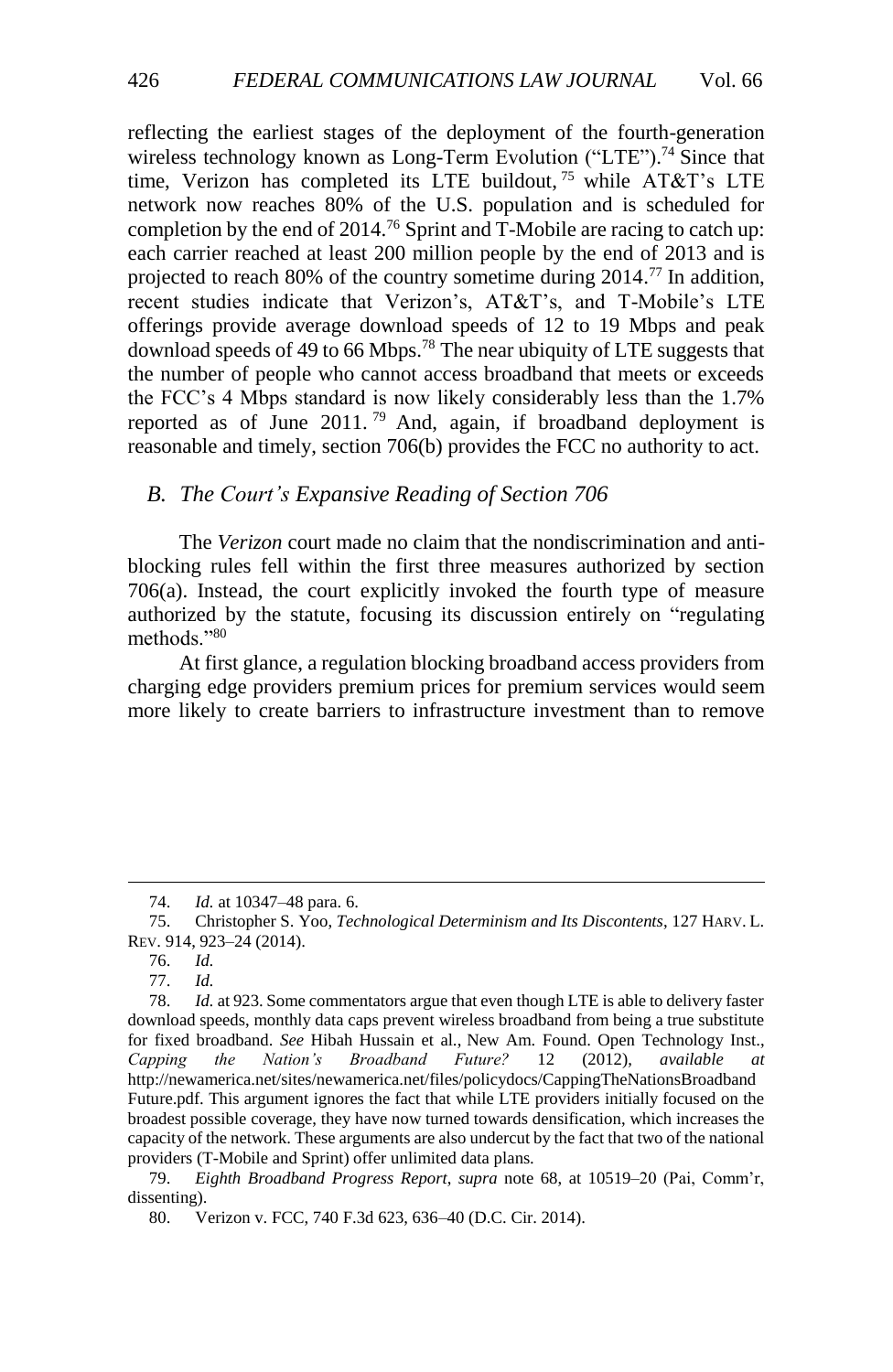them. <sup>81</sup> Such a rule would, after all, benefit edge providers at the expense of broadband Internet access providers.<sup>82</sup>

Nevertheless, the court accepted the FCC's assertion that fostering and preserving edge providers represented an important indirect way to promote infrastructure investment. <sup>83</sup> The FCC reasoned that nondiscrimination and anti-blocking rules facilitate innovation by edge providers, thereby leading to increased demand for bandwidth by end users and spurring greater investment in infrastructure in turn. <sup>84</sup> Read in this manner, section 706 authorizes the FCC not only to adopt measures that promote investment in infrastructure directly, but also to promote activities that tangentially encourage infrastructure investment.

What is most striking about this reasoning is its potential expansiveness. Under this approach, the FCC would not only have the authority to institute measures that promote infrastructure investment directly, but also to regulate anything that indirectly affects infrastructure investment as well. In this sense, the court's reasoning is similar to the reasoning followed in a case well known to every first-year law student: *Wickard v. Filburn*. <sup>85</sup> The explicit terms of the Commerce Clause of the Constitution give Congress the power to regulate only commerce "with foreign Nations, and among the several States, and with the Indian Tribes."<sup>86</sup> Before *Wickard*, the Supreme Court forbade the federal government from asserting jurisdiction over commerce that was purely intrastate. <sup>87</sup> In *Wickard*, however, the Court abandoned this vision of dual sovereignty and extended federal jurisdiction to purely intrastate activities that had a tangential impact on interstate commerce.<sup>88</sup> Because almost everything has a putative tangential impact on commerce, *Wickard* opened the door to an expansion of the commerce power such that left few activities outside its scope. 89

The *Verizon* court's reasoning about section 706 could potentially have a similar effect. Expanding the FCC's jurisdiction beyond activities that

l

- U.S. CONST. art. I, § 8, cl. 3.
- 87. *See, e.g.*, Hammer v. Dagenhart, 247 U.S. 251 (1918).
- 88. *Wickard*, 317 U.S. at 124.

89. *See, e.g.*, Gonzales v. Raich, 545 U.S. 1 (2005); Hodel v. Va. Surface Mining & Reclamation Ass'n, 452 U.S. 264 (1981); Perez v. United States, 402 U.S. 146 (1971); Katzenbach v. McClung, 379 U.S. 294 (1964); Heart of Atlanta Motel v. United States, 379 U.S. 241 (1964). For the exceptions, which are notable primarily for their rarity, see *United States v. Morrison*, 529 U.S. 598 (2000); and *United States v. Lopez*, 514 U.S. 549 (1995).

<sup>81.</sup> *See* Brief for Appellant at 30–31, Verizon v. FCC, 740 F.3d 623 (D.C. Cir. 2014) (No. 11-1355) ("[T]he Commission's daisy chain of speculative inferences that the rules will encourage deployment is contradicted by the record and common sense: regulations that require providers to carry all traffic and prohibit compensation from edge providers for carriage will have precisely the opposite effect, as world-renowned economists explained below.").

<sup>82.</sup> *Id.*

<sup>83.</sup> 740 F.3d at 634, 643–45.

<sup>84.</sup> *Id.*

<sup>85. 317</sup> U.S. 111 (1942).<br>86. U.S. CONST. art. I. 8 8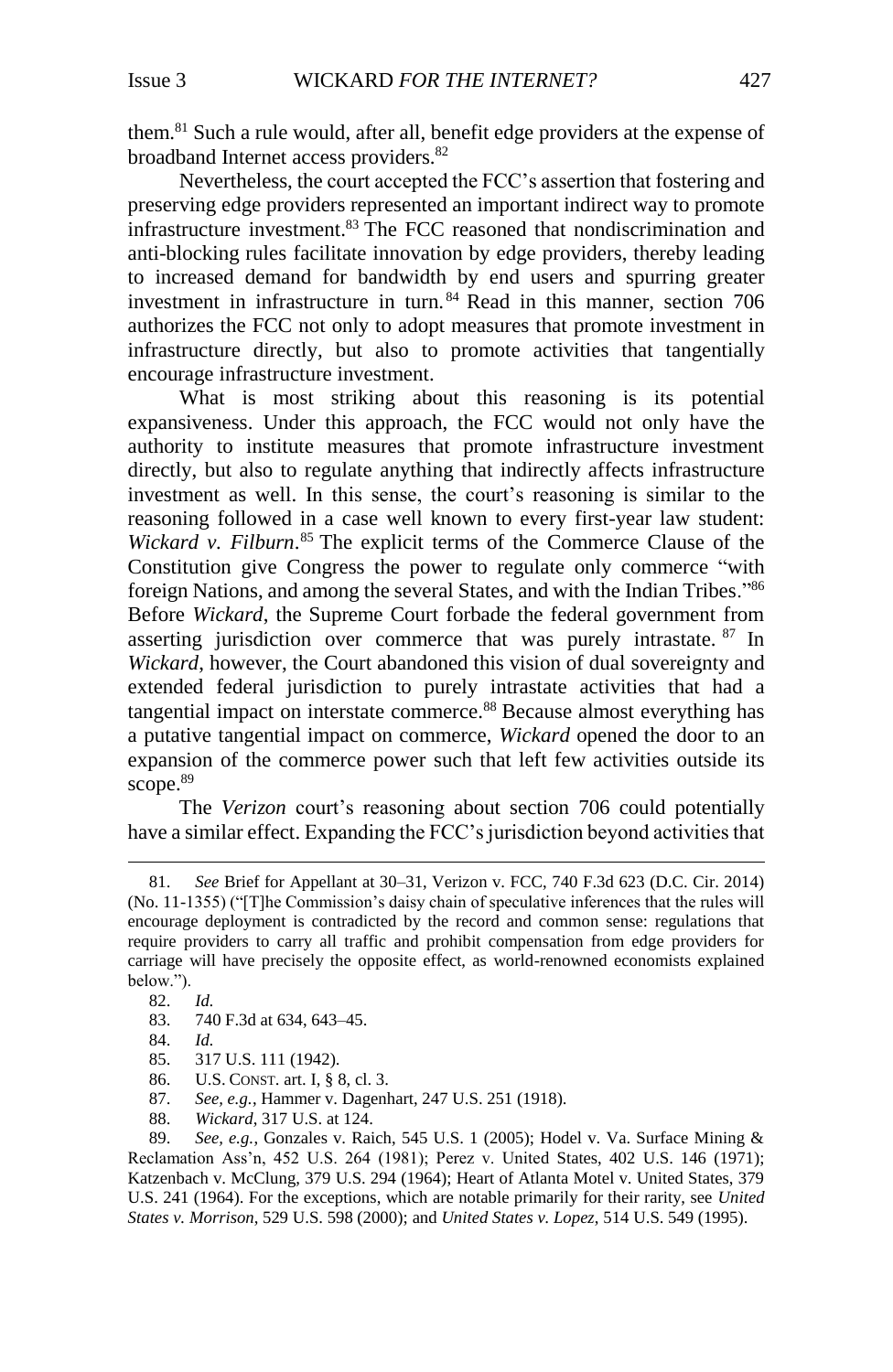have a *direct* impact on infrastructure investment to encompass those that have a *tangential* impact on infrastructure investment represents a significant extension of the FCC's power. Indeed, it potentially leaves the door open for the FCC to take measures aimed directly at the content and application industries—a prospect widely feared by advocates and critics of network neutrality alike. <sup>90</sup> The history of FCC regulation of broadcast television networks is instructive. After initially denying that it had the authority to regulate television networks directly, the FCC later invoked an expansive reading of ancillary jurisdiction to impose a wide range of restrictions on them.<sup>91</sup> The FCC could well follow the same course here and eventually regulate edge providers, although, as discussed below, the D.C. Circuit's precedents on ancillary jurisdiction do impose some limits on the FCC's authority.

### <span id="page-13-0"></span>*C. The Impact of the Canons of Construction*

Proper application of well-established principles of administrative law and statutory construction indicate that the *Verizon* court should not have condoned the FCC's construction of section 706 so readily. As the *Verizon* court correctly observed,<sup>92</sup> the proper standard for reviewing an agency's construction of its statutory authority is the familiar two-step analysis established by the Supreme Court in *Chevron USA Inc. v. Natural Resources Defense Council, Inc.*<sup>93</sup> In step one, a reviewing court asks whether the statute's text "directly addresse[s] the precise question at issue."<sup>94</sup> If not, step two requires that the court defer to the agency's construction of the statute so long as it is reasonable or permissible.<sup>95</sup>

Arguably, the *Verizon* court's analysis of section 706 fails at step one. *Chevron* itself recognizes that in step one, a court should employ the "traditional tools of statutory construction." <sup>96</sup> These tools are generally recognized to include descriptive canons of construction that reflect the

<sup>90.</sup> *See, e.g.*, Comments of Public Knowledge and Common Cause at 28, Open Internet Remand, *Public Notice*, FCC GN Docket No. 14-28 (rel. Feb. 19, 2014), *available at* https://www.publicknowledge.org/assets/uploads/documents/Public\_Knowledge\_

Common\_Cause\_Open\_Internet\_706\_Public\_Notice\_Comments.pdf ("The breadth of authority contained with these principles raises the possibility of the Commission having authority to promulgate rules of all sorts, so long as they could rationally be said to contribute to the deployment of broadband. For instance, the case could be made that the prevalence of adult content online was discouraging certain households from adopting broadband; therefore, decency regulations on online content could be promulgated under section 706.").

<sup>91.</sup> *See* Thomas G. Krattenmaker & A. Richard Metzger, Jr., *FCC Regulatory Authority Over Commercial Television Networks: The Role of Ancillary Jurisdiction*, 77 NW. U. L. REV. 403, 432–33, 440–45 (1982).

<sup>92.</sup> 740 F.3d at 635.

<sup>93.</sup> 467 U.S. 837 (1984).

<sup>94.</sup> *Id.* at 843.

<sup>95.</sup> *Id.* at 845.

<sup>96.</sup> *Id.* at 843 n.9.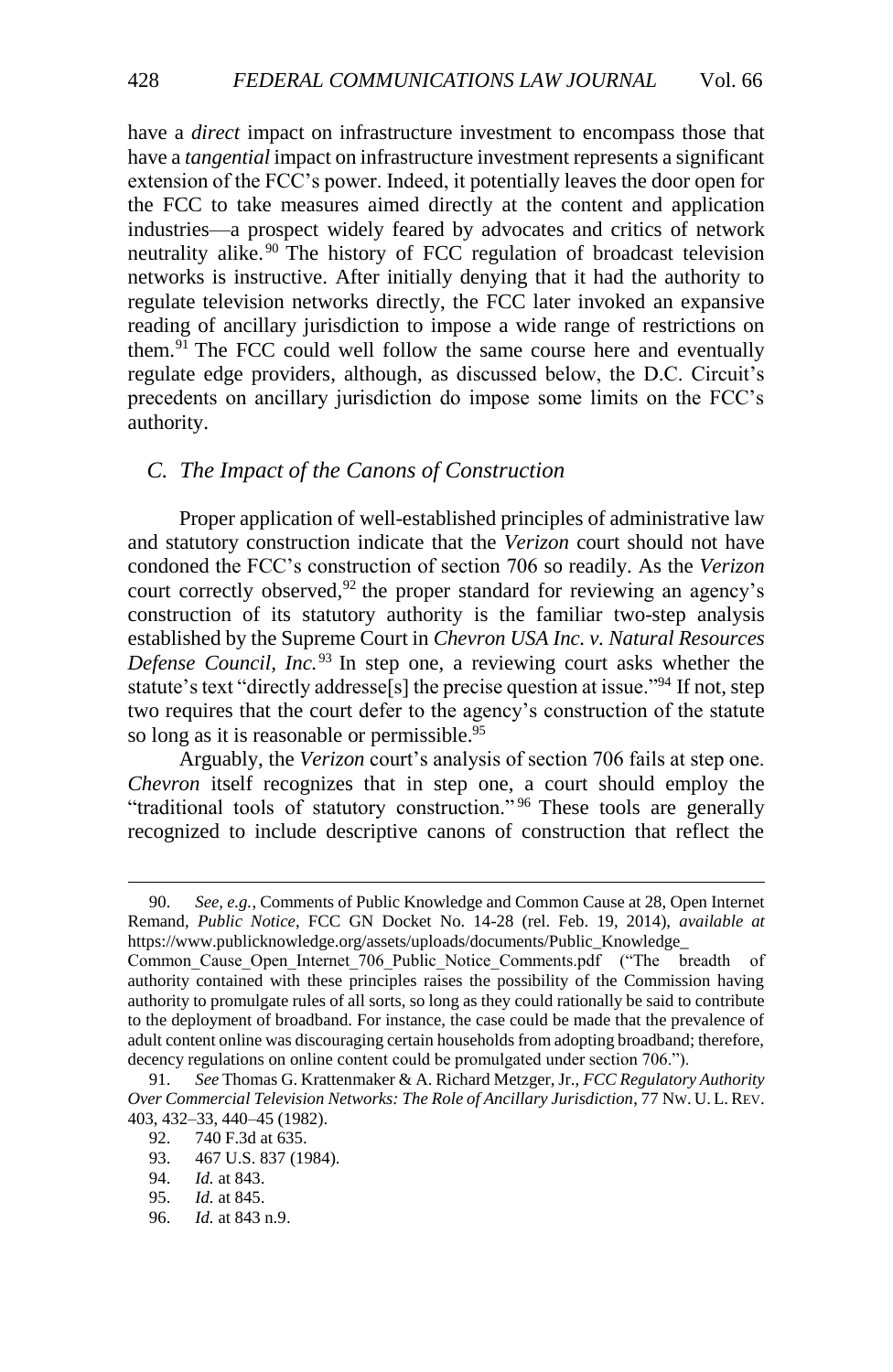$\overline{a}$ 

normal rules of syntax and linguistics.<sup>97</sup> When applying *Chevron* step one, the Supreme Court has held that "under the established interpretative canons of *noscitur a sociis* and *ejusdem generis*, where general words follow specific words in a statutory enumeration, the general words are construed to embrace only objects similar in nature to those objects enumerated by the preceding specific words."<sup>98</sup> Indeed, it is not even clear that these principles can be properly regarded as canons. The Supreme Court has noted that "[i]t is a familiar principle of statutory construction that words grouped in a list should be given related meaning" and that "[o]ne hardly need rely on such Latin phrases as *ejusdem generis* and *noscitur a sociis* to reach this obvious conclusion." <sup>99</sup> Consequently, courts have routinely included *ejusdem generis* and *noscitur a sociis* in their *Chevron* step one analyses.<sup>100</sup>

The phrase on which the *Verizon* court relied, "other regulating methods that remove barriers to infrastructure investment," is a classic "catchall" clause. *Ejusdem generis* thus requires that its scope be limited to the terms that precede it.  $^{101}$  All of the items in the list preceding this catchall—"price cap regulation," "regulatory forbearance," and "measures that promote competition in the local telecommunications market"<sup>102</sup>— are deregulatory in focus. This renders problematic the court's interpretation of the catchall to justify imposing more restrictive regulation.<sup>103</sup>

Despite the court's emphasis on "regulatory methods," a brief passage later in the opinion suggests that the court may have relied on the provision of section 706 authorizing the FCC to adopt "measures that promote

<sup>97.</sup> *See* Curtis A. Bradley, Chevron *Deference and Foreign Affairs*, 86 VA. L. REV. 649, 675 (2000); Nina A. Mendelson, Chevron *and Preemption*, 102 MICH. L. REV. 737, 745 (2004); Caleb Nelson, *Statutory Interpretation and Decision Theory*, 74 U. CHI. L. REV. 329, 348–49, 351 (2007) (reviewing ADRIAN VERMEULE, JUDGING UNDER UNCERTAINTY: AN INSTITUTIONAL THEORY OF LEGAL INTERPRETATION (2006)). Descriptive canons, which are textual and syntactical rules governing language and structure, stand in stark contrast to normative canons, which import substantive principles into statutory interpretation and thus are more controversial. Kenneth A. Bamberger, *Normative Canons in the Review of Administrative Policymaking*, 118 YALE L.J. 64, 71–72 (2008); Bradley, *supra*, at 675–76; Nelson, *supra*, at 348–50, 355–60; *see also* VERMUELE, *supra*, at 198–202 (criticizing allowing descriptive canons to trump *Chevron* deference, but acknowledging that normative canons are more problematic).

<sup>98.</sup> Wash. State Dep't. of Soc. & Health Servs. v. Guardianship Estate of Keffeler, 537 U.S. 371, 384 (2003) (internal quotation marks and alterations omitted).

<sup>99.</sup> Third Nat'l Bank in Nashville v. Impac Ltd., 432 U.S. 312, 322 & n.16 (1977) (internal quotation marks omitted).

<sup>100.</sup> *See, e.g.*, *Guardianship Estate of Keffeler*, 537 U.S. at 384 (*noscitur a sociis* and *ejusdem generis*); Dole v. United Steelworkers of Am., 494 U.S. 26, 36 (1990) (*noscitur a sociis*); Cal. Indep. Sys. Operator Corp v. FERC, 372 F.3d 395, 400 (D.C. Cir. 2004) (*noscitur a sociis*).

<sup>101.</sup> *See, e.g.*, Harrison v. PPG Indus., Inc., 446 U.S. 578, 601 (1980) ("The rule of ejusdem generis ordinarily 'limits general terms which follow specific ones to matters similar to those specified.'" (citing Gooch v. United States, 297 U.S. 124, 128 (1936)).

<sup>102.</sup> 47 U.S.C. § 1302(a) (2006).

<sup>103.</sup> Verizon v. FCC, 740 F.3d 623, 636–40 (D.C. Cir. 2014).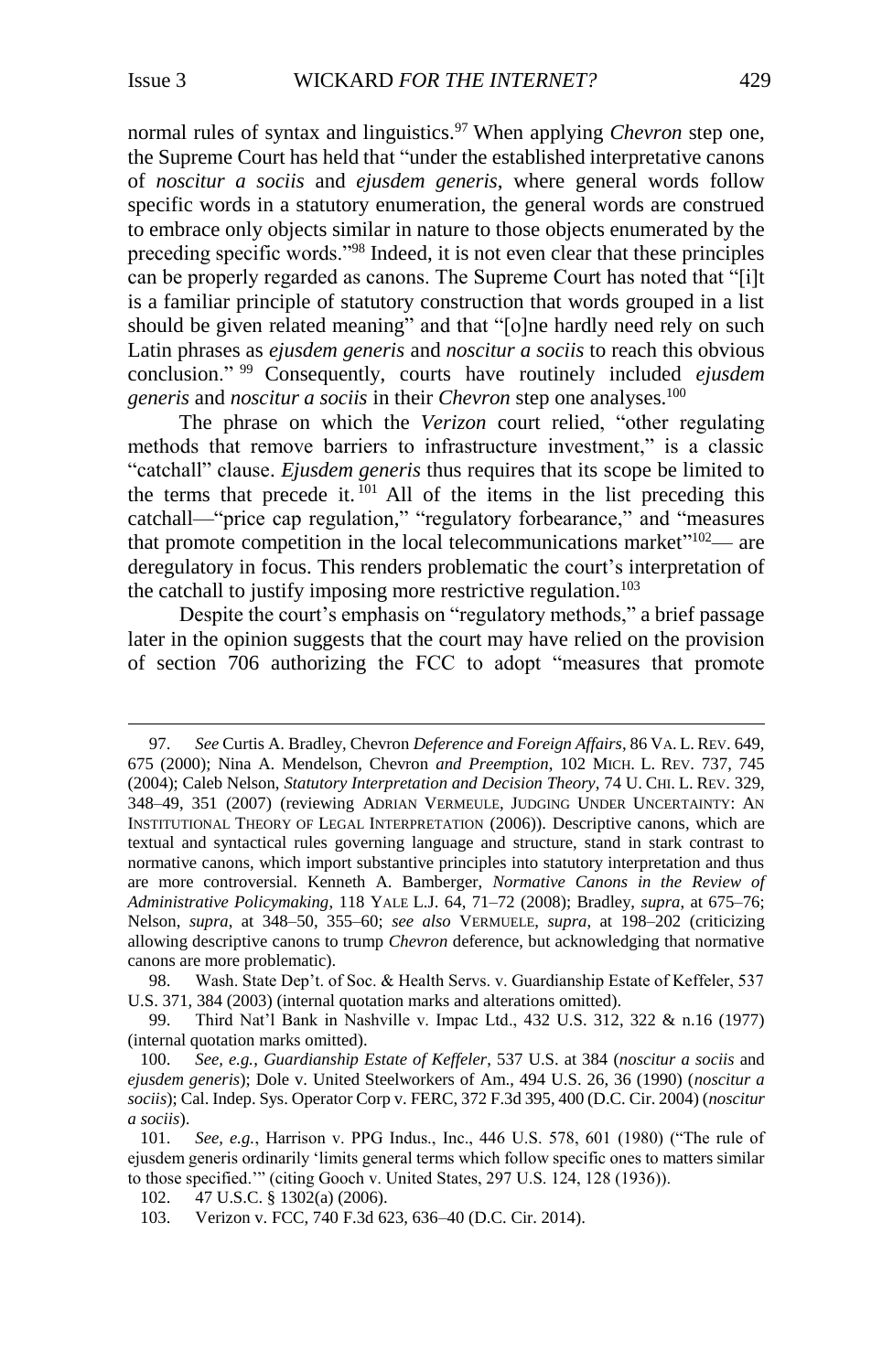competition in the local telecommunications market." <sup>104</sup> This does not change the analysis, however. As the Supreme Court has explained, terms in an enumerated list are construed using "[t]he familiar canon of *noscitur a sociis*, the interpretive rule that words and people are known by their companions." <sup>105</sup> Thus, just as *ejusdem generis* counsels in favor of construing a catchall term in light of the other terms in a list, *noscitur a sociis* leads to the same conclusion with respect to enumerated terms. The same logic would militate in favor of construing this term as being limited to deregulatory measures.

### <span id="page-15-0"></span>*D. The Legislative History of Section 706*

The legislative history of section 706 also casts doubt on the *Verizon* court's construction of the statute. According to the conference report accompanying the Telecommunications Act of 1996, section 706 originated in a provision in the Senate bill that had no counterpart in the House version.<sup>106</sup> The Senate provision was part of a title of the bill entitled "An End to Regulation" and was preceded by provisions entitled "Transition to competitive pricing," "Biennial review of regulations; elimination of unnecessary regulations and functions," and "Regulatory forbearance."<sup>107</sup> The overall sweep of these provisions was to lessen regulation, not increase it.

Moreover, during the preceding Congress, the Senate Commerce Committee reported a bill in 1994 containing a provision that appears to be the antecedent to section 706. <sup>108</sup> This provision, the final provision of the bill, stated:

(a) PROMOTION OF ADVANCED TELECOMMUNICATIONS NETWORK CAPABILITY – The Commission shall promote to all Americans, regardless of location or disability, the deployment of switched, broadband, telecommunications networks capable of enabling users to originate and receive affordable and accessible high quality voice, data, graphics, and video telecommunications services. In promoting the deployment of such networks, the Commission shall, to the maximum extent feasible, rely on competition among telecommunications providers. In the event the Commission determines that users are not gaining reasonable and timely access to switched, broadband, telecommunications network capabilities, the Commission shall have the authority to provide sufficient incentives such that this access is achieved.

<sup>104.</sup> *Id.* at 642–43.

<sup>105.</sup> Maracich v. Spears, 133 S. Ct. 2191, 2201 (2013).

<sup>106.</sup> S. REP. NO. 104-230, at 210 (1996) (Conf. Rep.).

<sup>107.</sup> Telecommunications Competition and Deregulation Act of 1995, S. 652, 104th Cong. (1995), *reprinted in* 141 CONG. REC. 16346, 27846 (1995).

<sup>108.</sup> Communications Act of 1994, S. 1822, 103d Cong. (1994).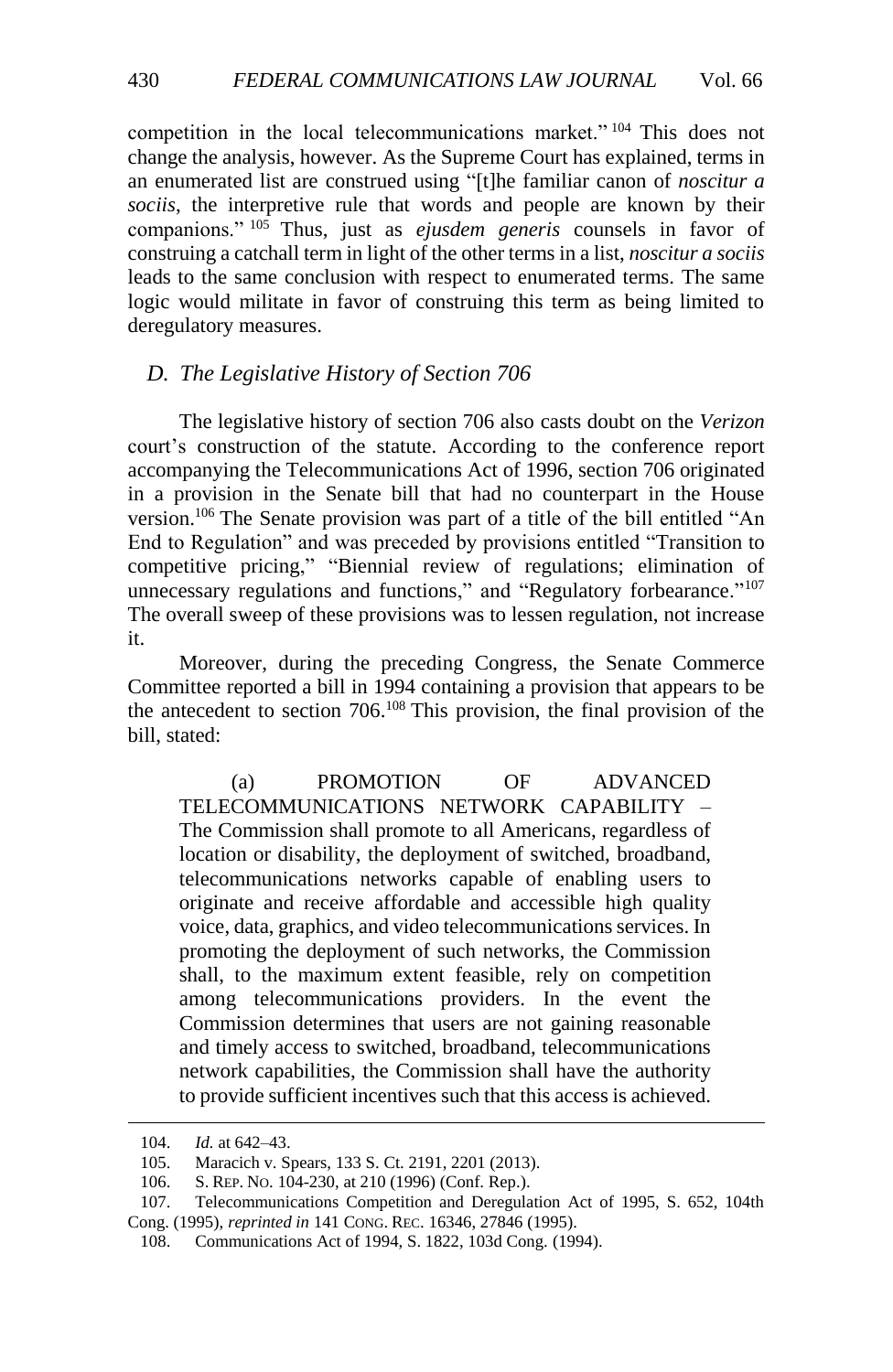(b) RULEMAKING.-If the Commission finds in its inquiry proceedings or any other time that switched, broadband, telecommunications network capabilities are not being deployed to all Americans in a reasonable and timely fashion, it shall commence a rulemaking to prescribe regulations using incentives to promote, to the maximum extent technically feasible and economically reasonable, the availability of switched, broadband, telecommunications network capabilities.<sup>109</sup>

This language clearly identifies "competition among telecommunications providers" as the preferred method for promoting broadband deployment. Indeed, as the Senate Commerce Committee's report that accompanied the bill emphasized:

The Committee anticipates that this goal will be achieved through competition that is enhanced under the terms of this bill. But if this goal is not being achieved in a timely fashion, the FCC is authorized to act under this section to expedite deployment through the use of incentive regulation.<sup>110</sup>

The legislative history thus evinces a clear emphasis on deregulation and competition among broadband access providers as the preferred way to promote broadband deployment. Moreover, the legislative history contains no hints that Congress regarded promoting innovation in content and applications as an appropriate course of action.

# <span id="page-16-0"></span>*E. The Questionable Empirical Foundation for the Court's Reasoning*

The natural reading and the legislative history of the provisions authorizing the FCC to "promote competition in the local telecommunications market" and "remove barriers to infrastructure investment"<sup>111</sup> suggest that these provisions are best construed as authorizing measures deregulating broadband access. The FCC nonetheless concluded that more intrusive regulation was justified because greater innovation in content and applications would create greater demand that would stimulate greater investment infrastructure. <sup>112</sup> The *Verizon* court held that this conclusion was backed by substantial evidence, citing two theoretical

<sup>109.</sup> *Id.*

<sup>110.</sup> S. REP. NO. 103-367, at 103 (1994). Here, "incentive regulation" refers to price cap regulation. *See* Howard A. Shelanski, *Adjusting Regulation to Competition: Toward A New Model for U.S. Telecommunications Policy*, 24 YALE J. ON REG. 55, 59 (2007).

<sup>111.</sup> *See* 47 U.S.C. § 1302 (2006).

<sup>112.</sup> 2010 Open Internet Order, *supra* not[e 2,](#page-2-2) at 17910–11 para. 14, 18018 para. 4.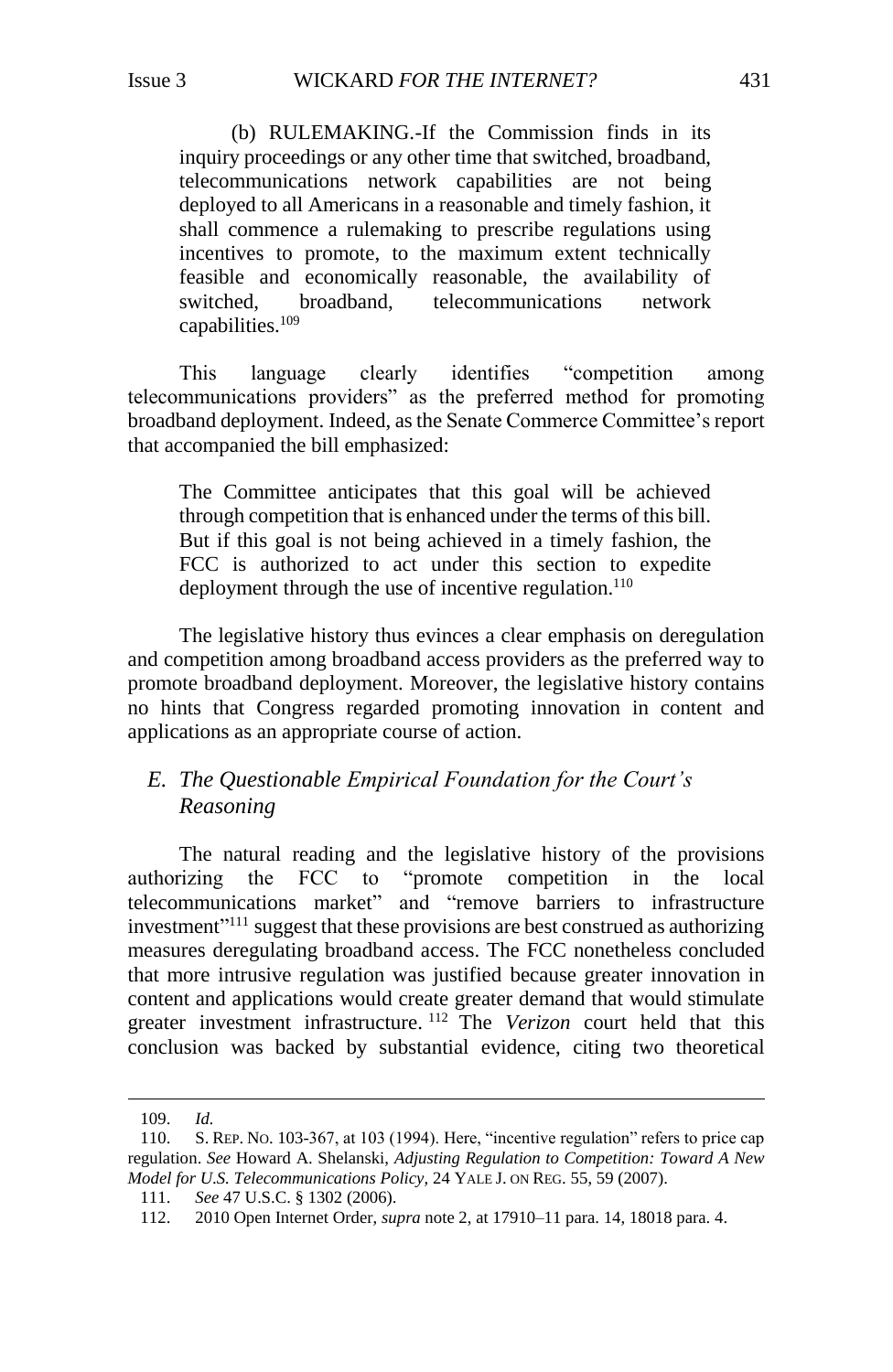studies, one anecdote, and comments filed with the agency by two interested parties.<sup>113</sup>

A close examination of the FCC's 2010 order, however, reveals that its empirical record was quite thin. For example, the FCC based its conclusion in part on an empirical study that it claimed showed that consumers would be harmed if broadband access providers discriminated against particular edge providers on a single empirical study.  $^{114}$ Problematically, this study focused on the cable television industry, not on broadband providers—and even then, the study found no clear evidence of discrimination.<sup>115</sup> Indeed, the peer reviewer for the FCC questioned whether the instrument on which this study relied could isolate the effect of the lack of openness.<sup>116</sup>

Both the FCC and the *Verizon* court cited a well-known article on general purpose technologies ("GPTs") by Timothy Bresnahan and Manuel Trajtenberg for the proposition that openness promotes infrastructure investment.<sup>117</sup> But this paper actually concludes that GPTs create positive externalities and that the best way to mitigate the market failure created by these externalities would be to permit providers of GPTs to internalize those externalities through vertical integration or by entering into strategic alliances rather than forced openness. <sup>118</sup> Ironically, the FCC cited this paper as support for a proposition contrary to the conclusion the authors actually reached.

<span id="page-17-0"></span>Arrayed against this claim is a growing corpus of empirical studies finding little evidence that access requirements promote investment and competition in broadband access networks. <sup>119</sup> The broader empirical literature on vertical restraints reveals that exclusivity or preferential contracts between suppliers and retail distributors are either neutral or welfare enhancing in the vast majority of cases.<sup>120</sup> That said, the fact that the

<span id="page-17-1"></span><sup>113.</sup> 740 F.3d at 644–45.

<sup>114.</sup> 2010 *Open Internet Order*, *supra* note [2,](#page-2-2) at 17918 para. 23 n.60 (citing Austan Goolsbee, *Vertical Integration and the Market for Broadcast and Cable Television Programming*, Paper for the Federal Communications Commission 31–32 (Sept. 5, 2007)). 115. *Id.*

<sup>116.</sup> David Waterman, Peer Review of *Vertical Integration and the Market for Broadcast and Cable Television Programming*, by Austan Goolsbee (2007), http://transition.fcc.gov/mb/peer\_review/prstudy9.pdf.

<sup>117.</sup> *Id.* at 17909 n.12; *Verizon*, 740 F.3d at 644.

<sup>118.</sup> Timothy F. Bresnahan & M. Trajtenberg, *General Purpose Technologies: "Engines of Growth"?*, 65 J. ECONOMETRICS 83, 95 (1995).

<sup>119.</sup> CHRISTOPHER S. YOO, UNIV. OF PA. CTR. FOR TECH., INNOVATION, & COMPETITION, U.S. VS. EUROPEAN BROADBAND DEPLOYMENT: WHAT DO THE DATA SAY? 9 (2014), *available at* https://www.law.upenn.edu/live/files/3352-us-vs-european-broadband-deployment (surveying the literature and finding the overwhelming majority of studies found that access requirements failed to promote investment in next generation networks).

<sup>120.</sup> James C. Cooper et al., *Vertical Antitrust Policy as a Problem of Inference*, 23 INT'L J. INDUS. ORG. 639, 648–58 (2005); Francine Lafontaine & Margaret Slade, *Exclusive Contracts and Vertical Restraints: Empirical Evidence and Public Policy*, *in* HANDBOOK OF ANTITRUST ECONOMICS 391, 408–09 (Paolo Buccirossi ed., 2008).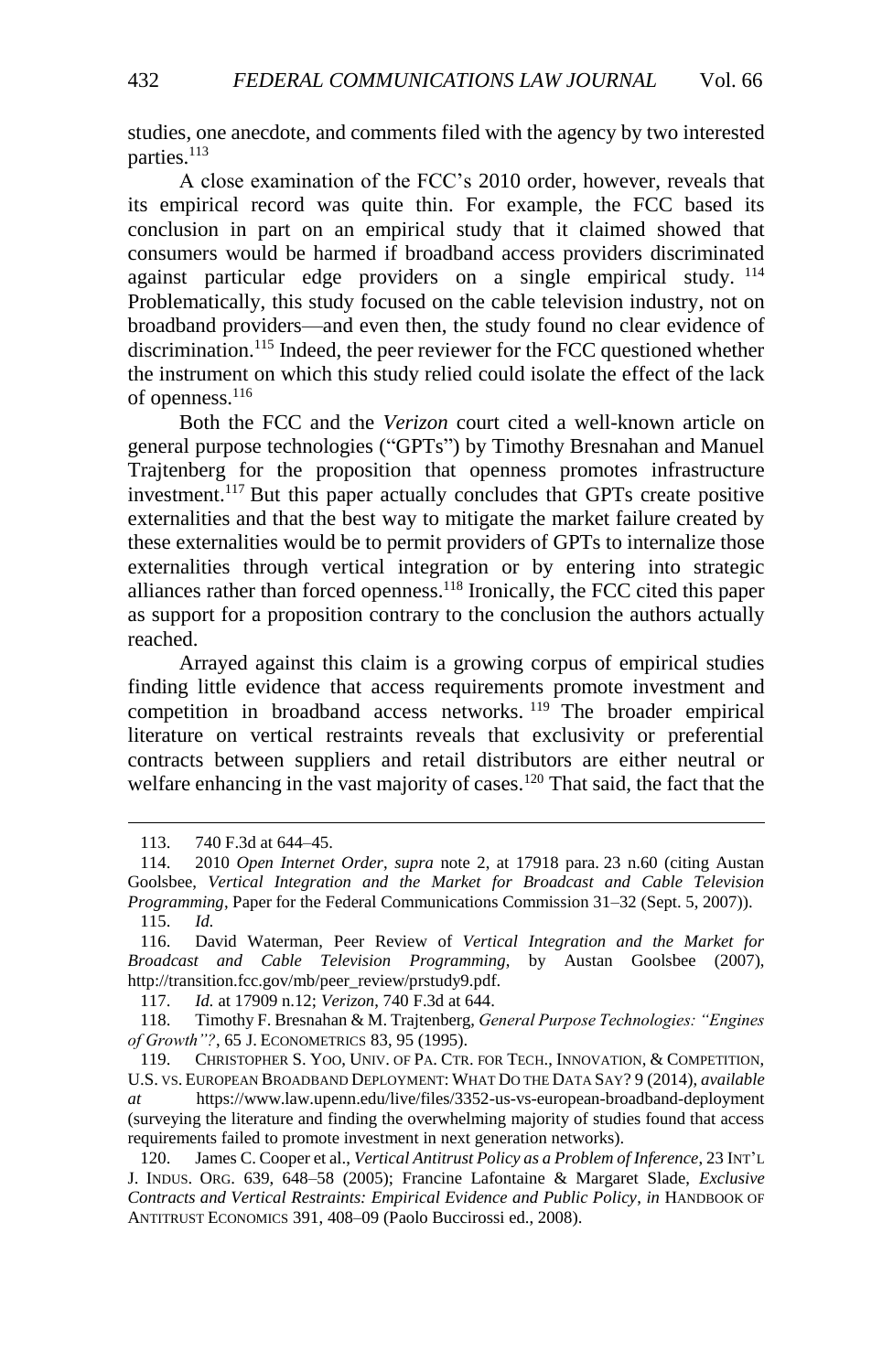D.C. Circuit has already upheld the conclusion that regulations mandating that broadband access providers give nondiscriminatory carriage to edge providers promotes infrastructure investment<sup>121</sup> means that the FCC is likely to adopt the same reasoning in the current NPRM and that the Court of Appeals reviewing the most recent Open Internet Order is likely to uphold this conclusion. If the conclusion is erroneous, any correction will have to come from the Supreme Court.

# <span id="page-18-0"></span>III. LIMITS ON THE FCC'S SECTION 706 AUTHORITY

To say that section 706 grants the FCC affirmative authority to regulate broadband access is not to say that that authority is unbounded. The general subject matter limitations restrict the scope of the FCC's authority, as does the *Verizon* court's holding that section 706 cannot be used to impose common carriage. In addition, the jurisprudence on ancillary jurisdiction identifies other statutory provisions that limit the FCC's exercise of authority.

# <span id="page-18-1"></span>*A. Statutory Limits on the FCC's Jurisdiction*

The FCC and the *Verizon* court both recognized that the FCC's jurisdiction is limited to "interstate and foreign communication by wire and radio" and the fact that any measures enacted under section 706 must be designed to "encourage the deployment on a reasonable and timely basis of advanced telecommunications capability to all Americans."<sup>122</sup>

As noted in Part I.B, limiting an agency to interstate matters has long ceased to be a meaningful restriction on governmental power. Moreover, expanding section 706 authority to include all activities that have a tangential impact on infrastructure investment makes just about any measure affecting content and applications part of promoting broadband deployment.

There is one aspect of prior court decisions on ancillary jurisdiction that may provide a limit on the FCC's authority to regulate. In these decisions, once courts concluded that that the authority asserted by the agency was reasonably ancillary to some authority enumerated in Titles II, III, or VI, they proceeded to evaluate whether the particular exercise of ancillary jurisdiction ran afoul of any other statutory provisions. In so doing, these courts undertook an inquiry that was precisely parallel to the one followed by *Verizon v. FCC* with respect to section 706.

In this respect, two cases on ancillary jurisdiction are particularly instructive. In *Illinois Citizens Committee for Broadcasting v. FCC*, the U.S. Court of Appeals for the Seventh Circuit rejected the argument that the FCC had jurisdiction over all matters "affecting communications," concluding instead that the agency's authority was limited to the actual transmission of

<sup>121.</sup> *Verizon*, 740 F.3d at 643–49.

<sup>122.</sup> *Id.* at 640; 2010 *Open Internet Order*, *supra* note [25](#page-2-2)8, at 17970 para. 121.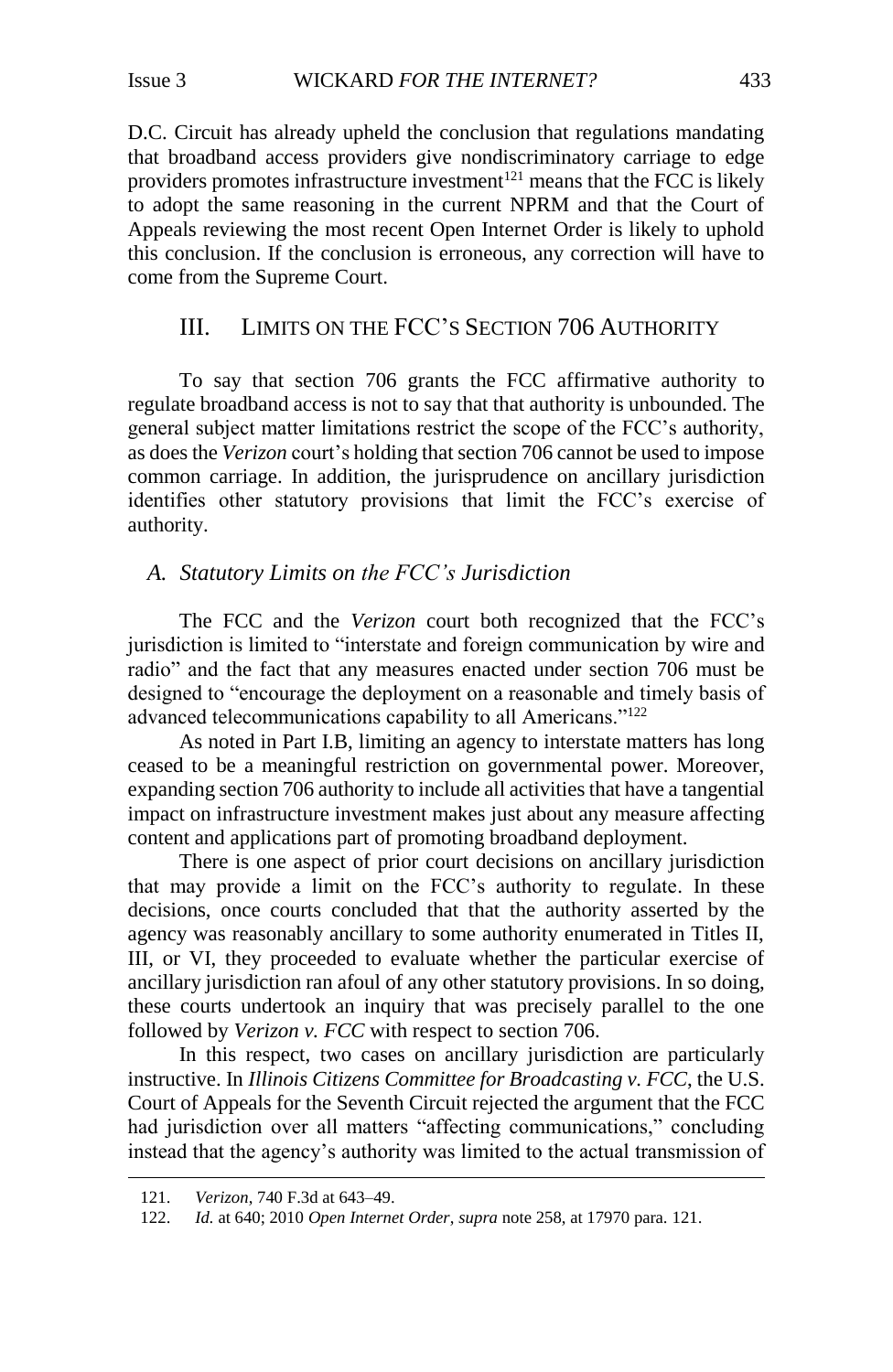radio or television signals.<sup>123</sup> In other words, the FCC does not have regulatory authority over activities simply because they have a tangential impact on the transmission communications by wire or radio. In this sense, the FCC's authority is considerably narrower than Congress' commerce power, which has long been recognized to extend to activities that "affect" interstate commerce even when they are not themselves part of interstate commerce.<sup>124</sup>

Similarly, in *Motion Picture Association of America v. FCC*, the D.C. Circuit rejected arguments that the FCC possessed the authority to require that broadcasters include aural descriptions of a television program's key visual elements during pauses in the program dialogue.<sup>125</sup> The provision of the Communications Act giving the FCC jurisdiction over "all interstate and foreign communication by wire or radio" authorized the agency to impose regulations on transmissions that "incidentally and minimally affect[] program content." <sup>126</sup> It did not, however, give the agency authority to impose "a direct and significant regulation of program content" by requiring broadcasters to write scripts, select actors, decide what to describe and how, and choose the appropriate style and pace, all within "pauses that were not originally intended to be filled."<sup>127</sup> In short, the FCC's statutory authority over wire and radio communications does not give it the authority to regulate content directly.

The D.C. Circuit provided a more detailed discussion of this principle in *American Library Ass'n v. FCC*, in which the court ruled that the FCC lacked the authority to mandate that receivers recognize a code embedded in digital television programs that prevents their redistribution. <sup>128</sup> The statute gives the FCC authority over devices engaged in interstate "communication" by radio or wire; it does not give the agency authority over devices when they are not engaged in radio or wire transmission, including television receivers after the digital broadcast has been completed.<sup>129</sup>

Together, the courts' precedents establish a number of important limits on the FCC's ancillary authority. Although the FCC can impose regulations that have incidental and minimal effects on content, it lacks the authority to regulate content directly.<sup>130</sup> In addition, the FCC has the authority to regulate communications only when they are being transmitted by wire or radio; it lacks any authority to regulate those communications after they have arrived and presumably before they have been sent.<sup>131</sup>

<sup>123.</sup> 467 F.2d 1397, 1400 (7th Cir. 1972).

<sup>124.</sup> Wickard v. Filburn, 317 U.S. 111, 124 (1942); United States v. Wrightwood Dairy, 315 U.S. 110, 119 (1942); United States v. Darby, 312 U.S. 100, 118 (1941).

<sup>125.</sup> 309 F.3d 796, 803–07 (D.C. Cir. 2002).

<sup>126.</sup> *Id.* at 803.

<sup>127.</sup> *Id.*

<sup>128.</sup> 406 F.3d 689, 707 (D.C. Cir. 2005).

<sup>129.</sup> *Id.* at 700.

<sup>130.</sup> *Motion Picture Ass'n of Am.*, 309 F.3d at 803.

<sup>131.</sup> *Am. Library Ass'n*, 406 F.3d at 700.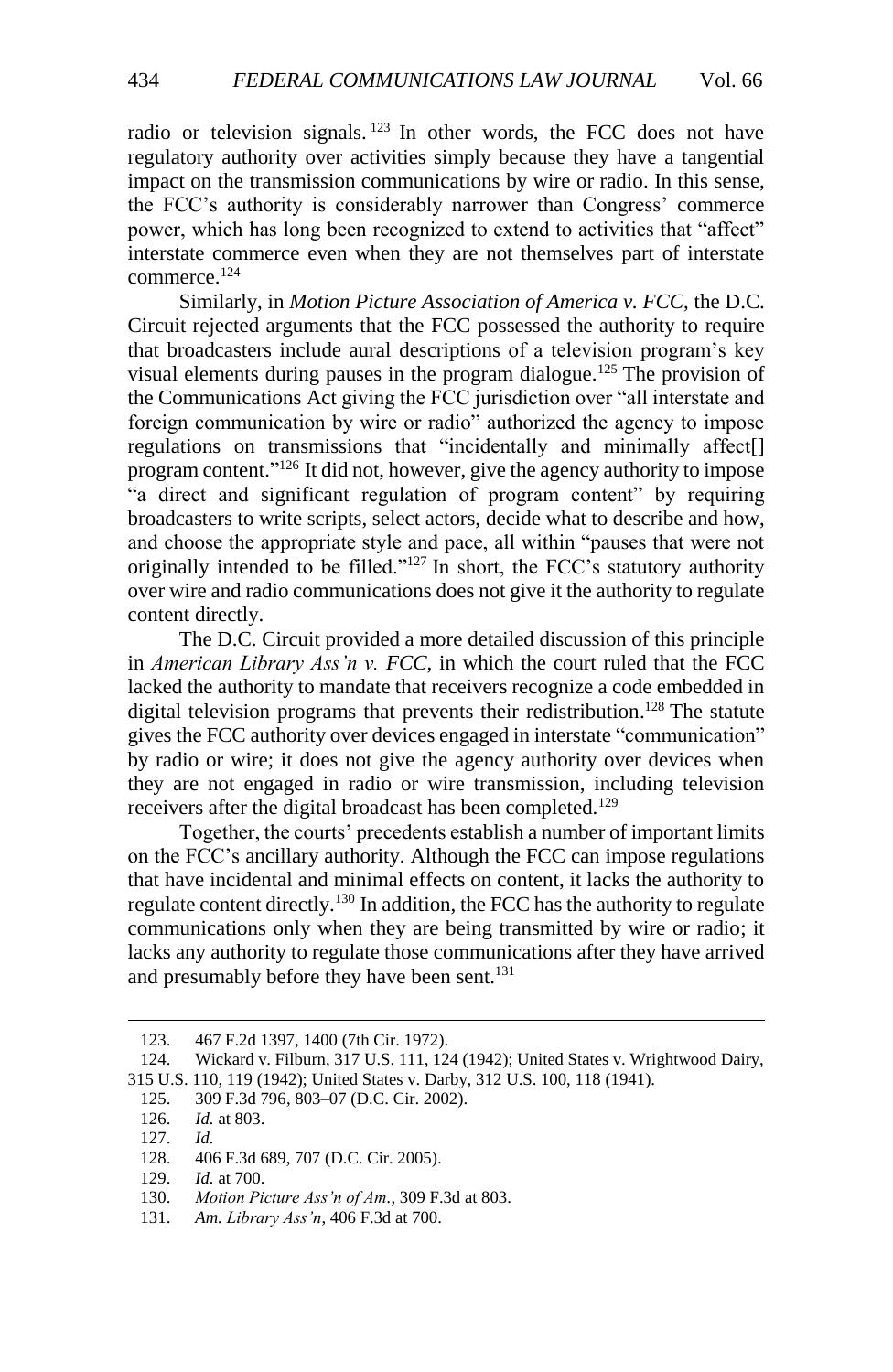That said, the power to regulate communications while they are being transmitted does give the FCC considerable power over the economic relationships between content providers and network providers. For example, in *National Broadcasting Co. v. United States*, the Supreme Court held that even though the FCC lacked the authority to regulate content directly, the FCC could restrict the terms of the contracts between broadcast stations and content providers in ways designed to reallocate the relative bargaining power between these entities.<sup>132</sup> Thus, the FCC may be able to follow a similar path with respect to the Internet.

## <span id="page-20-0"></span>*B. Common Carriage as a Limit to Section 706 Authority*

The statutory limitation that the *Verizon* court spent the most time analyzing was the prohibition of the imposition of common carriage obligations on information services—including broadband access providers. <sup>133</sup> The statute provides that "[a] telecommunications carrier shall be treated as a common carrier under this [Act] only to the extent that it is engaged in providing telecommunications services." <sup>134</sup> On six separate occasions since 1998, the FCC has reiterated that broadband access is an "information service," a category that is mutually exclusive with "telecommunications service."<sup>135</sup> Unless the agency revisits this conclusion, this provision prevents the FCC from using section 706 to impose common carriage obligations on broadband access providers.<sup>136</sup> In other words, the FCC cannot use section 706 to impose backdoor common carriage regulation on providers that are not subject to Title II.<sup>137</sup>

<span id="page-20-1"></span>This prohibition of common carriage represents the most significant obstacle to using section 706 to impose a blanket nondiscrimination

137. *See id.*

<sup>132.</sup> 319 U.S. 190, 224 (1943); *see also* Mt. Mansfield Television, Inc. v. FCC, 442 F.2d 470 (2d Cir. 1971) (following similar reasoning to regulate the source of prime time programming and the financial terms of network programming).

<sup>133.</sup> *See* Verizon v. FCC, 740 F.3d 623, 649–60 (D.C. Cir. 2014).

<sup>134.</sup> 47 U.S.C. § 153(51) (2006).

<sup>135.</sup> Federal-State Joint Board on Universal Service, *Report to Congress*, 13 FCC Rcd. 11501, 11520–23 paras. 39–43, 11536–40 paras. 73–81 (1998); *see also* Appropriate Regulatory Treatment for Broadband Access to the Internet over Wireless Networks, *Declaratory Ruling*, 22 FCC Rcd. 5901, 5909–11 paras. 19–27 (2007); United Power Line Council's Petition for Declaratory Ruling Regarding the Classification of Broadband over Power Line Internet Access Service as an Information Service, *Memorandum Opinion and Order*, 21 FCC Rcd. 13281, 13285–86 paras. 8–10 (2006); Appropriate Framework for Broadband Access to the Internet over Wireline Facilities, *Report and Order and Notice of Proposed Rulemaking*, 20 FCC Rcd. 14853, 14862–63 paras. 12–14, 14909–12 paras. 102– 107 (2005); *Cable Modem Declaratory Ruling*, *supra* note [38,](#page-6-0) at 4820 para. 34, 4822–23 paras. 38–39, *aff'd sub nom.* Nat'l Cable & Telecomms. Ass'n v. Brand X Internet Servs., 545 U.S. 967, 996–1000 (2005); Appropriate Framework for Broadband Access to the Internet over Wireline Facilities, *Notice of Proposed Rulemaking*, 17 FCC Rcd. 3019, 3029– 33 paras. 17–25 (2002).

<sup>136.</sup> *See Verizon*, 740 F.3d at 650–52.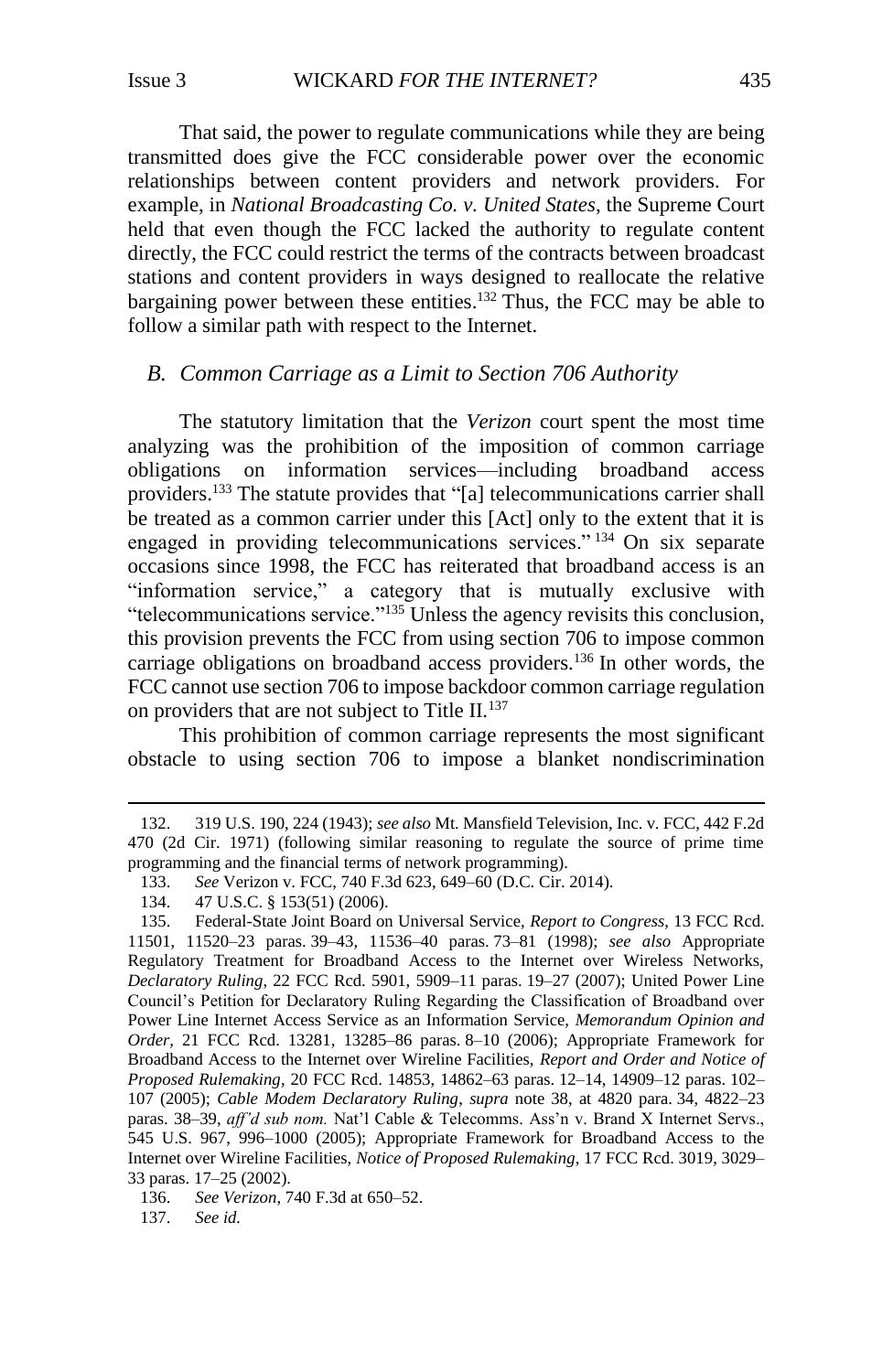requirement. The court's decision in *Verizon* offers guidance as to what constitutes common carriage. As an initial matter, the court held that "requiring broadband providers to serve all edge providers without 'unreasonable discrimination'" is the same thing as the common carriage requirement "compel[ling] those providers to hold themselves out 'to serve the public indiscriminately.'"<sup>138</sup> Furthermore, as the *Verizon* court noted, the FCC explicitly equated common carriage and the nondiscrimination rule imposed by the 2010 order when it told commenters to look to its common carriage precedents for guidance as to what forms of discrimination were reasonable.<sup>139</sup> Moreover, the 2010 Open Internet Order's prohibition of unreasonable discrimination accommodated none of the flexibility and individualized bargaining needed to take the regulation outside of common carriage. Instead of signaling flexibility, the Order warned that "it is unlikely that pay for priority would satisfy the 'no unreasonable discrimination' standard."<sup>140</sup> Preventing "broadband providers from charging edge providers for using their service" in effect would have "forc[ed] them to sell service to all who ask at a price of \$0." <sup>141</sup> The prohibition of unreasonable discrimination would thus have admitted none of the individualized bargaining that the court had previously found necessary to take a restriction outside the realm of common carriage.<sup>142</sup>

In fact, even common carriers typically enjoy the ability to offer different classes of service and to charge different amounts for them. In one extreme case, AT&T created a separate class of service for a single customer; the FCC's attempt to prevent AT&T from doing so was overturned in the courts. <sup>143</sup> Ironically, in declaring prioritized service to be presumptively invalid, the nondiscrimination rule in the Open Internet Order would have forbidden a practice that common carriage would have explicitly permitted.<sup>144</sup>

At the same time, the *Verizon* court distinguished the Order's nondiscrimination rule from the data roaming rule that the D.C. Circuit upheld in *Cellco Partnership v. FCC*. <sup>145</sup> As the *Verizon* court noted, the rule at issue in *Cellco* required only that mobile telephone companies enter into data roaming agreements on "commercially reasonable" terms, with reasonableness determined by the "totality of the circumstances" governed

<sup>138.</sup> *See id.* at 655–56.

<sup>139.</sup> *Id.* at 657 (citing *2010 Open Internet Order*, *supra* note [2,](#page-2-3) at 17948–40 para. 77 & n.240).

<sup>140.</sup> *Id.*

<sup>141.</sup> *Id.*

<sup>142.</sup> *Id.*

<sup>143.</sup> AT&T Communications, Revisions to Tariff FCC No. 12, *Memorandum Opinion and Order*, 4 FCC Rcd. 4932, 4938 para. 57 (1989), *rev'd and remanded sub nom.* MCI Telecomms. Corp. v. FCC, 917 F.2d 30, 37 (D.C. Cir. 1990).

<sup>144.</sup> *See* Daniel A. Lyons, *Net Neutrality and Nondiscrimination Norms in Telecommunications*, 54 ARIZ. L. REV. 1029, 1058 (2012).

<sup>145.</sup> 700 F.3d 534 (D.C. Cir. 2012).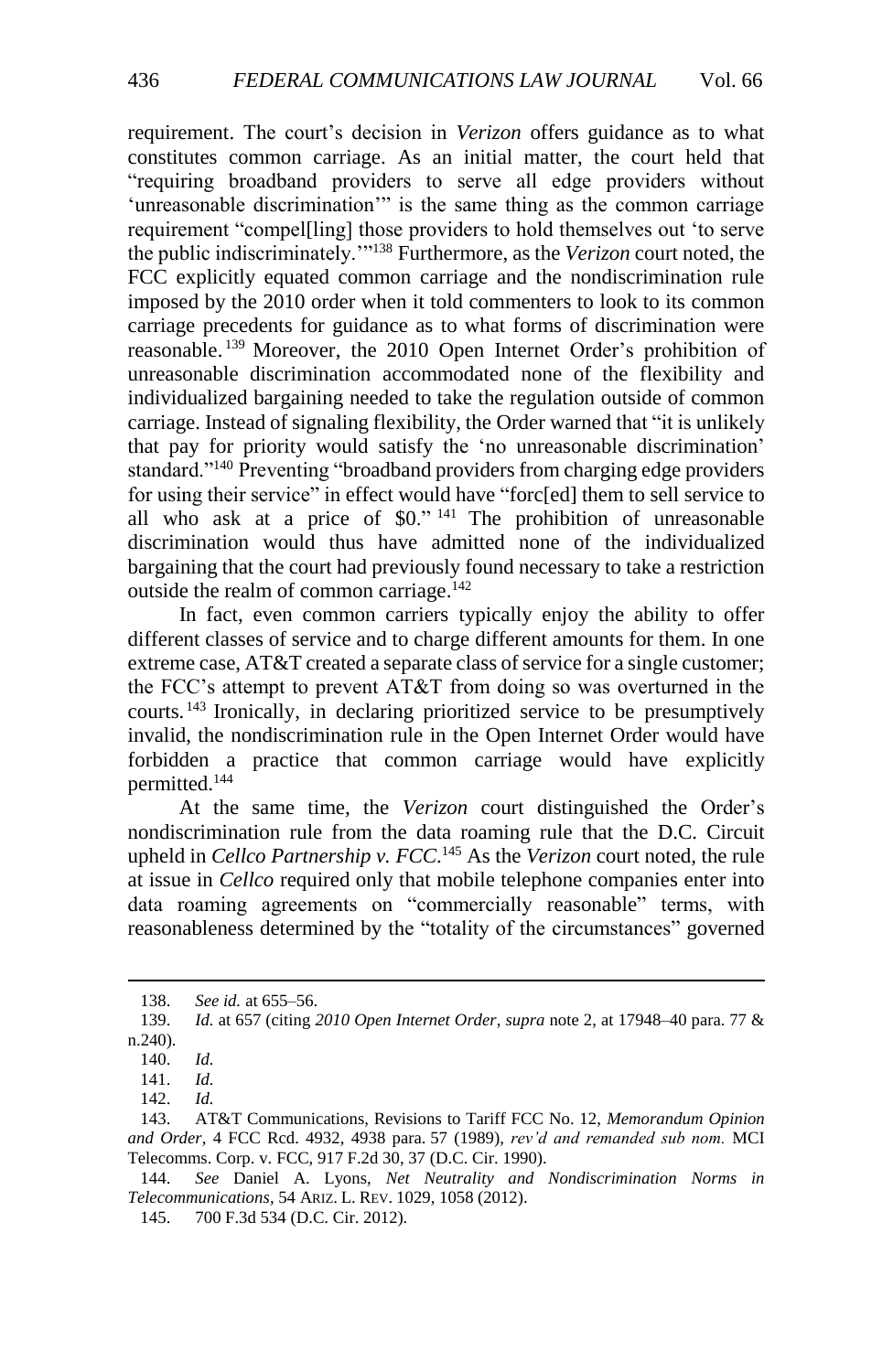by sixteen nonexclusive factors.<sup>146</sup> These rules left "substantial room for individualized bargaining and discrimination in terms" and "expressly permit[ted] providers to adapt roaming agreements to 'individualized circumstances without having to hold themselves out to serve all comers indiscriminately on the same or standardized terms.'"<sup>147</sup> Moreover, the order at issue in *Cellco* contained language expressly indicating that its standard differed from the nondiscrimination standard applied to common carriers.<sup>148</sup> The *Cellco* court warned that if the FCC were to apply the "commercially reasonable" standard in a way that was tantamount to common carriage, it would likely be invalidated in as-applied challenges. 149

It is hard to see how the FCC could implement a blanket nondiscrimination rule and still provide the "substantial room for individualized bargaining and discrimination in terms" and the ability to "adapt roaming agreements to 'individualized circumstances without having to hold themselves out to serve all comers indiscriminately on the same or standardized terms'" required to be a proper exercise of section 706 authority that does not constitute common carriage. <sup>150</sup> Both *Cellco* and the tradition of common carriage afford providers the latitude to create individualized bargains and different classes of service. But permitting different classes of service with different prices is precisely what the nondiscrimination rule was designed to foreclose.<sup>151</sup>

## <span id="page-22-0"></span>*C. Commercial Reasonableness as an Alternative Standard*

That said, a nondiscrimination rule is not the only way for the FCC to address concerns that broadband access providers might restrict access to their networks in ways that would inhibit future broadband deployment. The D.C. Circuit's *Cellco* decision, holding that the FCC's data roaming rules did not constitute common carriage, and the court's careful distinction of *Cellco* in *Verizon v. FCC* offered a clear blueprint for fashioning such a rule based on commercial reasonableness. Indeed, the law employs the commercial reasonableness standard in a wide range of contractual agreements.<sup>152</sup>

<sup>146.</sup> *Verizon*, 740 F.3d at 652, 657.

<sup>147.</sup> *Id.* at 652 (alteration in original).

<sup>148.</sup> *Id.* at 656.

<sup>149.</sup> *Id.* at 652; *see Cellco*, 700 F.3d at 548–59.

<sup>150.</sup> *Cellco*, 700 F.3d at 548 (citing Reexamination of Roaming Obligations of Commercial Mobile Radio Service Providers and Other Providers of Mobile Data Services, *Second Report and Order*, 26 FCC Rcd. 5411, 5433 para. 45 (2011)).

<sup>151.</sup> *See 2010 Open Internet Order*, *supra* note [2,](#page-2-2) at 17947 para. 76.

<sup>152.</sup> *See, e.g.*, Heller v. TriEnergy, Inc., 877 F. Supp. 2d 414, 430 (N.D.W. Va. 2012) (applying a commercial reasonableness standard to the concept of unconscionability); David B. Pursell, *Commercial Reasonableness: The New Target*, J. HEALTH CARE COMPLIANCE, Mar.-Apr. 2011, at 69 (applying a commercial reasonableness standard within the context of health care contracts).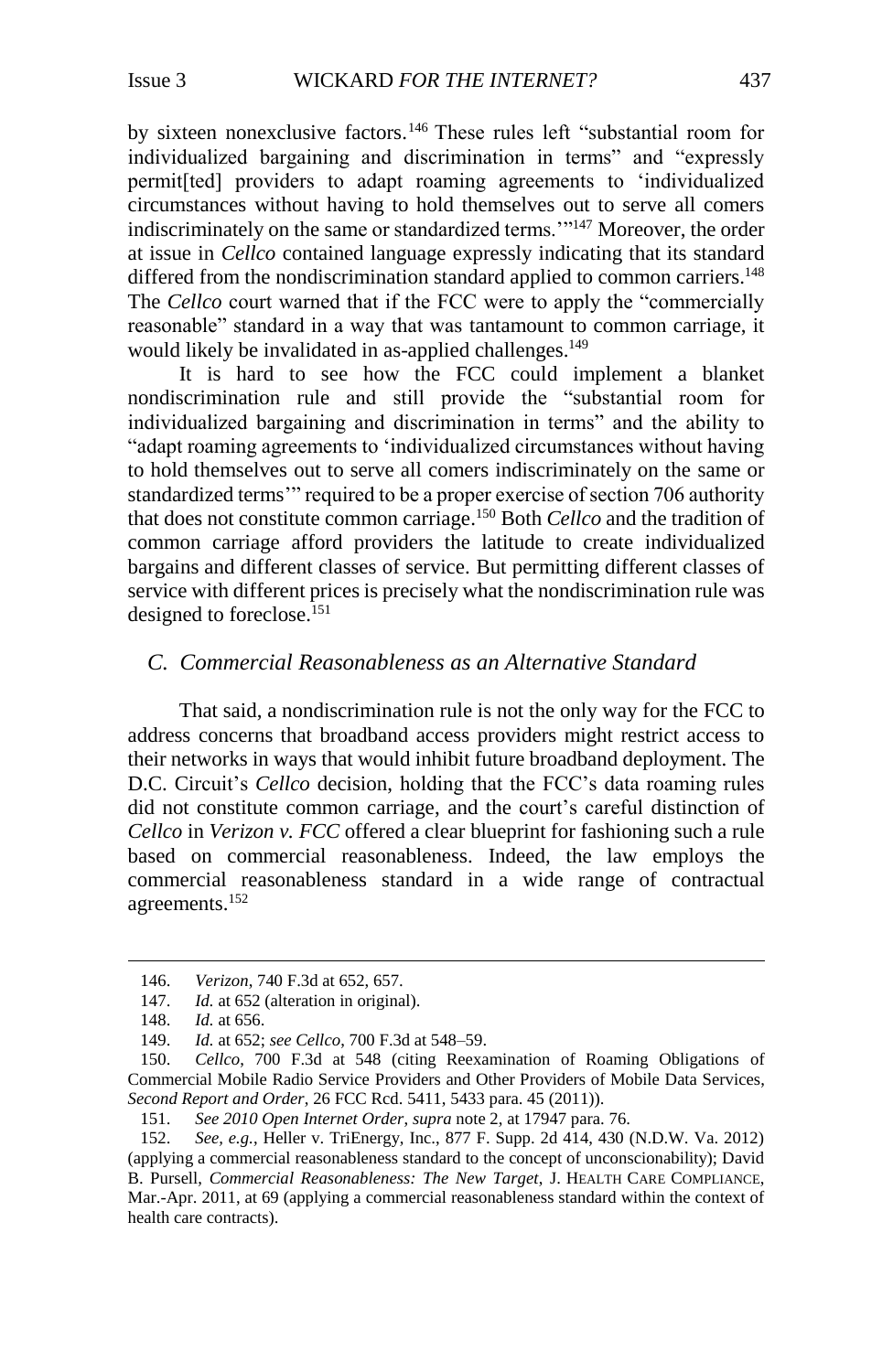The FCC's new rules proposed in its 2014 Open Internet NPRM appear to accept that invitation by embracing commercial reasonableness as the basis for a rule and proposing a totality-of-the-circumstances test guided by six nonexclusive factors plus a catchall:<sup>153</sup>

- Impact on present and future competition;
- Impact on consumers;
- Impact on speech and civic engagement;
- Technical characteristics:
- "Good faith" negotiation;
- Industry practices; and
- $\bullet$  Other factors.<sup>154</sup>

If properly applied, such a rule could address the FCC's desire to promote innovation, competition, free expression, and investment in infrastructure without imposing the type of mandatory obligations associated with common carriage.<sup>155</sup>

# 1. Impact on Competition

<span id="page-23-0"></span>Consider, for example, the factor focusing on the impact on competition. As noted earlier, the literature on GPTs recognizes that strategic alliances between content and network providers can enhance competition. <sup>156</sup> This is consistent with one of the major findings of the modern academic literature on competition policy: that vertical integration and exclusivity contracts are often procompetitive in a broad range of  $circ$  circumstances<sup>157</sup> and that these practices can harm competition only when practiced by a firm with significant market share.<sup>158</sup>

<span id="page-23-1"></span>This factor would permit firms to engage in individualized bargaining and prioritized service when the relevant firms are too small to plausibly harm competition or when strategic alliances are likely to promote competition. A prime example of when such practices are unlikely to harm competition is the MetroPCS case discussed at greater length below. <sup>159</sup> Simply put, at 3% market share, any practice adopted by MetroPCS was unlikely to harm competition, and any practice that enhanced its ability to compete with the market leaders despite its severe disadvantage in spectrum holdings could only enhance competition. Permitting similarly situated firms

156. *See* Bresnahan & Trajtenberg, *supra* not[e 118,](#page-17-0) at 95.

<sup>153.</sup> *See 2014 Open Internet NPRM*, *supra* not[e 7,](#page-2-1) at 5600–08 paras. 113–135.

<sup>154.</sup> *Id.* at 5605–10 paras. 124–141.

<sup>155.</sup> *Cf.* Yoo, *supra* note [53,](#page-8-0) at 570–72 (identifying affirmative obligations imposed on common carriers by Title II of the Communications Act).

<sup>157.</sup> Christopher S. Yoo, *Vertical Integration and Media Regulation in the New Economy*, 19 YALE J. ON REG. 171, 192–200, 260–64 (2002).

<sup>158.</sup> *Id.* at 188–92, 253–59.

<sup>159.</sup> *See infra* Part V.C.1.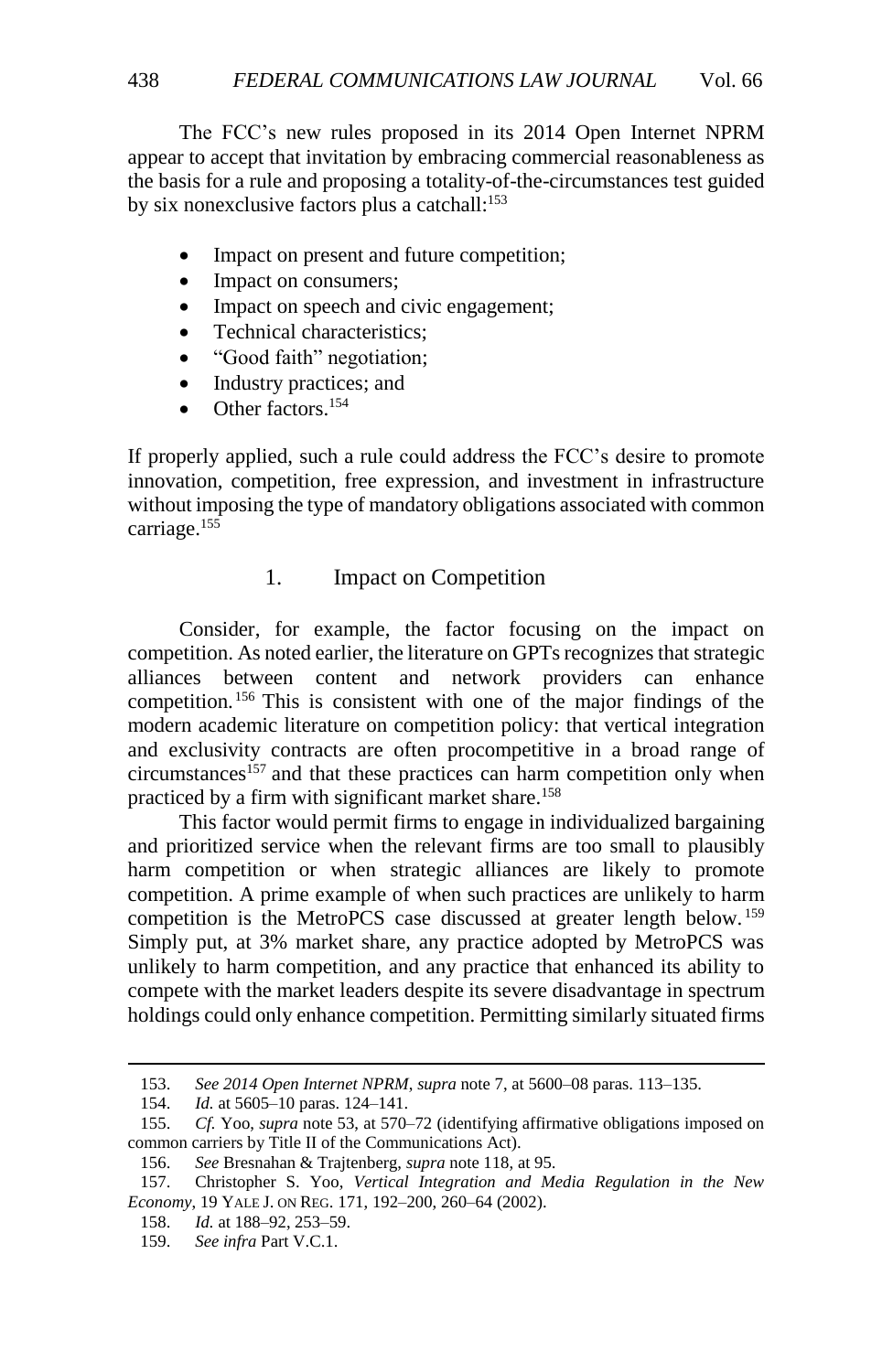not to carry the content of certain providers under these circumstances helps take this rule outside the realm of obligatory carriage associated with common carriage.

### <span id="page-24-1"></span>2. Impact on Consumers

<span id="page-24-0"></span>Focusing on consumer welfare provides another way that the FCC's proposed rule may fall short of mandating carriage of all content on equal terms. For example, some consumers place a greater emphasis on cost than flexibility. Indeed, this cost sensitivity explains the continued popularity of feature phones, which support only a handful of highly popular functions through a proprietary operating system that supports only a narrow range of third-party applications. 160

Moreover, as I noted nearly a decade ago, the fact that different customers use the network differently provides an opportunity to enhance consumer welfare through network diversity. <sup>161</sup> Most customers disproportionately frequent only a handful of locations.<sup>162</sup> Consequently, they may prefer a network that gives them prioritized access to the locations that they use the most frequently and on which they place the highest value, such as email servers, remote desktop access to their office computers, or their cloud service providers. 163

Indeed, recent developments in the United Kingdom illustrate this dynamic nicely. Plusnet employs application-specific traffic management that prioritizes VoIP and gaming.  $164$  O2 prioritizes a different cluster of services, including streaming and gaming.<sup>165</sup> Sky offers an unmanaged network as a selling point.<sup>166</sup> Rather than offering me-too services, these ISPs offer differentiated services designed to deliver a high-value product to customers with strong preferences for particular applications. Indeed, the proof of the pudding is in the eating: the ISP that manages its network most heavily, Plusnet, enjoys the highest customer satisfaction ratings in the  $I$ IK<sup>167</sup>

<sup>160.</sup> Christopher S. Yoo, *Network Neutrality and the Need for a Technological Turn in Internet Scholarship*, *in* ROUTLEDGE HANDBOOK OF MEDIA LAW 539, 552 (Monroe E. Price, Stefaan G. Verhulst & Libby Morgan eds., 2012).

<sup>161.</sup> Christopher S. Yoo, *Beyond Network Neutrality*, 19 HARV. J.L & TECH. 1 (2005).

<sup>162.</sup> Christopher S. Yoo, *When Antitrust Met Facebook*, 19 GEO. MASON L. REV. 1147, 1151–52 (2012).

<sup>163.</sup> Christopher S. Yoo, *Possible Paradigm Shifts in Broadband Policy*, 9 I/S: J.L. & POL'Y FOR INFO. SOC'Y 367, 371 (2014).

<sup>164.</sup> Alissa Cooper*, How Competition Drives Discrimination: An Analysis of Broadband Traffic Management in the UK* 10 (Aug. 2013) (paper presented at the 41st Research Conference on Communications, Information and Internet Policy (TPRC)), *available at* http://ssrn.com/abstract=2241562.

<sup>165.</sup> *Id.* at 22.

<sup>166.</sup> *Id.* at 25–26.

<sup>167.</sup> Plusnet, Which? Recommended Broadband Provider Plus Award-Winning Customer Service, http://www.plus.net/home-broadband/awards/ (last visited September 20, 2014).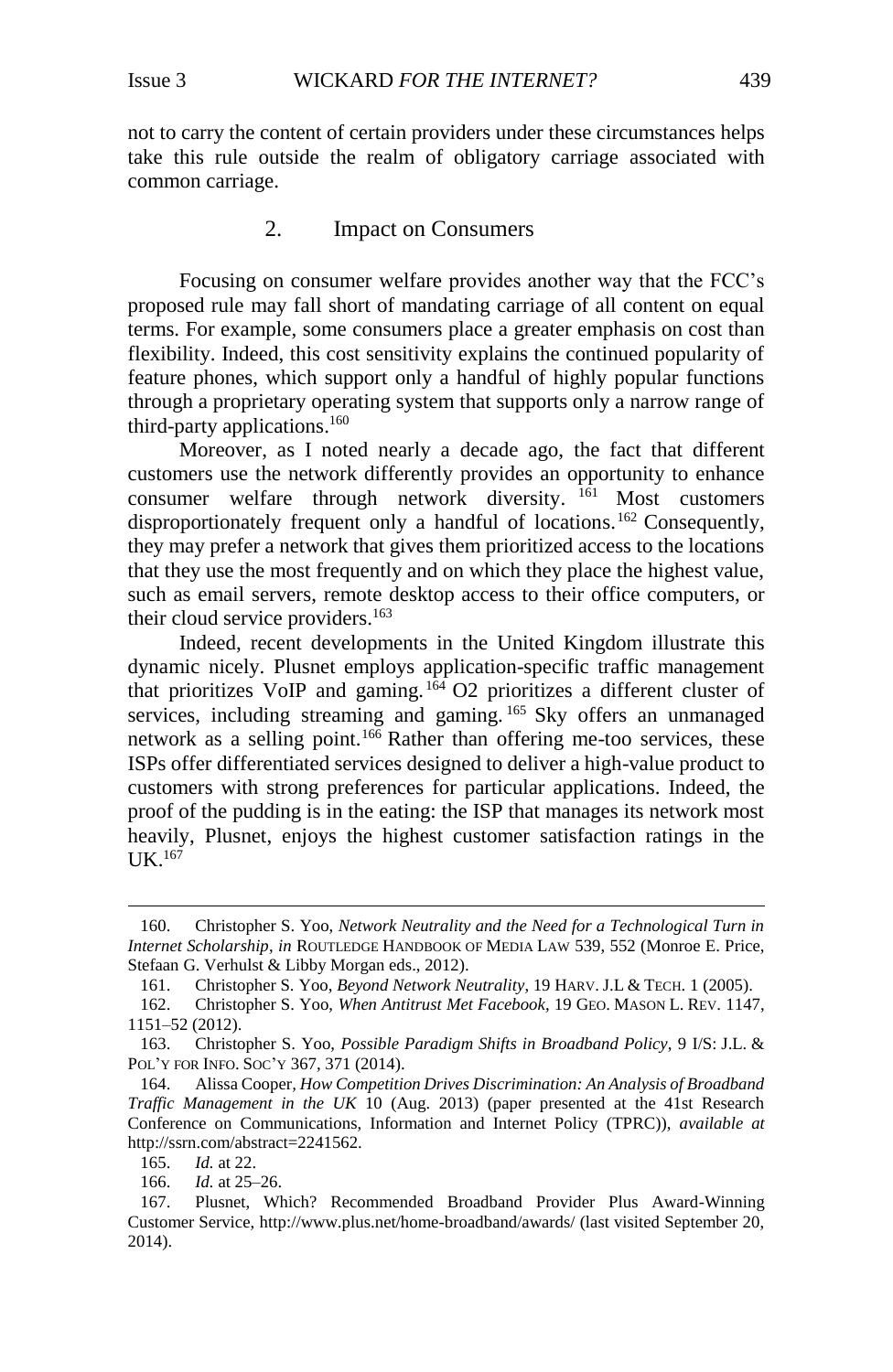Focusing on consumer welfare thus provides another way that the commercial reasonableness standard can deviate from the nondiscrimination mandate associated with common carriage. These examples underscore how differentiation of traffic can provide consumer benefits by giving the increasingly heterogeneous universe of consumers a broader array of options from which to choose.

# 3. Industry Practices

<span id="page-25-0"></span>Another way in which the commercial reasonableness standard can deviate from common carriage and still take horizontal fairness considerations into account is by examining industry practices. This factor requires an examination of similar transactions with other industry participants, while affording a degree of latitude for variations based on individualized considerations.

An examination of industry practices reveals that many basic services, including VoIP, IP video, and voice over LTE, depend on prioritization or reserved bandwidth to provide the quality of service that consumers demand. The prevalence of these industry practices should be taken into account when assessing the commercial reasonableness of similar arrangements and when implementing the proposed exception for specialized services. Any concerns about whether the growth of specialized services might starve the best-efforts Internet of bandwidth are best addressed through the minimum quality standards established by the anti-blocking rule.

# IV. TITLE II RECLASSIFICATION

<span id="page-25-1"></span>Many network neutrality proponents regard the *Verizon* court's prohibition on using section 706 to impose common carriage obligations as an insuperable barrier to the type of nondiscrimination mandate that they regard as the most critical.<sup>168</sup> These advocates believe that the only way to achieve a blanket nondiscrimination mandate would be to reclassify broadband access services under Title II, thereby enabling the FCC to impose common carriage regulation.<sup>169</sup> However, the FCC has repeatedly ruled that broadband access services are information services that are exempt from common carriage regulation, rather than telecommunications services that are subject to common carriage regulations.<sup>170</sup> The Supreme Court upheld

<sup>168.</sup> *See, e.g.*, Press Release, Public Knowledge, FCC to Allow Commercial Discrimination on the Internet (Apr. 23, 2014) ("The very essence of a 'commercial reasonableness' standard is discrimination. And the core of net neutrality is non discrimination"), *available at* http://www.publicknowledge.org/news-blog/pressrelease/public-knowledge-statement-on-updated-net-neutrality-rules.

<sup>169.</sup> *See, e.g.*, Lance Ulanoff, *Is Making Broadband a Utility the Key to Saving the Internet?*, MASHABLE (May 15, 2014), http://mashable.com/2014/05/15/fcc-broadbandutility-net-neutrality/.

<sup>170.</sup> *See supra* not[e 135](#page-20-1) and accompanying text.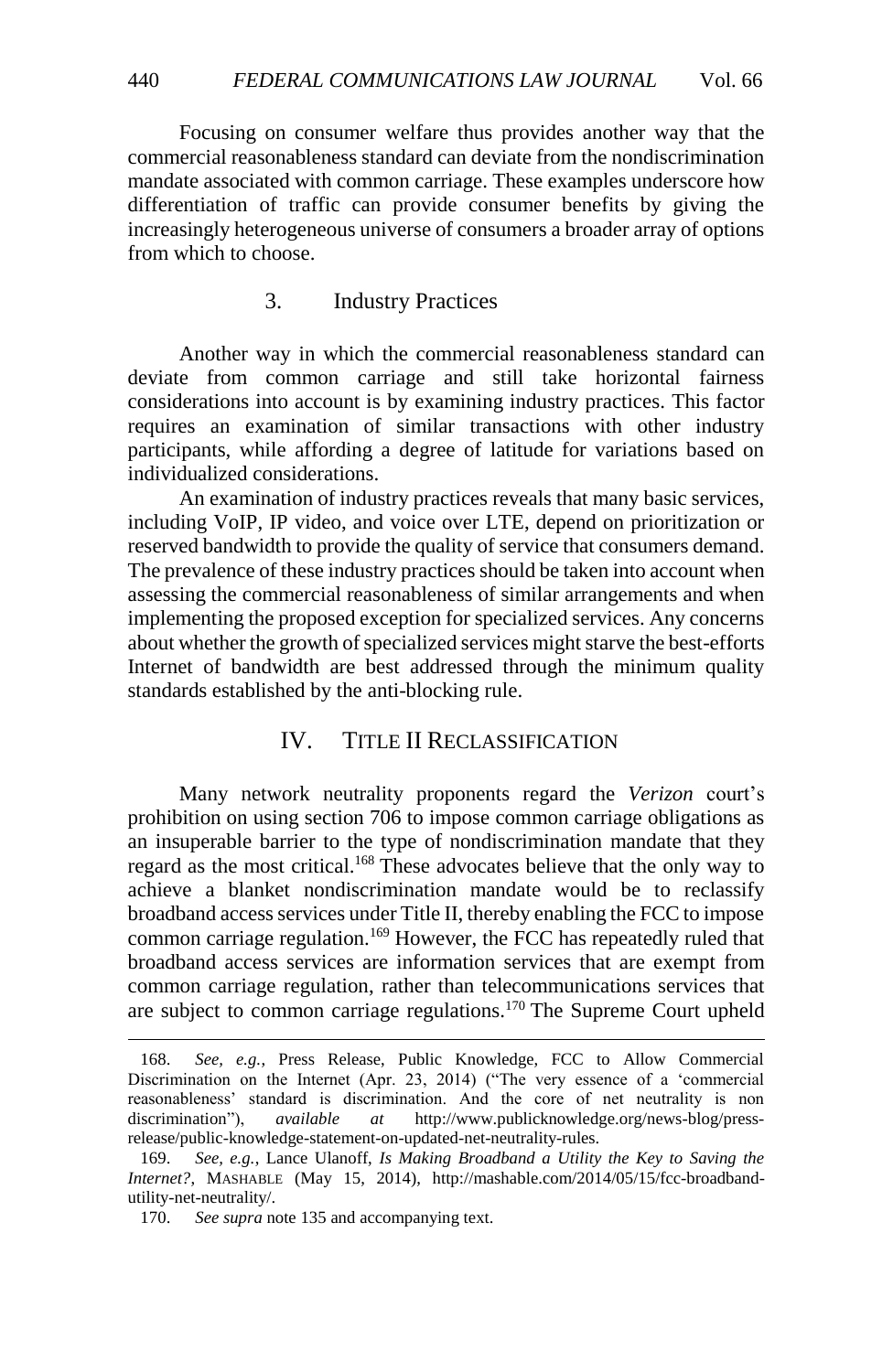this determination as a reasonable interpretation of the Communications Act in *Brand X*. <sup>171</sup> The FCC floated the possibility of reclassifying broadband access as a Title II service while considering the Open Internet Order, relying exclusively on Justice Scalia's dissent in *Brand X*. <sup>172</sup> The agency ultimately declined to pursue reclassification, but made it a point to leave the Title II option open.<sup>173</sup>

## <span id="page-26-0"></span>*A. Legal Barriers to Reclassification*

I have addressed at length the problems with Title II reclassification elsewhere and will only sketch my objections here. The FCC's construction of the statute is subject to *Chevron* deference. As *Brand X* made clear, *Chevron* does not preclude the FCC from changing its mind so long as it justifies its change in position.<sup>174</sup> The fact that the FCC has ruled on six separate occasions that broadband access is an information service and not a telecommunications service does not prevent it from revisiting that decision.

To say that the agency may reevaluate its construction, however, does not relieve it from satisfying *Chevron*'s standard of review. *Chevron* Step one requires that the statute's text not foreclose the proffered construction of the statute.<sup>175</sup> If Congress has directly addressed the issue, congressional intent controls. <sup>176</sup> The language of the statute forecloses classifying broadband access as a telecommunications service. The statute defines a "telecommunications service" as a provider that offers for a fee directly to the public "the transmission, between or among points specified by the user, of information of the user's choosing, without change in the form or content of the information as sent and received."<sup>177</sup> The FCC has characterized this as "pure" transmission that does not involve computer processing or storage.<sup>178</sup>

The problem is that much of the world's web content is served by content delivery networks ("CDNs"), which store popular web content in thousands of locations around the world. For example, market leader Akamai

<sup>171.</sup> Nat'l Cable & Telecomms. Ass'n v. Brand X Internet Servs., 545 U.S. 968–69 (2005).

<sup>172.</sup> JULIUS GENACHOWSKI, THE THIRD WAY: A NARROWLY TAILORED BROADBAND FRAMEWORK 4 (2010), *available at* [http://hraunfoss.fcc.gov/edocs\\_public](http://hraunfoss.fcc.gov/edocs_public) /attachmatch/DOC-297944A1.pdf; AUSTIN SCHLICK, A THIRD-WAY LEGAL FRAMEWORK FOR ADDRESSING THE *COMCAST* DILEMMA 3 (2010), *available at* http://hraunfoss.fcc.gov/edocs\_public/attachmatch/DOC-297945A1.pdf; *see also* Nat'l Cable & Telecomms. Ass'n v. Brand X Internet Servs., 545 U.S. 967, 1005 (2005) (Scalia, J., dissenting).

<sup>173.</sup> *See* Framework for Broadband Internet Service, *Notice of Inquiry*, 25 FCC Rcd. 7866, 7867 para. 2, 7919 (2010) (statement of Michael Copps, Comm'r).

<sup>174.</sup> *Brand X*, 545 U.S. at 981.

<sup>175.</sup> *Id.* at 982.

<sup>176.</sup> *Id.*

<sup>177.</sup> 47 U.S.C. § 153(46) (2006).

<sup>178.</sup> *Verizon*, 740 F.3d at 630.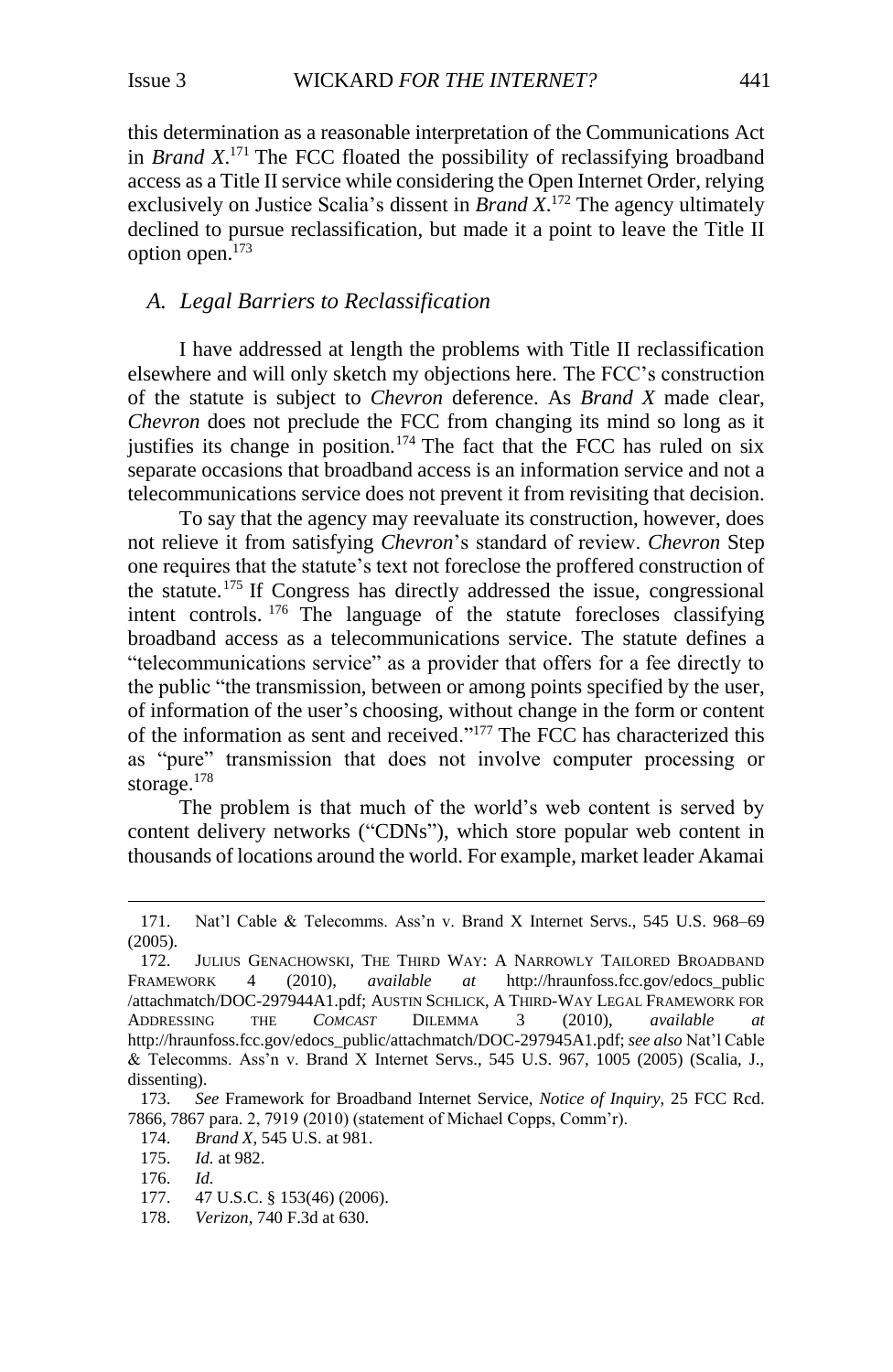uses nearly 150,000 servers throughout the network to serve 30% of the world's web content and rely on the domain name system ("DNS") to determine from which cache it should serve any particular request. <sup>179</sup> The Supreme Court has upheld the conclusion that the DNS and caching functions associated with the typical broadband access service inevitably involve both computer processing and storage and thus take broadband access outside the scope of Title II.<sup>180</sup>

The statutory requirement that the transmission take place between points specified by the end user is even more problematic. On the Internet, physical locations are addressed by the numbers of an Internet Protocol (IP) address, which in the case of IP version 4 is usually represented by four numbers between 0 and 255 separated by dots (such as 128.91.34.233, which is one of the IP addresses assigned to the University of Pennsylvania).<sup>181</sup> Although the National Science Foundation is currently studying a proposal to restructure Internet addresses so that they refer to particular content rather than particular locations,  $182$  until such a proposal is adopted, the address architecture will continue to focus on physical addresses. End users and applications typically do not rely on IP addresses, however. Instead, they generally use domain names (such as upenn.edu) to access Internet resources, relying on the DNS to map domain names onto IP addresses.<sup>183</sup> When this is the case, the points of communication are specified by DNS, not the end user.<sup>184</sup> Moreover, as anyone who has attempted to access Google's website from another country recognizes, the mapping of domain names onto IP addresses is not simply mechanical.<sup>185</sup> On the contrary, the DNS often routes the same domain name to different locations based on its inference of which location is most likely to be the one the end user wants. In addition, content is frequently not stored in a single location.<sup>186</sup> CDNs, for instance, depend on the DNS to determine from which of their thousands of caches that any particular request should be served.<sup>187</sup> Thus, unless the user employs IP addresses instead of domain names or maintains his or her own DNS, it is a third-party DNS provider that selects the points of transmission, not the end user. As a result, it is impossible to see how broadband access can fit within the statutory definition of telecommunications service governed by Title II.

- 182. NAMED DATA NETWORKING, http://named-data.net/ (last visited May 23, 2014).
- 183. Yoo, *supra* note [53,](#page-8-0) at 565*.*
- 184. *Id.* at 564.

- 185. *Id.* at 567.
- 186. *Id.* at 566.
- 187. *Id.* at 567.

<sup>179.</sup> Press Release, NanoTech Entertainment, NanoTech's Nuvola NP-1 4K Streaming Media Player Demonstrated with Akamai Media & Delivery Solutions at NAB 2014 (Mar. 19, 2014), *available at* http://finance.yahoo.com/news/nanotech-nuvola-np-1-4k-204400686.html.

<sup>180.</sup> *Brand X*, 545 U.S. at 998–1000.

<sup>181.</sup> Yoo, *supra* note [53,](#page-8-0) at 565.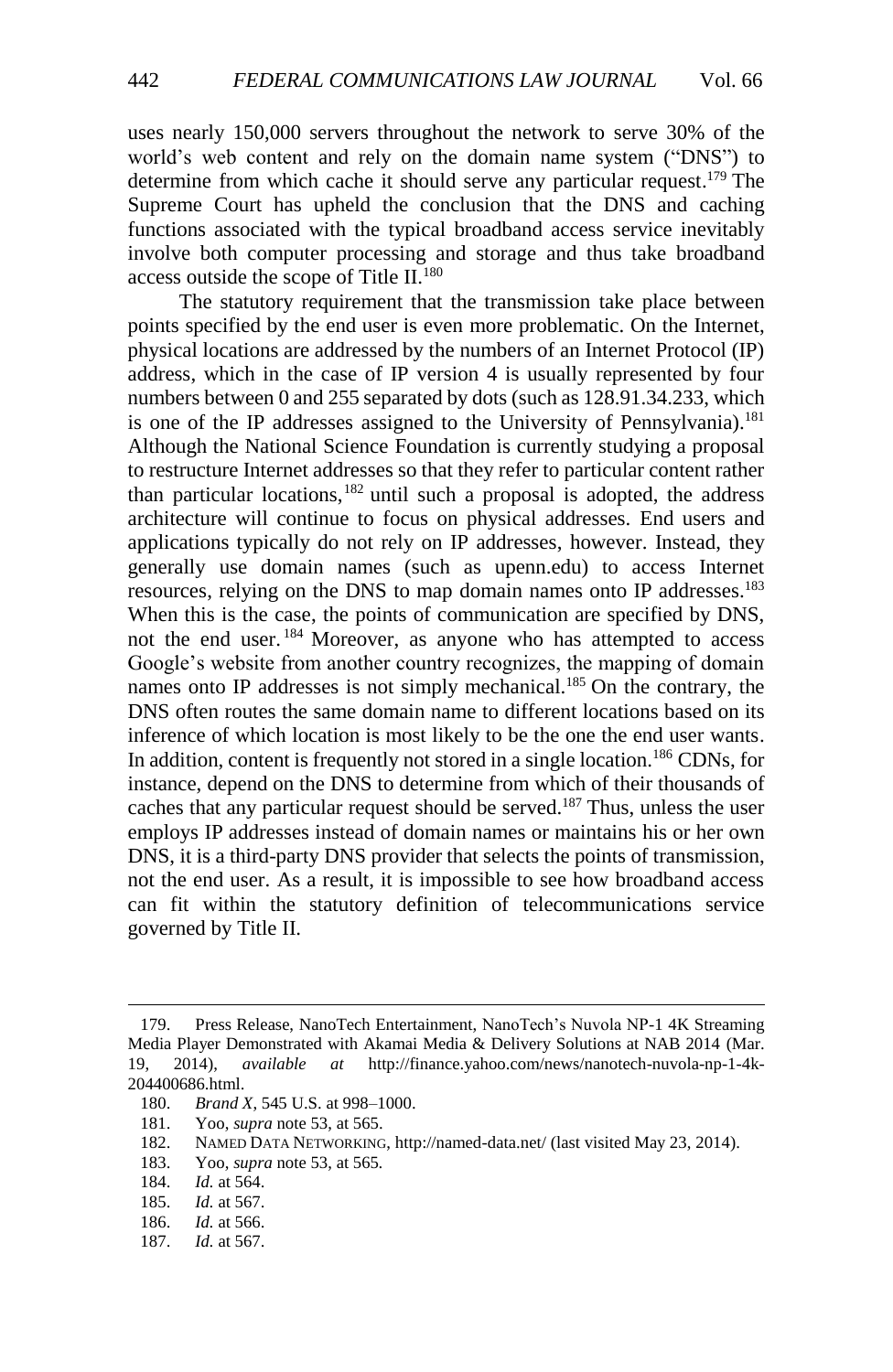#### <span id="page-28-0"></span>*B. Overlooked Implications of Reclassification*

Interestingly, many network neutrality proponents seem to be unfamiliar with the way that Title II regulation works in practice. Specifically, it has generally not been applied to benefit actors occupying the position of content and service providers, it has never barred prioritized service, and it has long been plagued by a series of implementation difficulties.

# 1. Common Carriage's Inapplicability to Complementary Services

<span id="page-28-1"></span>Supporters of Title II reclassification believe it will enable rules that give edge providers nondiscriminatory access to broadband networks. The history of common carriage is to the contrary. The seminal decision is *Memphis & Little Rock Railroad Co. v Southern Express Co.* (*The Express Package Cases*), in which the Supreme Court held that the nondiscrimination obligations of common carriers applied only to end users and did not apply to express package companies who wanted to use the railroad as a conduit for delivering another service.<sup>188</sup> This is because the specialized needs of such services "must necessarily be a matter of bargain," the Court reasoned, and thus cannot always be provided to all express package companies.<sup>189</sup> The fact that express package services had become a "public necessity," was "used in almost every conceivable way, and for almost every conceivable purpose," and that "[a]ll have become accustomed to it, and it cannot be taken away without breaking up many of the long-settled habits of business, and interfering materially with the conveniences of social life" did not change the Court's analysis.<sup>190</sup> The courts have applied similar principles to the telecommunications industry.<sup>191</sup>

The *Verizon* court elided this distinction somewhat when it rejected the FCC's argument that the nondiscrimination rule's requirement that broadband access providers carry edge providers did not impose common carriage obligations because broadband access providers only served as carriers for end users, not for edge providers. <sup>192</sup> The issue presents the converse of the question presented in the *Express Package Cases*. In those cases, the question was whether common carriage entailed nondiscrimination towards edge providers. <sup>193</sup> In *Verizon*, the issue was whether nondiscrimination towards edge providers entailed common carriage.

<sup>188.</sup> 117 U.S. 1, 27 (1885).

<sup>189.</sup> *Id.* at 24.

<sup>190.</sup> *Id.* at 20.

<sup>191.</sup> PETER W. HUBER ET AL., FEDERAL TELECOMMUNICATIONS LAW § 1.3.1, at 14–16, § 5.1.1, at 407–08 (2d ed. 1999).

<sup>192.</sup> *Verizon*, 740 F.3d at 653.

<sup>193. 117</sup> U.S. at 20.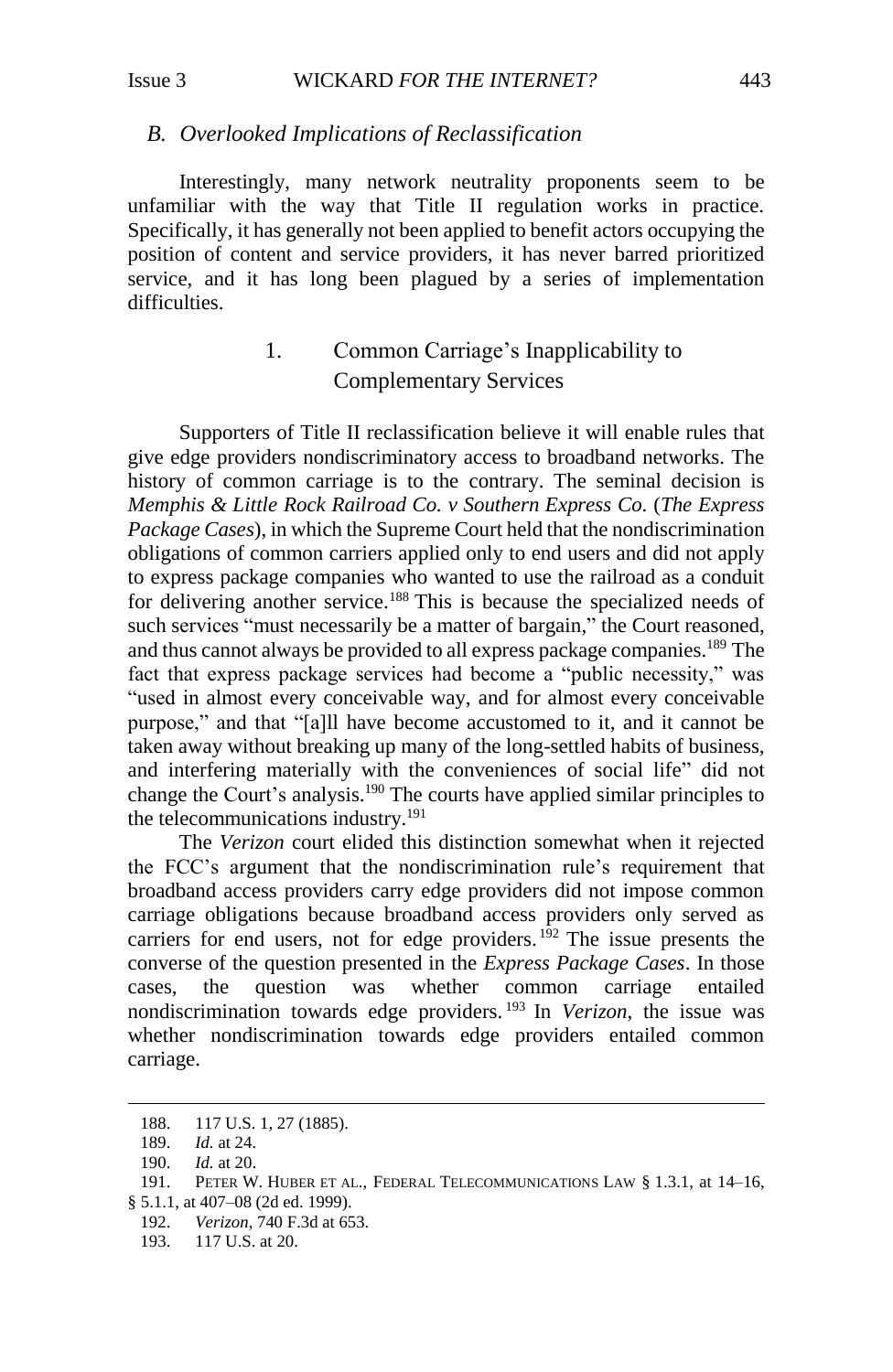In any event, the history of common carriage raises questions whether common carriage would give edge providers the benefit of a nondiscrimination mandate. If not, Title II reclassification would not create the benefits that many network neutrality proponents envisage.

## 2. The Permissibility of Prioritized Service

<span id="page-29-2"></span><span id="page-29-0"></span>As noted above, common carriage does not restrict from creating different classes of service so long as it provides each class of service to all comers. <sup>194</sup> Thus, notwithstanding the claims of some network neutrality proponents, Title II reclassification would not necessarily prevent broadband access providers from offering premium services at premium prices.<sup>195</sup>

## 3. Difficulties Implementing Common Carriage

<span id="page-29-1"></span>Finally, advocates of Title II reclassification must come to grips with how difficult nondiscrimination mandates have historically been to implement in practice. Any decision-maker confronted with a nondiscrimination claim would have to determine whether the price differentials were the result of differences in quality or cost or the desire to implement schemes such a Ramsey pricing that can make the allocation of high fixed costs goods more efficient.<sup>196</sup>

Title II would also require decision-makers to ensure that rates are just and reasonable.<sup>197</sup> The methodologies for evaluating the reasonableness of rates have long been criticized for providing insufficient incentives to economize on costs, discouraging innovation, and leading to interminable controversies over how to determine the proper rate base and rate of return, how to allocate common costs, and over the reasonableness of non-price terms and conditions.<sup>198</sup> Rate regulation also facilitates collusion by creating entry barriers, standardizing products and pricing, pooling information, providing advance notice of changes, and allowing the government to serve as the means for forcing parties to adhere to the agreed upon prices.<sup>199</sup> Moreover, with respect to traditional telephony, the increasingly specialized needs of business customers led them to request an ever-growing number of special access tariffs and waivers designed to tailor services to individual customers' particular needs. In light of the growing diversity of Internet applications, imposition of Title II regulation would likely deluge regulators with a similar range of requests.

<sup>194.</sup> *See supra* notes [194](#page-29-2)[–207](#page-31-1) and accompanying text.

<sup>195.</sup> Yoo, *supra* note [53,](#page-8-0) at 574 n.183.

<sup>196.</sup> *Id.* at 573–81.

<sup>197.</sup> 47 U.S.C. § 201(b) (2006).

<sup>198.</sup> Yoo, *supra* note [53,](#page-8-0) at 581–95.

<sup>199.</sup> *Id.* at 602–05.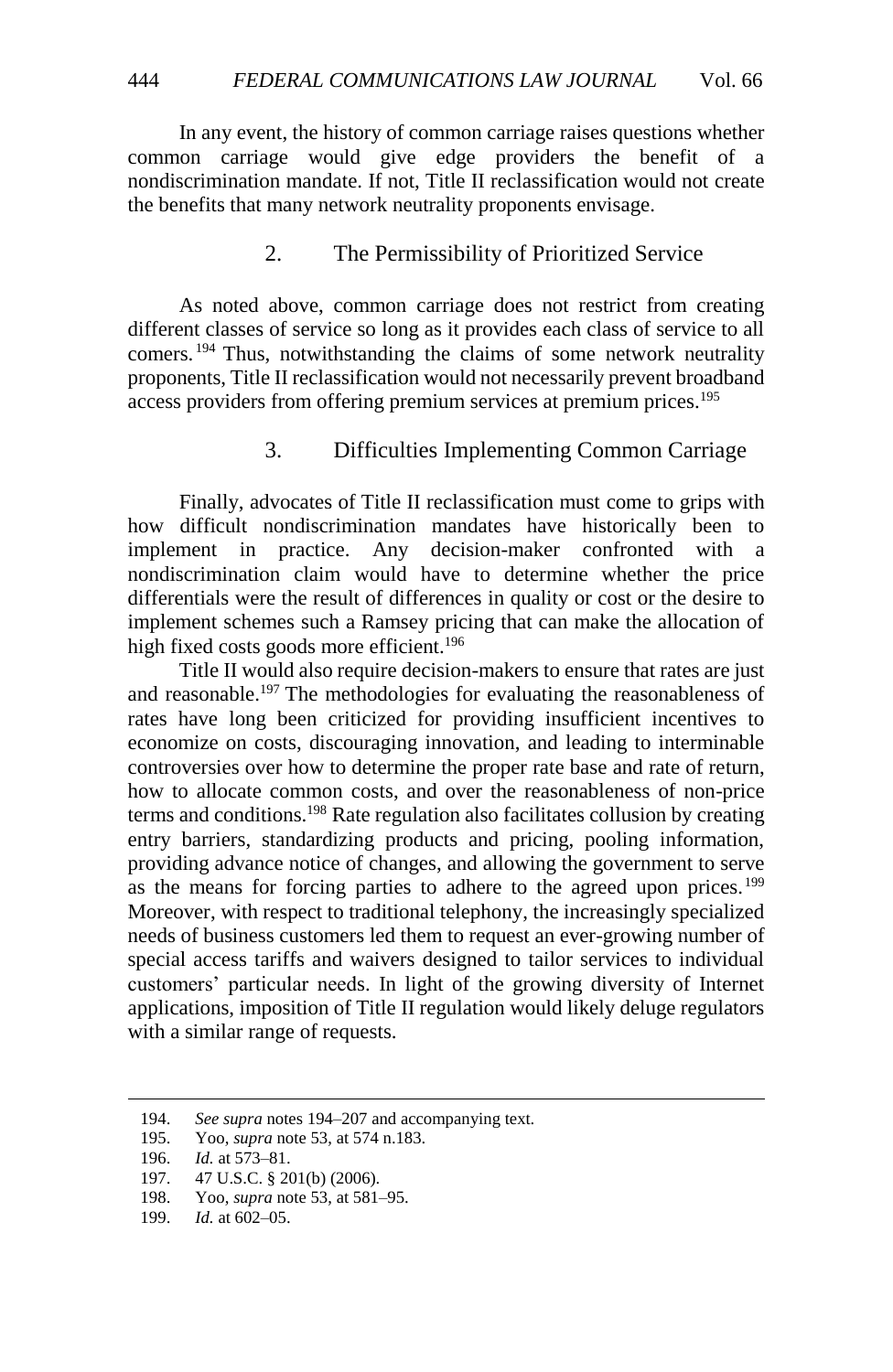## 4. Difficulties Implementing Forbearance

<span id="page-30-0"></span>Finally, any solution based on Title II reclassification would require the FCC to forbear from a number of statutory provisions, as both the Commission<sup>200</sup> and several advocates of reclassification have noted.<sup>201</sup> Section 10 of the Communications Act requires the FCC to forbear from "applying any regulation or any provision of [Title II] to a telecommunications carrier" if the agency finds that a regulation is not needed to protect consumers or ensure just and reasonable practices and that forbearing from such regulation is "consistent with the public interest."<sup>202</sup> In practice, however, the agency's experience with forbearance has not been a happy one. Scholars have criticized the agency for failing to establish clear evidentiary standards, <sup>203</sup> for establishing a market power test based on marginal cost pricing that is impossible for any telecommunications network to satisfy,  $204$  and for ignoring intermodal competition.  $205$  Indeed, the courts have found the FCC's forbearance decisions to be so internally inconsistent as to be arbitrary and capricious.<sup>206</sup>

The net result of these considerations is that Title II reclassification may not prohibit the types of practices that concern network neutrality proponents the most. In addition, the looming implementation difficulties suggest that even if common carriage regulation were somehow directed towards those exact practices, it may not create the benefits that they envisage. And the prospect of relying on forbearance to ensure that regulation remains light may be illusory.

## <span id="page-30-1"></span>V. OTHER IMPLICATIONS OF THE *VERIZON* DECISION

Both Verizon and the FCC declined to appeal the *Verizon* court's decision to the Supreme Court, and the FCC has already published a new notice of proposed rulemaking that proposes rules that comport with the

<sup>200.</sup> *2014 Open Internet NPRM*, *supra* not[e 7,](#page-2-1) at 5615–16 paras. 153–155.

<sup>201.</sup> *See* Comments of the Open Tech. Inst. at the New Am. Found. and Benton Found. at 26, Protecting and Promoting the Open Internet, FCC GN Docket No. 14-28 (rel. May 15, 2014), *available at* http://newamerica.net/sites/newamerica.net/ files/profiles/attachments/OTI\_NN\_Comments\_FINAL.pdf.

<sup>202.</sup> 47 U.S.C. § 160(a) (2006).

<sup>203.</sup> Rob Frieden, *Case Studies in Abandoned Empiricism and the Lack of Peer Review at the Federal Communications Commission*, 8 J. ON TELECOMM. & HIGH TECH. L. 277, 292 (2010).

<sup>204.</sup> George S. Ford & Lawrence J. Spiwak, *The Impossible Dream: Forbearance After the Phoenix Order* (Phx. Ctr. for Advanced Legal & Econ. Pub. Pol'y Studs., Paper No. 10- 08, 2010), *available at* http://ssrn.com/abstract=1740558.

<sup>205.</sup> Seth L. Cooper, *Forbearance Follies: What the FCC's New Framework Portends for the "Third Way"* 3–4 (Free State Found., Perspectives from FSF Scholars Vol. 5 No. 18, 2010), *available at*

http://www.freestatefoundation.org/images/Forbearance\_Follies\_070810.pdf.

<sup>206.</sup> Verizon Tel. Cos. v. FCC, 570 F.3d 294, 301–05 (2009).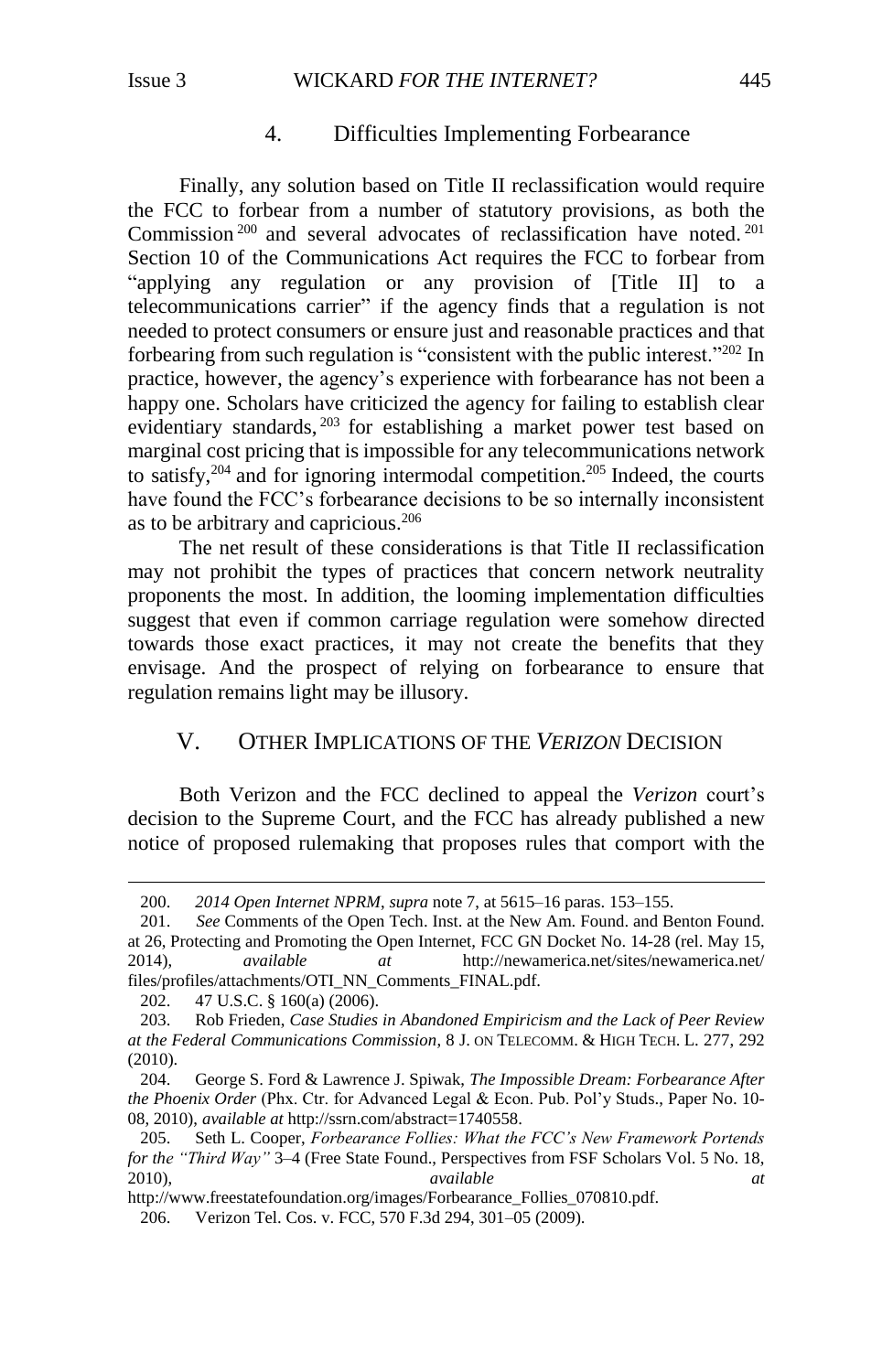<span id="page-31-1"></span>*Verizon* decision.<sup>207</sup> Nonetheless, the text of the *Verizon* decision and the early debates surrounding the FCC's proposed rules raise some tantalizing possibilities as to what might transpire next.

### <span id="page-31-0"></span>*A. State Regulation*

Section 706 applies equally to "[t]he Commission and each State commission with regulatory jurisdiction over telecommunications services." <sup>208</sup> The statute thus seems to accord to state public utility commissions (PUCs) the same regulatory authority that it accords to the FCC. Concerns that inconsistent state regulation would disrupt the deployment of the newly emerging information services led the FCC to preempt state regulation in both its Second and Third Computer Inquiries.<sup>209</sup> History has shown that state and local authorities might well be eager to exercise this authority. Prior to 2002, when the FCC refused to address the regulatory status of broadband access services, <sup>210</sup> state and local governments rushed to the void.<sup>211</sup> The resulting regulation and litigation threatened the broadband industry with a welter of inconsistent and burdensome regulatory mandates. The FCC's 2002 assertion of exclusive federal jurisdiction over broadband largely eliminated these disputes. 212

The obvious way to avoid the inconsistency of concurrent state-federal regulation is for the FCC to preempt state action, but it is questionable whether preemption is permissible when section 706(a) also gives authority to the state PUCs *in pari materia*. <sup>213</sup> Indeed, the *Verizon* court saw nothing untoward in concurrent federal-state jurisdiction.<sup>214</sup>

Language included in both the Senate and Conference Reports accompanying the 1996 Act may provide sufficient basis to avoid this problem. The Senate report clearly provides that "[t]he FCC may pre-empt State commissions if they fail to act to ensure reasonable and timely

l

210. *See* Nat'l Cable & Telecomms. Ass'n v. Gulf Power Co., 534 U.S. 327, 349–51 (2002) (Thomas, J., concurring in part and dissenting in part) (rebuking the FCC for failing to address the regulatory status of broadband).

211. *See, e.g.*, MediaOne Group, Inc. v. County of Henrico, 257 F.3d 356 (4th Cir. 2001); AT&T Corp. v. City of Portland, 216 F.3d 871 (9th Cir. 2000).

212. *See Cable Modem Declaratory Ruling*, *supra* not[e 38,](#page-6-0) at 4800–02 paras. 2–7.

214. Verizon v. FCC, 740 F.3d 623, 638 (D.C. Cir. 2014).

<sup>207.</sup> *See* Open Internet Remand, *Public Notice*, FCC GN Docket No. 14-28 (rel. Feb. 19, 2014); *see also* 2014 Open Internet NPRM, *supra* not[e 7.](#page-2-1)

<sup>208.</sup> 47 U.S.C. § 1302(a) (2006).

<sup>209.</sup> Amendment of Section 64.702 of the Commission's Rules & Regulations (Third Computer Inquiry), *Report and Order*, 104 F.C.C.2d 958, 1127–28 paras. 347–348 (1986), *vacated sub nom.* California v. FCC, 905 F.2d 1217 (9th Cir. 1990); Amendment of Section 64.702 of the Commission's Rules & Regulations (Second Computer Inquiry), *Memorandum Opinion and Order*, 84 F.C.C.2d 50, 103 para. 154 (1980), *aff'd sub nom.* Computer & Commc'ns Indus. Ass'n v. FCC, 693 F.2d 198, 214–18 (D.C. Cir. 1982).

<sup>213.</sup> *See* 2B SUTHERLAND ON STATUTORY CONSTRUCTION § 51:2 (7th ed. & Supp. 2014) ("Courts try to construe apparently conflicting statutes on the same subject harmoniously, and, if possible, give effect to every provision in both.").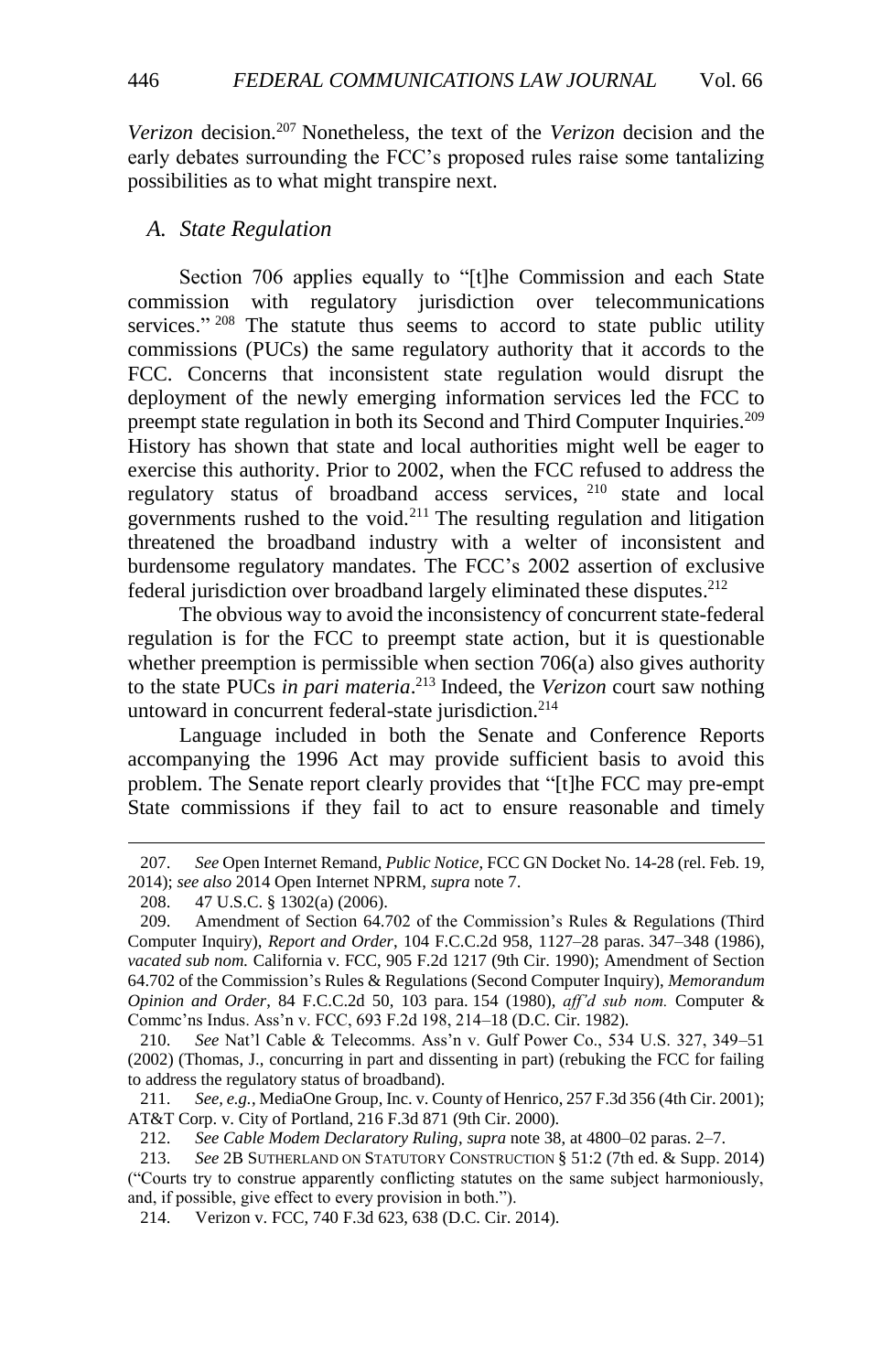access." <sup>215</sup> The Conference Report includes identical language. <sup>216</sup> The legislative history thus clearly suggests that the federal government should be able to preempt state regulation notwithstanding the language of section 706(a).

# <span id="page-32-0"></span>*B. The Applicability of Network Neutrality to Interconnection Agreements*

Both the 2010 Open Internet Order and the 2014 Open Internet Notice of Proposed Rulemaking made clear that the rules were designed to ensure equal treatment of traffic *within* a broadband access provider's network. The rules were not meant to equalize the terms under which traffic *arrives* at a broadband provider's network.

As a result, the FCC has repeatedly clarified that the Open Internet rules do not apply to interconnection agreements between Internet service providers (ISPs). <sup>217</sup> Some voices have begun to call for bringing interconnection agreements within the scope of the network neutrality debate.

Attempting to equilibrate interconnection agreements would turn every bilateral negotiation between two ISPs into a regulatory matter. Indeed, in a network comprised of more than 30,000 networks interconnected through bilateral agreements, variations in price and latency are endemic.

# <span id="page-32-2"></span>1. The Mischaracterization of Peering as Zero-Price Interconnection

<span id="page-32-1"></span>It is often said that the Internet is a network of networks.<sup>218</sup> What this means in practice is that traffic that originates on one network often terminates on another network.<sup>219</sup> To make this possible, ISPs enter into contracts with other Internet service providers ("ISPs") to exchange traffic. Because the terminating ISP also incurs  $\cos$ ,<sup>220</sup> the traditional rule was that the originating ISP would make what is known as a transit payment to

<sup>215.</sup> S. REP. NO. 104-23, at 50 (1995).

<sup>216.</sup> S. REP. NO. 104-230, at 210 (1996) (Conf. Rep.).

<sup>217.</sup> *See infra* notes [257](#page-39-0)[-258](#page-39-1) and accompanying text.

<sup>218.</sup> The discussion that follows is adapted from my testimony before the Senate Judiciary Committee on April 9, 2014. *Examining the Comcast-Time Warner Cable Merger and the Impact on Consumers: Hearing Before the S. Comm. on the Judiciary*, 113th Congress (2014), *available at* [http://www.judiciary.senate.gov/imo/media/doc/04-09-](http://www.judiciary.senate.gov/imo/media/doc/04-09-14YooTestimony.pdf) [14YooTestimony.pdf.](http://www.judiciary.senate.gov/imo/media/doc/04-09-14YooTestimony.pdf)

<sup>219.</sup> Michael Kende, *The Digital Handshake: Connecting Internet Backbones*, 11 COMMLAW CONSPECTUS 45, 51  $\&$  n.60 (2003) ("In a settlement arrangement . . . the carrier on which the traffic originates pays the other carrier to terminate the traffic.").

<sup>220.</sup> *Id.* at 47–52.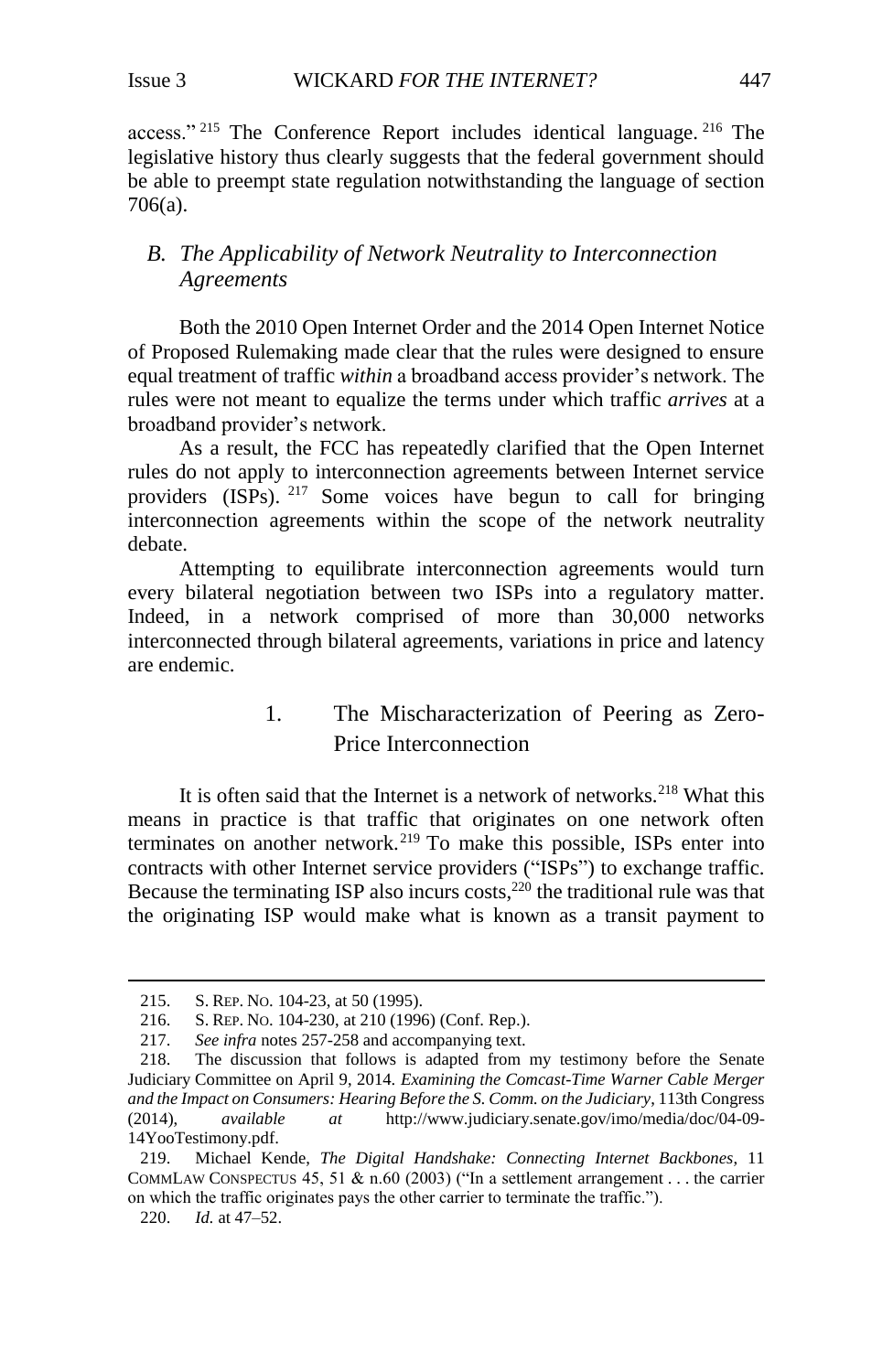compensate the terminating ISP for providing services to the originating ISP's customers.<sup>221</sup>

<span id="page-33-1"></span>If traffic is roughly symmetrical, ISPs can reduce costs by foregoing monitoring and billing for the exchange of traffic and instead calling it a wash, a practice commonly known as settlement-free peering.<sup>222</sup> Such arrangements make economic sense only if the traffic exchanged is symmetrical in terms of cost and value. If traffic becomes out of ratio, peering contracts typically call for transit-style payments.<sup>223</sup>

The fact that peering agreements include a symmetry requirement underscores that they are more properly regarded as a form of barter that is conditional on an even exchange.<sup>224</sup> Consider what would happen if one of the parties to a peering contract that was roughly in balance suddenly signed up a customer that caused a significant increase in the amount of traffic that it was handing off to the other party for termination. At this point, the traffic would likely be out of ratio, in which case the terminating ISP would have to incur significant costs to terminate the traffic and the peering contract would typically call for the originating ISP to make a payment to the terminating ISP. Insisting that all interconnection occur at a zero price regardless of the amount of traffic is inconsistent with the barter-based justification underlying peering arrangements.

Certainly, the originating ISP would like the terminating ISP to bear all of the costs of doing so. Conversely, the terminating ISP would like the originating ISP to pay for the costs, as required by the typical peering contract. Both parties benefit from delivering greater value to the end users. The usual solution would be for both parties to bear part of the costs based on their relative elasticities of demand. <sup>225</sup> Mandating zero-price interconnection would prevent this from occurring.

# 2. The Multiple Functions Performed by Prices

<span id="page-33-0"></span>Insisting that interconnection always occur at a zero price would also ignore the important role that prices play in any market economy. In terms of Internet interconnection, prices perform three key functions.

First, prices allocate scarce resources and allow markets to clear while helping to ensure that those resources are employed only when the benefits

<sup>221.</sup> CHRISTOPHER S. YOO, THE DYNAMIC INTERNET 64, 94 (2012).

<sup>222.</sup> Kende, *supra* note [219,](#page-32-2) at 49.

<sup>223.</sup> YOO, *supra* note [221,](#page-33-1) at 64, 95–96.

<sup>224.</sup> Kende, *supra* note [219,](#page-32-2) at 52 ("[P]eering agreements are the result of commercial negotiations; each backbone bases its decisions on whether, how and where to peer by weighing the benefits and costs of entering into a particular interconnection agreement with another backbone.").

<sup>225.</sup> For a detailed discussino of Internet backbone competition in light of end user demand elasticity, see Jean-Jacques Laffont et al., *Internet Interconnection and the Off-Net-Cost Pricing Principle*, 34 RAND J. ECON. 370 (2003).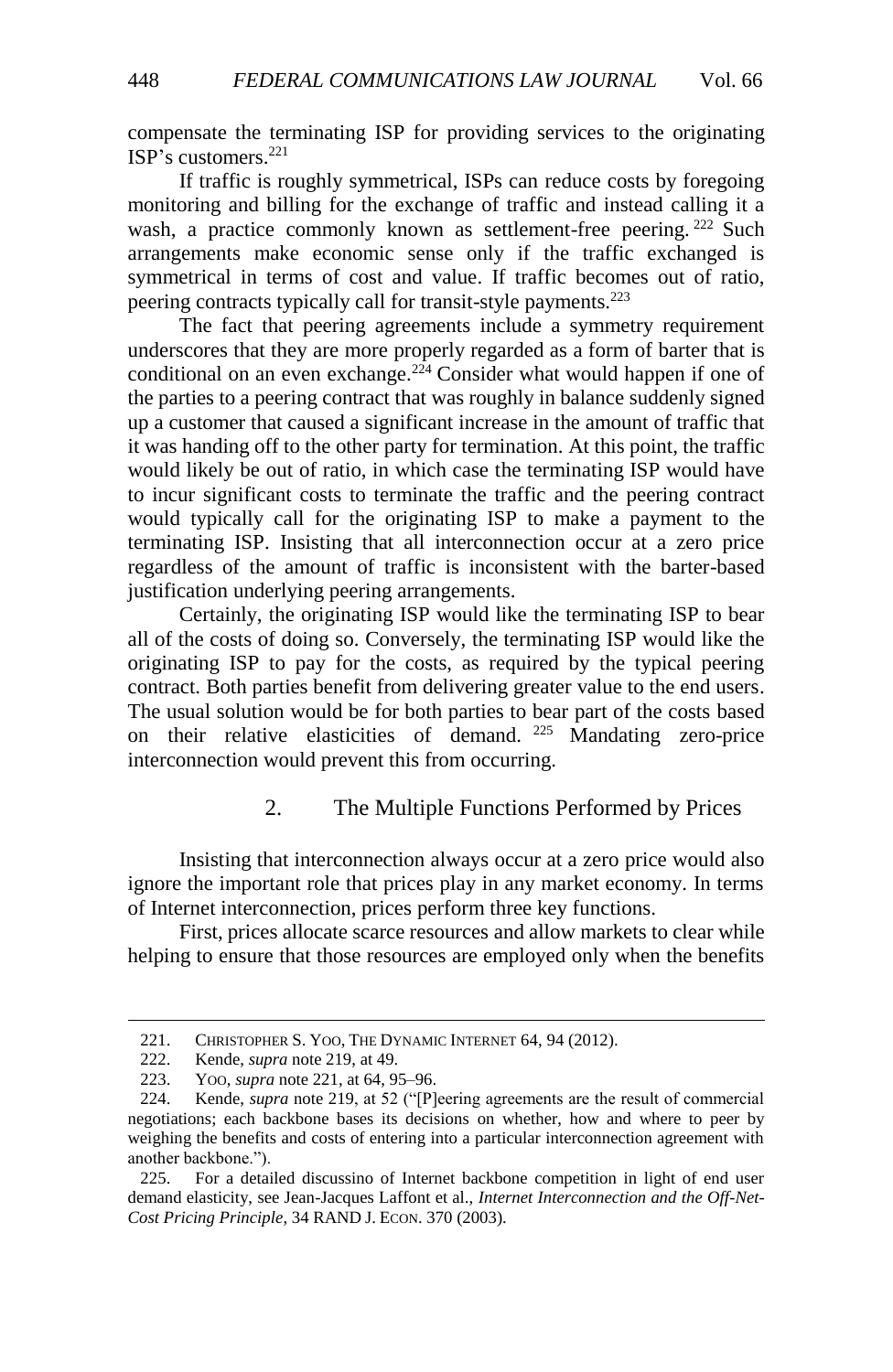l

<span id="page-34-0"></span>of doing so exceed the costs. <sup>226</sup> Second, they provide an incentive for interconnection partners to conserve on bandwidth. Third, if supracompetitive prices emerge, they signal to other actors that the market is in short-run disequilibrium and provide the incentive for others to enter the market. Entry by other players shifts the supply curve out until the market is once again in long-run equilibrium.<sup>227</sup>

Imagine what would happen if all interconnection prices were required to equal zero. First, because prices could not rise, markets could not clear, so they would end up in persistent shortage.<sup>228</sup> Second, interconnection partners would have no incentive to rationalize their consumption or to invest in technologies that consume less bandwidth.<sup>229</sup> Third, and worst of all, zeroprice interconnection would prevent those who invest in value-creating activities from earning a return and thus risk inhibiting innovation.<sup>230</sup>

<span id="page-34-1"></span>Internet companies are investing in their businesses in an attempt to gain an edge on the competition, and any advantage gained only serves to force competitors to make new investments of their own. Consider the impact that the cable industry's deployment of DOCSIS  $3.0^{231}$  and the advent of Google Fiber <sup>232</sup> have had on telephone companies. The higher investments by these companies are forcing  $AT&T$  to respond in kind.<sup>233</sup> Faced with competitors able to deliver significantly higher bandwidth, AT&T has begun deploying more advanced DSL technologies capable of delivering between  $45-100$  Mbps service.<sup>234</sup> Where these services have been

229. *See* Yoo, *supra* not[e 226,](#page-34-0) at 1864–65*.*

231. *See Eighth Broadband Progress Report*, *supra* not[e 68,](#page-10-0) at 10385 para. 92.

<sup>226.</sup> Christopher S. Yoo, *Network Neutrality and the Economics of Congestion*, 94 GEO. L.J. 1847, 1864 (2006).

<sup>227.</sup> Christopher S. Yoo, *Rethinking the Commitment to Free, Local Television*, 52 EMORY L.J. 1579, 1590–91 (2003).

<sup>228.</sup> *See, e.g.*, DANIEL F. SPULBER & CHRISTOPHER S. YOO, NETWORKS IN TELECOMMUNICATIONS: ECONOMICS AND LAW 78–83 (2009) (discussing the harmful economic consequences of price controls).

<sup>230.</sup> *See* Yoo, *supra* note [161,](#page-24-1) at 48–53; Christopher S. Yoo, *Network Neutrality, Consumers, and Innovation*, 2008 U. CHI. LEGAL F. 179, 235–37 [hereinafter Yoo, *Consumers*].

<sup>232.</sup> *See* John Brodkin, *Google Fiber Chooses Nine Metro Areas for Possible Expansion*, ARS TECHNICA (Feb. 19, 2014, 1:00 PM), http://arstechnica.com/business/2014/ 02/google-fiber-chooses-nine-metro-areas-for-possible-expansion/.

<sup>233.</sup> *See, e.g.*, Applications and Public Interest Statement of Comcast Corp. and Time Warner Cable Inc. at 42–52, Applications of Comcast Corp. and Time Warner Cable Inc. for Consent to Assign and Transfer Control of Licenses and Other Authorizations, FCC MB Docket No. 14-57 (rel. July 10, 2014), *available at* [http://corporate.comcast.com/](http://corporate.comcast.com/images/Comcast-Public-Interest-Statement-April-8.pdf) [images/Comcast-Public-Interest-Statement-April-8.pdf](http://corporate.comcast.com/images/Comcast-Public-Interest-Statement-April-8.pdf) (chronicling the virtuous cycle of investment by cable and telco broadband providers in infrastructure upgrades including FTTN and VDSL2 with pair bonding).

<sup>234.</sup> Press Release, AT&T, AT&T to Invest \$14 Billion to Significantly Expand Wireless and Wireline Broadband Networks, Support Future IP Data Growth and New Services (Nov. 7, 2012), *available at* http://www.att.com/gen/pressroom?pid=23506&cdvn=news&newsarticleid=35661&mapcode=.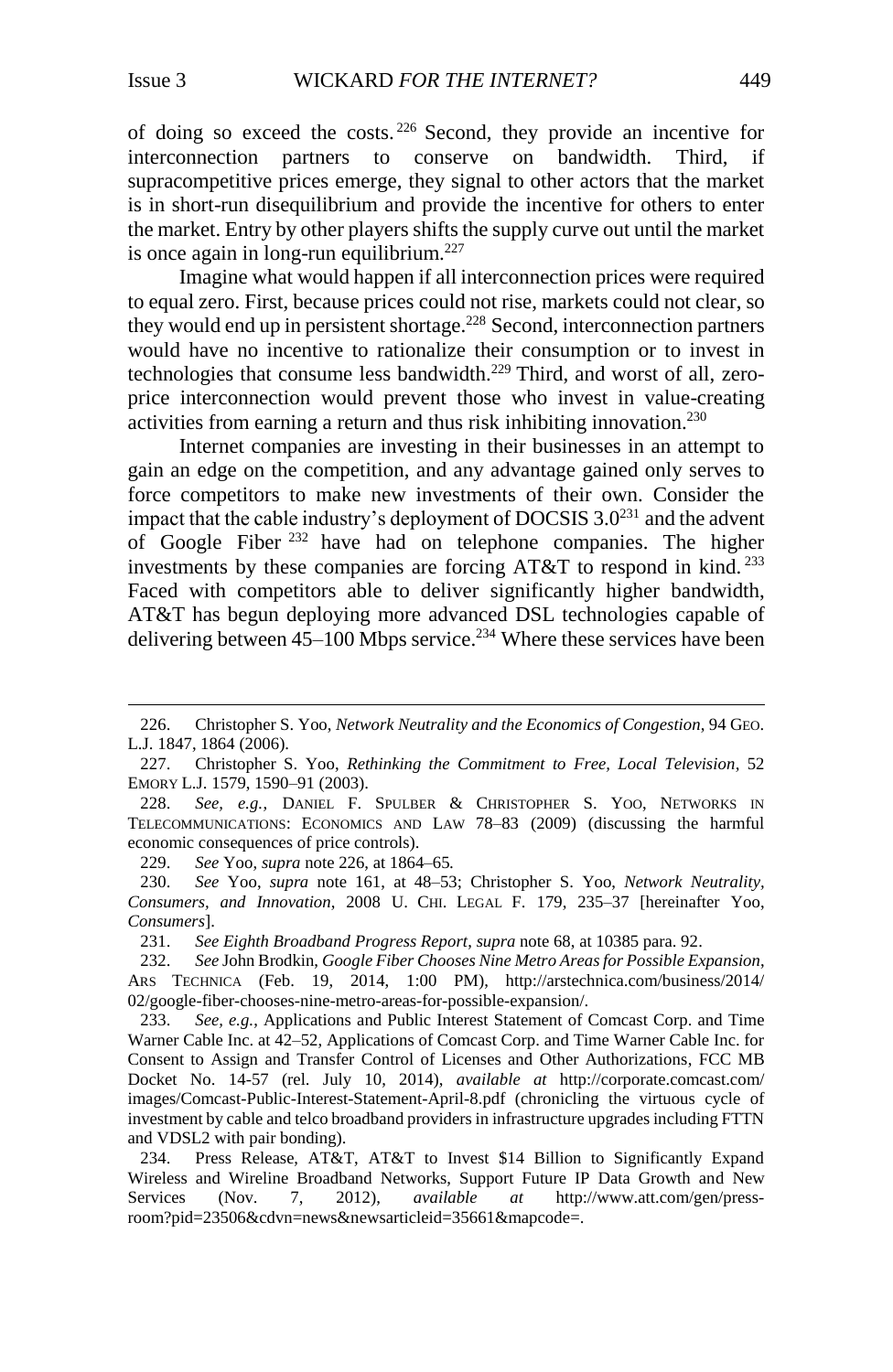deployed, AT&T is successfully taking customers from the cable companies with which it competes.<sup>235</sup>

This type of dynamic is not limited to horizontal competition. Service providers are providing high-value content and services with strong customer appeal. The desirability of these products in turn strengthens these companies' hand when negotiating interconnection agreements.

Indeed, this is exactly what appears to be occurring with Netflix. Netflix has been a spectacular success, largely because of the billions of dollars in forward contracts in content that it has undertaken.<sup>236</sup> These risks have paid off spectacularly, and Netflix has grown to more than one-third of all primetime Internet traffic in the U.S. $^{237}$  Like any for-profit company, Netflix would prefer it if the ISPs bore as much of the burden of the additional costs of carrying this traffic as possible. Indeed, that is the gist of its Open Connect program, which requires ISPs to terminate Netflix traffic for free.<sup>238</sup> The strong bargaining leverage created by Netflix's investments has led many ISPs to embrace Open Connect.<sup>239</sup>

Netflix must be permitted to exercise the bargaining power created by its investments if it is to be expected to continue to invest in the future. Other ISPs have resisted and have made investments of their own in an attempt to gain bargaining leverage.<sup>240</sup> This pattern of move and countermove in an attempt to reap economic benefit is what drives investment and innovation. This is the true virtuous circle of innovation.

All of this is a natural part of healthy bargaining process. As in the typical case, both sides reached an interconnection agreement that divides the costs. Applying network neutrality to such disputes would turn every garden-variety bargain over price that characterizes every arms-length economic transaction into a regulatory matter. To the extent that it deprives firms of returns that are the result of the entrepreneurial risks they have taken, it threatens to cause the virtuous circle to stall. Determining the price that appropriately divides the costs is greatly complicated by the fact that the

<sup>235.</sup> *See* Mark A. Israel, Econ. Analysis of the Effect of the Comcast-TWC Transaction on Broadband: Reply to Commenters at 71 para. 80, Applications of Comcast Corp. and Time Warner Cable Inc. for Consent to Assign and Transfer Control of Licenses and Other Authorizations, FCC MB Docket No. 14-57 (rel. July 10, 2014), *available at*  http://corporate.comcast.com/images/2014-09-23-REDACTED-Comcast-TWC-Oppositionand-Response-Exhibit-1-Israel.pdf.

<sup>236.</sup> *See, e.g.*, Mark Sweney, *Netflix to Spend \$3bn on TV and Film Content in 2014*, THE GUARDIAN (Feb. 5, 2014, 11:07 AM), http://www.theguardian.com/media/2014/feb/05/ netflix-spend-3-billion-tv-film-content-2014.

<sup>237.</sup> SANDVINE, GLOBAL INTERNET PHENOMENA 1H2014, at 5–6(2014), *available at* https://www.sandvine.com/downloads/general/global-internet-phenomena/2014/1h-2014 global-internet-phenomena-report.pdf.

<sup>238.</sup> *See* Jon Brodkin, *Netflix's Many-Pronged Plan to Eliminate Video Playback Problems*, ARS TECHNICA (May 13, 2014, 11:15 AM), http://arstechnica.com/informationtechnology/2014/05/netflixs-many-pronged-plan-to-eliminate-video-playback-problems/.

<sup>239.</sup> *Id.*

<sup>240.</sup> *Id.*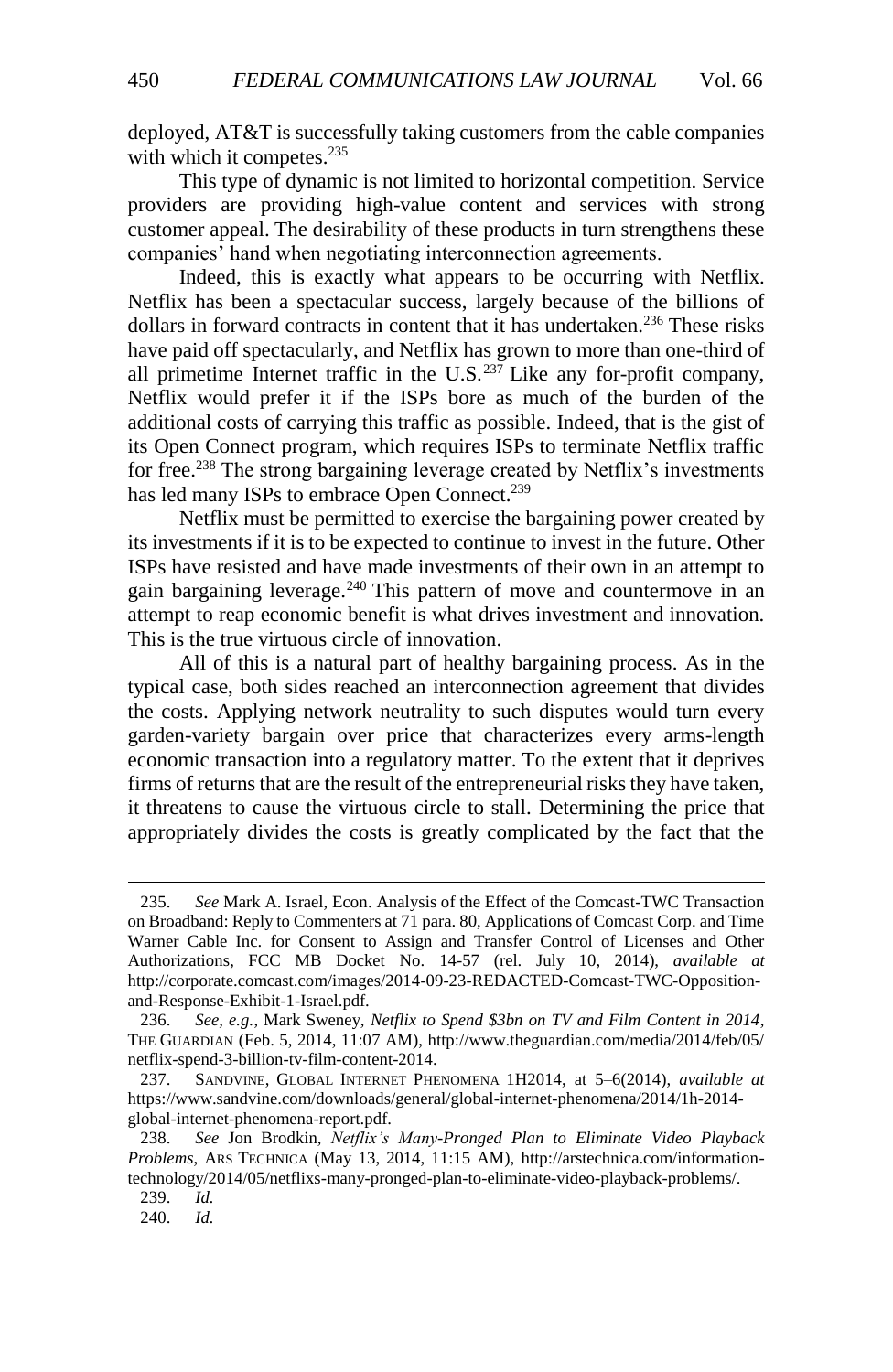<span id="page-36-0"></span>Internet constitutes a two-sided market. <sup>241</sup> The economics of two-sided markets are somewhat complex. <sup>242</sup> Conventional economics has long recognized the existence of "network economic effects," which cause a network to increase in value as the number of users connected to it increases.<sup>243</sup> To use a classic example, the value of a telephone network to consumers is thus determined by more than just the price charged and the services provided, as is the case with most goods. It also depends on the number of other subscribers connected to the network. The more people each user can reach through the network, the more valuable it becomes to all users.

The telephone system is an example of a one-sided market, as the value to any particular caller is determined in no small part by the number of similarly situated callers. When a market is two-sided, instead of bringing together a single class of similarly situated users, networks bring together two completely different classes of users.<sup>244</sup> In those cases, the value is determined not by the number of users of the same class, but rather the number of users of the other class. To put it in terms of a concrete example, consider the economics of broadcast television, which generates revenue from advertisers based on the number of viewers the industry can deliver.<sup>245</sup> The value of the network for advertisers is not determined by the number of other advertisers. Instead, the value of the network increases with the number of a different class of network participants (i.e., television viewers).

The economics of two-sided markets indicate that it may be socially beneficial for content and application providers to subsidize the prices paid by end users.<sup>246</sup> The fact that the Internet has become increasingly dominated by advertising revenue paid to content and application providers rather than network providers makes this particularly likely to be true. An advertiser's willingness to pay for an ad on any particular website depends on the number of end users viewing that website. Under these circumstances, the optimal solution may be for the website owner to subsidize the total number of end users by making payments to the network provider to help defray their costs

<sup>241.</sup> The discussion that follows is adapted from Christopher S. Yoo, *Network Neutrality After* Comcast*: Toward a Case-by-Case Approach to Reasonable Network Management*, *in* NEW DIRECTIONS IN COMMUNICATIONS POLICY 55, 71–76 (Randolph J. May ed., 2009). For a more extended discussion of the implications of the economics of two-sided markets for network neutrality, see Yoo, *Consumers*, *supra* note [230,](#page-34-1) at 222–27.

<sup>242.</sup> For overviews of the economics of two-sided markets, see David S. Evans & Richard Schmalensee, *The Industrial Organization of Markets with Two-Sided Platforms*, 3 COMP. POL'Y INT'L 151 (2007), *available at*  https://www.law.berkeley.edu/files/Evans\_and\_Schmalensee\_-\_Two\_Sided\_Markets.pdf; Jean-Charles Rochet & Jean Tirole, *Two-Sided Markets: A Progress Report*, 37 RAND J. ECON. 645 (2006); Roberto Roson, *Two-Sided Markets: A Tentative Survey*, 4 REV. NETWORK ECON. 142 (2005), http://www.bepress.com/rne/vol4/iss2/3.

<sup>243.</sup> *See* Yoo, *supra* not[e 161,](#page-24-1) at 33.

<sup>244.</sup> *See* Yoo, *Consumers*, *supra* not[e 230,](#page-34-1) at 223.

<sup>245.</sup> *Id.* at 237

<sup>246.</sup> *Id.* at 237–38.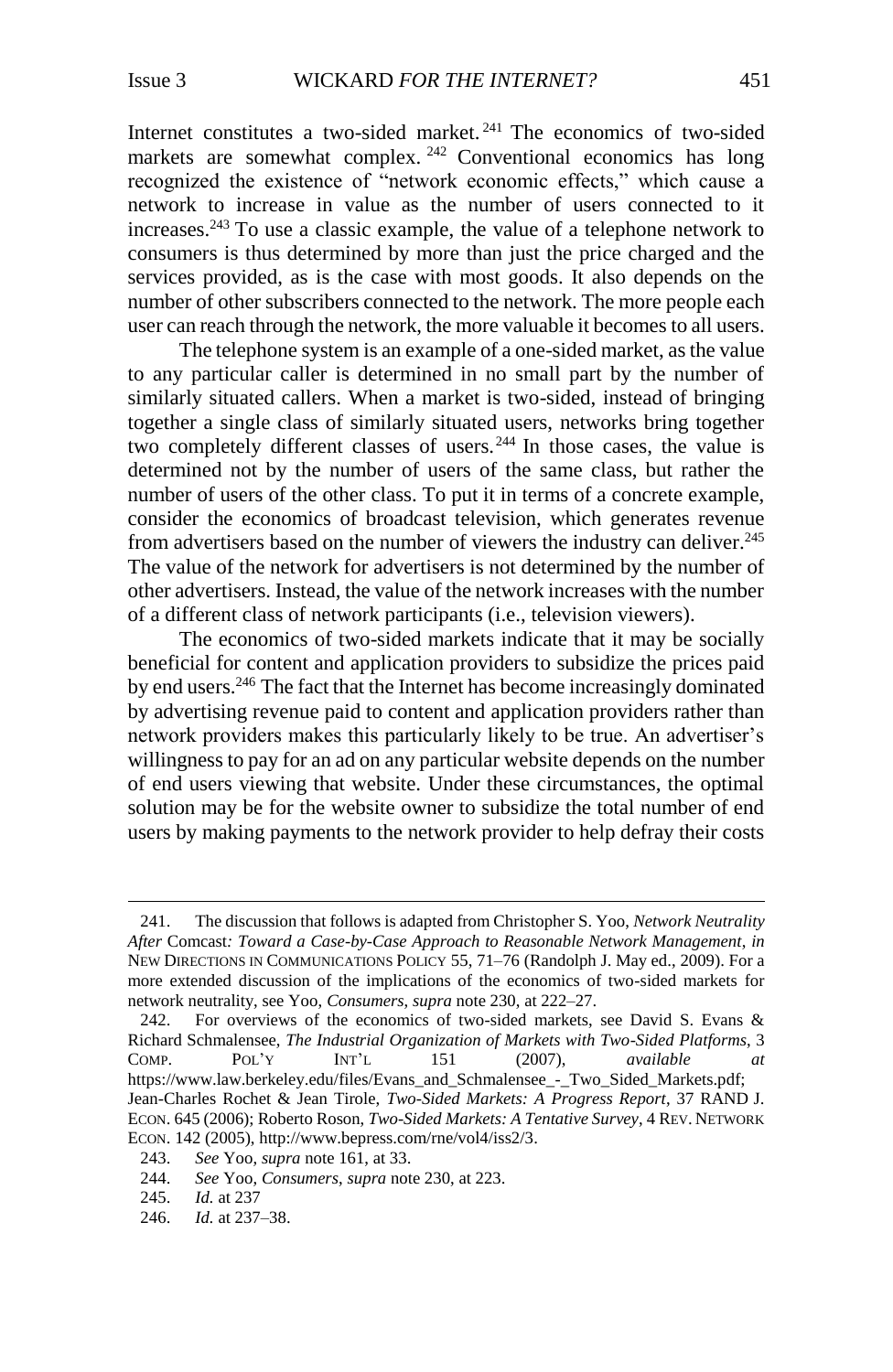of connection.<sup>247</sup> The costs of subsidizing more users would be more than offset by the additional revenue generated by the fact that advertisers can now reach more potential customers.<sup>248</sup>

These revenue-side pressures are reinforced by cost-side considerations. The cost of connecting content and application providers to the Internet is quite low, typically only requiring a single high-speed line to a small number of business locations.<sup>249</sup> The cost of connecting end users to the Internet is much higher, requiring the wiring and upgrading of equipment in entire neighborhoods. In an industry in which the primary revenue is flowing to content and application providers and the costs involved in connecting content and application providers are much smaller than the costs of connecting end users, one would expect some cash to flow from content and application providers to those who are providing connections to end users. $250$ 

These dynamics are again well-illustrated by broadcast television. In many ways, broadcast television and the Internet are analogous. The movie studios that create television programs play a similar role to content and application providers. Television networks aggregate programs and deliver them nationally in much the same manner as server-side network providers and backbone providers. <sup>251</sup> Local broadcast stations provide last-mile connectivity that is quite similar to the role played by DSL and cable modem providers. In addition, the revenue structure is quite comparable, in that television networks receive advertising revenue in much the same manner as content and application providers. Furthermore, the cost structure is somewhat similar in that connecting individual homes is much more costly than distributing programming nationally.

<span id="page-37-0"></span>For decades, the standard business arrangement has been for television networks to subsidize the operations of local broadcast stations by paying them to be members of their television networks.<sup>252</sup> The industry's revenue and cost structure make such arrangements quite logical. The cost of paying these broadcast stations to affiliate with a network is more than offset by the increase in advertising revenue made possible by the fact that the network is now able to reach a larger audience.<sup>253</sup> Broadcast television thus represents a prime example of when firms operating on one side of the market find it

<sup>247.</sup> *Id.* 

<sup>248.</sup> *Id.* at 225–26.

<sup>249.</sup> *Id.* at 237.

<sup>250.</sup> Peyman Faratin et al., *The Growing Complexity of Internet Interconnection*, COMM. & STRATEGIES, 4th Quarter 2008, at 51, 59.

<sup>251.</sup> JEFF ULIN, THE BUSINESS OF MEDIA DISTRIBUTION: MONETIZING FILM, TV, AND VIDEO CONTENT 224–25 (1st ed. 2010).

<sup>252.</sup> Annual Assessment of the Status of Competition in the Market for the Delivery of Video Programming, *Fifteenth Report*, 28 FCC Rcd. 10496, 10599 para. 208 (2013) [hereinafter *Fifteenth Video Competition Report*], *available at* http://hraunfoss.fcc.gov/ edocs\_public/attachmatch/FCC-13-99A1.pdf.

<sup>253.</sup> *See* Yoo, *Consumers*, *supra* not[e 230,](#page-34-1) at 237.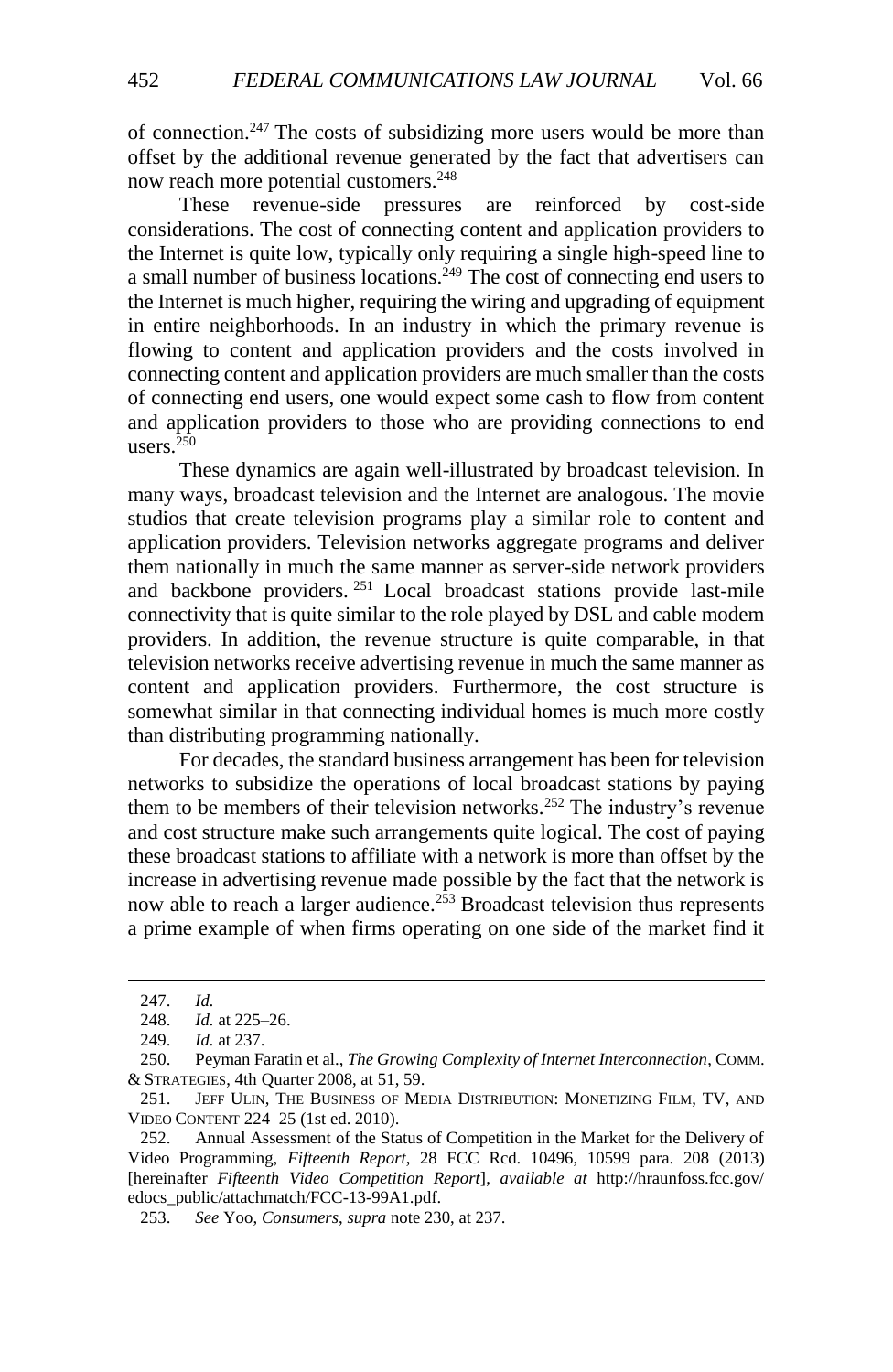economically beneficial to subsidize end users on the other side of the market.

Furthermore, the magnitude of the affiliation fees that the networks pay to broadcast stations is anything but uniform. The precise amount paid varies with the relative strength of the network and the relative strength of the broadcast station.<sup>254</sup> Stronger broadcast stations receive more, while weaker ones receive less. Equally interesting is the fact that in recent years, the cash flow has begun to vary in its direction as well as magnitude, with weaker stations having to pay rather than be paid to be part of the television network.<sup>255</sup> The dynamic nature of this pricing regime benefits consumers by providing incentives for networks to invest in better quality programming and by providing an incentive for stations to provide better carriage.

The core insight of two-sided market is that prices can vary widely in magnitude and direction. Sometimes money flows from content providers to network providers, and sometimes it naturally flows the other way. All of this underscores the difficulty of identifying the optimal price as well as the fact that requiring all interconnection occur at a zero price would be an economic anomaly. Prices are how market-based economies allocate goods, provide incentives to minimize costs, and signal producers that the market is in disequilibrium. Freezing those prices would dampen those signals and risk forestalling the quest for bargaining leverage that is the engine that drives the virtuous circle of innovation forward.

# 3. The Danger of Regulating Interconnection Agreements

<span id="page-38-0"></span>Although some have suggested that such interconnection agreements represent network neutrality violations,<sup>256</sup> network neutrality only applies to how traffic is handled *within* an ISP's network. It does not apply to how the traffic arrives at an ISP, which inevitably travels by paths of different lengths and incurs different costs as it traverses a system composed of 47,000 separate networks tied together through arms-length interconnection agreements. Indeed, this is why the Open Internet Order specified that it does

<sup>254.</sup> *Id.*.

<sup>255.</sup> *Fifteenth Video Competition Report*, *supra* not[e 252,](#page-37-0) at 10599–600 paras. 208–209 ("Network compensation to television broadcast stations has all but disappeared, and today, television stations instead commonly pay compensation to networks in order to air their programming." (citations omitted)).

<sup>256.</sup> *See, e.g.*, Reed Hastings, *Internet Tolls and the Case for Strong Net Neutrality*, NETFLIX US & CANADA BLOG (Mar. 20, 2014, 2:00 PM), http://blog.netflix.com/2014/03/internet-tolls-and-case-for-strong-net.html; Stacey Higginbotham, *Paid Peering Is Not a Net Neutrality Issue But Level 3 Wants to Make It One*, GIGAOM (Mar. 18, 2014, 9:26 AM), https://gigaom.com/2014/03/18/level-3-gets-theproblems-of-peering-fights-so-right-and-then-so-wrong/; Mark Rogovsky, *Comcast-Netflix Didn't Violate Net Neutrality But It Wasn't Benevolent, It Was Business*, FORBES (Feb. 24, 2014, 9:07 AM), http://www.forbes.com/sites/markrogowsky/2014/02/24/comcast-netflixdidnt-violate-net-neutrality-but-it-wasnt-benevolent-it-was-business/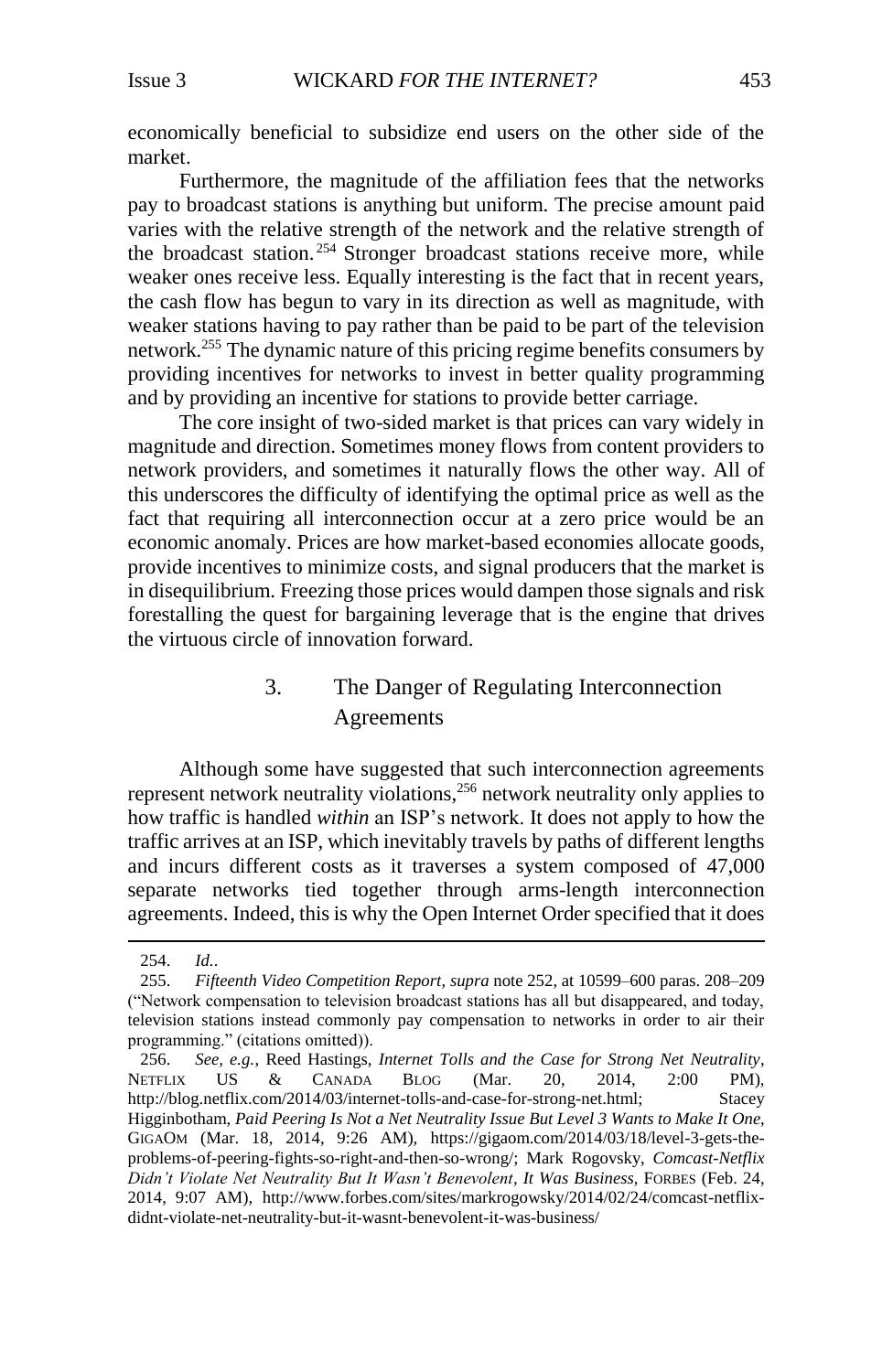<span id="page-39-1"></span><span id="page-39-0"></span>not apply to interconnection agreements,<sup>257</sup> why FCC Chairman Julius Genachowski made clear that the Open Internet Order does not apply to interconnection disputes, <sup>258</sup> and why Chairman Wheeler has indicated the same. <sup>259</sup> The proposed rule that the FCC adopted on May 15, 2014, tentatively reiterated the conclusion that the rules would apply only to a broadband access provider's own network and not to traffic exchanged between networks.<sup>260</sup>

The Comcast-Netflix interconnection agreement appears to be nothing more than a typical case of such bargaining. One advantage is that because it now is a direct customer of Comcast, it gains the benefit of the guaranteed service levels in Comcast's standard service-level agreement. Indeed, media reports indicate that Comcast customers are experiencing a quality enhancement in their Netflix experience.<sup>261</sup>

The agreement reduces Comcast's costs, while the impact on Netflix is ambiguous: while it now must pay Comcast to terminate its traffic, it no longer needs to pay the third-party ISP on which it previously relied to reach Comcast in a classic case of efficiencies through cutting out the middleman. Although some have suggested that this might lead to a net reduction in Netflix's costs, that information is confidential and cannot be verified. In any event, interconnection represents a trivial revenue stream for Comcast and a tiny portion of Netflix's cost structure, which is dominated by program acquisition costs, which means that the transaction is unlikely to have any material effect on Netflix subscription prices. 262

In addition, interconnection in the Internet space is fundamentally different from carriage agreements in cable television. In cable television, the failure to come to an agreement means that subscribers cannot receive

<sup>257.</sup> *2010 Open Internet Order*, *supra* not[e 2,](#page-2-2) at 17933 para. 47 (noting the Open Internet Order's inapplicability to "Internet backbone services"); *id.* at 17944 n.209 (noting the Open Internet Order's inapplicability to interconnection).

<sup>258.</sup> *Network Neutrality and Internet Regulation: Warranted or More Economic Harm than Good?, Hearing before the Subcomm. on Communications and Technology, H. Comm. on Energy and Commerce*, 102d Cong., 1st Sess. 102 (2011), *available at* http://www.gpo.gov/fdsys/pkg/CHRG-112hhrg65940/pdf/CHRG-112hhrg65940.pdf.

<sup>259.</sup> Brendan Sasso, *Netflix's Net-Neutrality Plea Gets Rejected by the FCC*, NAT'L J. (Apr. 1, 2014), http://www.nationaljournal.com/tech/netflix-s-net-neutrality-plea-getsrejected-by-the-fcc-20140401.

<sup>260.</sup> *2014 Open Internet NPRM*, *supra* not[e 7,](#page-2-1) at 5617 para. 59.

<sup>261.</sup> *See, e.g.*, Chloe Albanesius, *Netflix Speeds Jump 65 Percent on Comcast After Deal*, PC MAG. (Apr. 14, 2014, 5:37 PM), [http://www.pcmag.com/article2/](http://www.pcmag.com/article2/0,2817,2456553,00.asp) [0,2817,2456553,00.asp.](http://www.pcmag.com/article2/0,2817,2456553,00.asp)

<sup>262.</sup> Dan Rayburn, *Here's How the Comcast & Netflix Deal Is Structured, with Data & Numbers*, STREAMING MEDIA BLOG (Feb. 27, 2014, 12:14 PM), http://blog.streamingmedia.com/2014/02/heres-comcast-netflix-deal-structured-

numbers.html; Joan E. Solsman, *Netflix vs. the Comcast-TWC Merger: Nothing to Lose*, CNET (Apr. 22, 2014, 5:54 AM), http://www.cnet.com/news/netflix-a-comcast-mergernemesis-of-convenience/.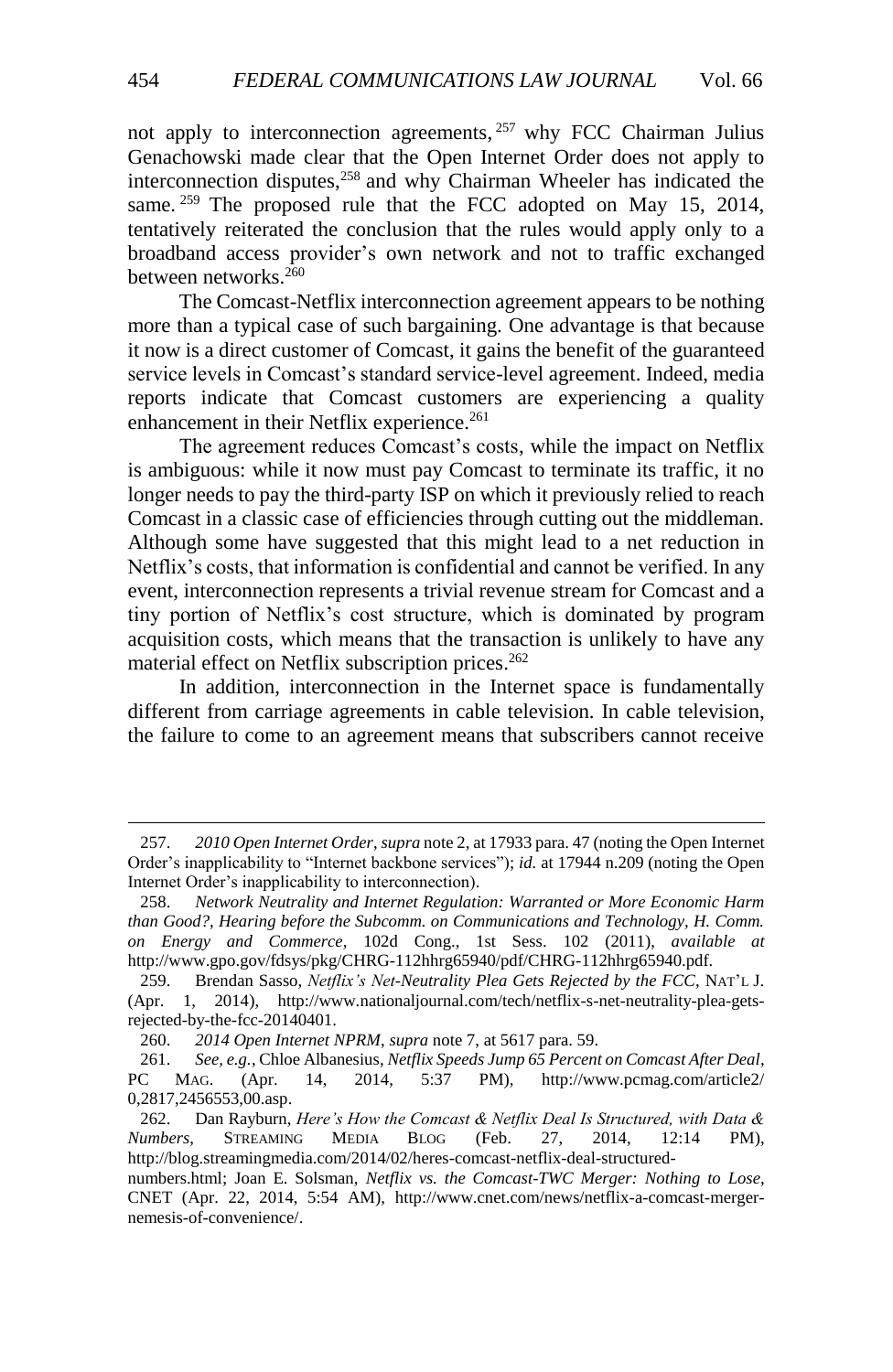l

particular content.<sup>263</sup> With respect to the Internet, multiple ways to reach consumers always exist. In fact, Comcast maintains 40 settlement-free peering relationships and over 8,000 paid transit relationships.<sup>264</sup> That means that edge providers will always have some way to reach Comcast customers even if they are unable to reach a direct interconnection agreement.<sup>265</sup> The only bargaining advantage that Comcast would enjoy is the different between the interconnection terms and the cost of Netflix's next-best interconnection option.<sup>266</sup> Although some have speculated that Comcast might still be able to discriminate against Netflix traffic flowing over other paths, that traffic is mixed with the traffic of other end users, which would require Comcast to inspect all of the traffic coming through that connection,  $267$  which would be unrealistic and prohibited by Comcast's commitment to abide by the terms of the Open Internet Order.<sup>268</sup>

<span id="page-40-0"></span>As an added benefit, absent the interconnection agreement, all of Comcast's customers would have had to bear the costs of Netflix's increase in traffic regardless if they used the service or not. The interconnection agreement promotes fairness by ensuring that those who derive the benefits are the ones who bear the costs. The elimination of zero-cost pricing also avoids the problems that arise when edge providers have no incentive to economize on the volume of traffic they send, as well as address the legal concerns raised by Judge David Tatel in his decision in *Verizon v. FCC*. 269

Any remaining concerns should be eliminated by the fact that Comcast has committed to abide by the terms of the FCC's Open Internet Order even

<sup>263.</sup> For instance, in early 2014, after Viacom failed to reach a deal with Cable One, a small cable company, subscribers lost access to all Viacom channels, including Comedy Central and MTV. Alex Ben Block, *Viacom Blackout Continues as Small Cable Company Takes Stand in Retrans Fight*, HOLLYWOOD REPORTER (Apr. 2, 2014, 5:06 PM), http://www.hollywoodreporter.com/news/viacom-blackout-continues-as-small-693143.

<sup>264.</sup> *Competition in the Video and Broadband Markets: The Proposed Merger of Comcast and Time Warner Cable: Oversight Hearing Before the Subcomm. on Regulatory Reform, Commercial and Antitrust Law of the H. Comm. on the Judiciary*, 113th Cong. (May 8, 2014) (Joint Written Statement of David L. Cohen, Executive Vice President, Comcast Corp., and Robert D. Marcus, Chairman and Chief Executive Officer, Time Warner Cable), *available at* http://judiciary.house.gov/?a=Files.Serve&File\_id=E55CD2D5-C965-4D7B-84E0-BFD386769F2C.

<sup>265.</sup> Christopher S. Yoo, *Innovations in the Internet's Architecture That Challenge the Status Quo*, 8 J. ON TELECOMM. & HIGH TECH. L. 79, 86 (2010).

<sup>266.</sup> Stanley M. Besen et al., *Advances in Routing Technologies and Internet Peering Agreements*, 91 AM. ECON. REV. (PAPERS & PROC.) 292, 295 (2001).

<sup>267.</sup> *Cf.* Timothy B. Lee, *The Durable Internet: Preserving Network Neutrality Without Regulation* 15–23 (Cato Inst., Policy Analysis No. 626, 2008), *available at*  http://object.cato.org/sites/cato.org/files/pubs/pdf/pa-626.pdf (arguing that ISP efforts to degrade or discriminate against disfavored Internet traffic are unlikely to succeed for technical and economic reasons).

<sup>268.</sup> Applications of Comcast Corp., Gen. Elec. Co. & NBC Universal, Inc., *Memorandum Opinion and Order*, 26 FCC Rcd. 4238, 4275 para. 94 (2011) [hereinafter *Comcast-NBCU Order*] (barring Comcast from discriminating against unaffiliated Internet traffic and requiring Comcast to abide by the rules contained in the 2010 Open Internet Order). 269. Verizon v. FCC, 740 F.3d 623, 658 (D.C. Cir. 2014).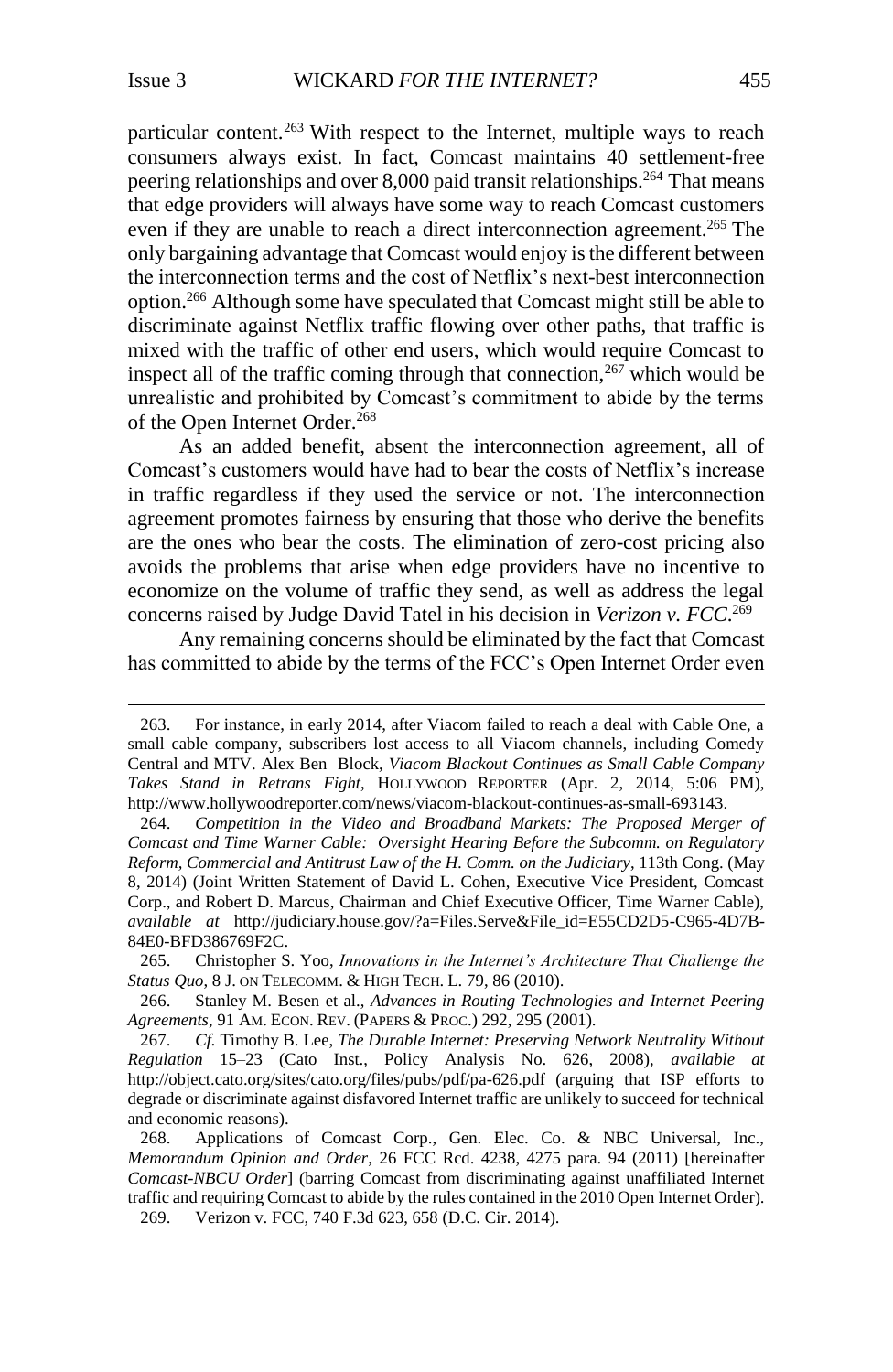though it was struck down by the courts.<sup>270</sup> In fact, the merger would extend this benefit to all of Time Warner Cable's customers as well.

# <span id="page-41-0"></span>*C. Case-by-Case Adjudication*

The *Verizon* court's discussion of *Cellco* leaves open the possibility that the FCC could implement a regime based on case-by-case adjudication. *Cellco* upheld a requirement of commercial reasonableness in data roaming agreements as distinct from common carriage. There is much to recommend such an approach; indeed, I have advocated it for a long time. $271$ 

There are some legal constraints to adjudication. Under *Cellco*, if the FCC imposes a nondiscrimination mandate on a case-by-case basis, it would be invalid. <sup>272</sup> *Verizon* echoed this concern. <sup>273</sup> So although case-by-case adjudication is a viable option, the FCC cannot use it as a backdoor means for mandating nondiscrimination.

Ex post, case-by-case adjudication has a long legacy, with roots in the debate between rules and standards as well as the rejection of the codification movement during the Nineteenth Century.<sup>274</sup> Indeed, the distinction between ex ante rules and ex post adjudication may be somewhat overstated, in that rules are never as clear and standards are never as vague as people suggest. Both have their place, with standards being the preferred form of the legal rule when the nature of the problem is contextual and variegated.

As a policy matter, this regime should be exercised with great restraint. Content and applications are complements to broadband access. As such, contracts between content and applications providers and broadband access providers are properly regarded as vertical restraints. As a theoretical matter, the welfare implications of vertical restraints are ambiguous, as they may either benefit or harm consumers. <sup>275</sup> Economic theory suggests that consumer harm can arise only if the relevant markets are concentrated and protected by entry barriers; that is, if the participants have market power.<sup>276</sup> As noted above, the empirical literature indicates that vertical restraints are

273. *Verizon*, 740 F.3d at 652.

- 275. Yoo, *supra* note [157,](#page-23-1) at 180, 190, 282–85.
- 276. *Id.* at 196.

<sup>270.</sup> *Comcast-NBCU Order*, *supra* note [268, 268,](#page-40-0) at 4275 para. 94 ("Comcast and Comcast-NBCU shall also comply with all relevant FCC rules . . . and, in the event of any judicial challenge affecting the latter, Comcast-NBCU's voluntary commitments concerning adherence to those rules will be in effect." (citations omitted)).

<sup>271.</sup> *See* YOO, *supra* note [221;](#page-33-1) Christopher S. Yoo, *Product Life Cycle Theory and the Maturation of the Internet*, 104 NW. U. L. REV. 641, 644, 669–70 (2010); Yoo, *supra* note [241,](#page-36-0) at 71–76; Yoo, *Consumers*, *supra* note [230,](#page-34-1) at 186; Yoo, *supra* note [226,](#page-34-0) at 1854–55, 1900, 1908; Yoo, *supra* note [161,](#page-24-1) at 7–8, 24, 75; Christopher S. Yoo, *Would Mandating Network Neutrality Help or Hurt Broadband Competition?: A Comment on the End-to-End Debate*, 3 J. ON TELECOMM. & HIGH TECH. L. 23, 44–47, 58–59 (2004).

<sup>272.</sup> Cellco P'ship v. FCC, 700 F.3d 534, 548–49 (D.C. Cir. 2012).

<sup>274.</sup> *See* Andrew P. Morris, *Codification and Right Answers*, 74 CHI.-KENT L. REV. 355 (1999) (chronicling the rise of the codification movement and the opposition to it).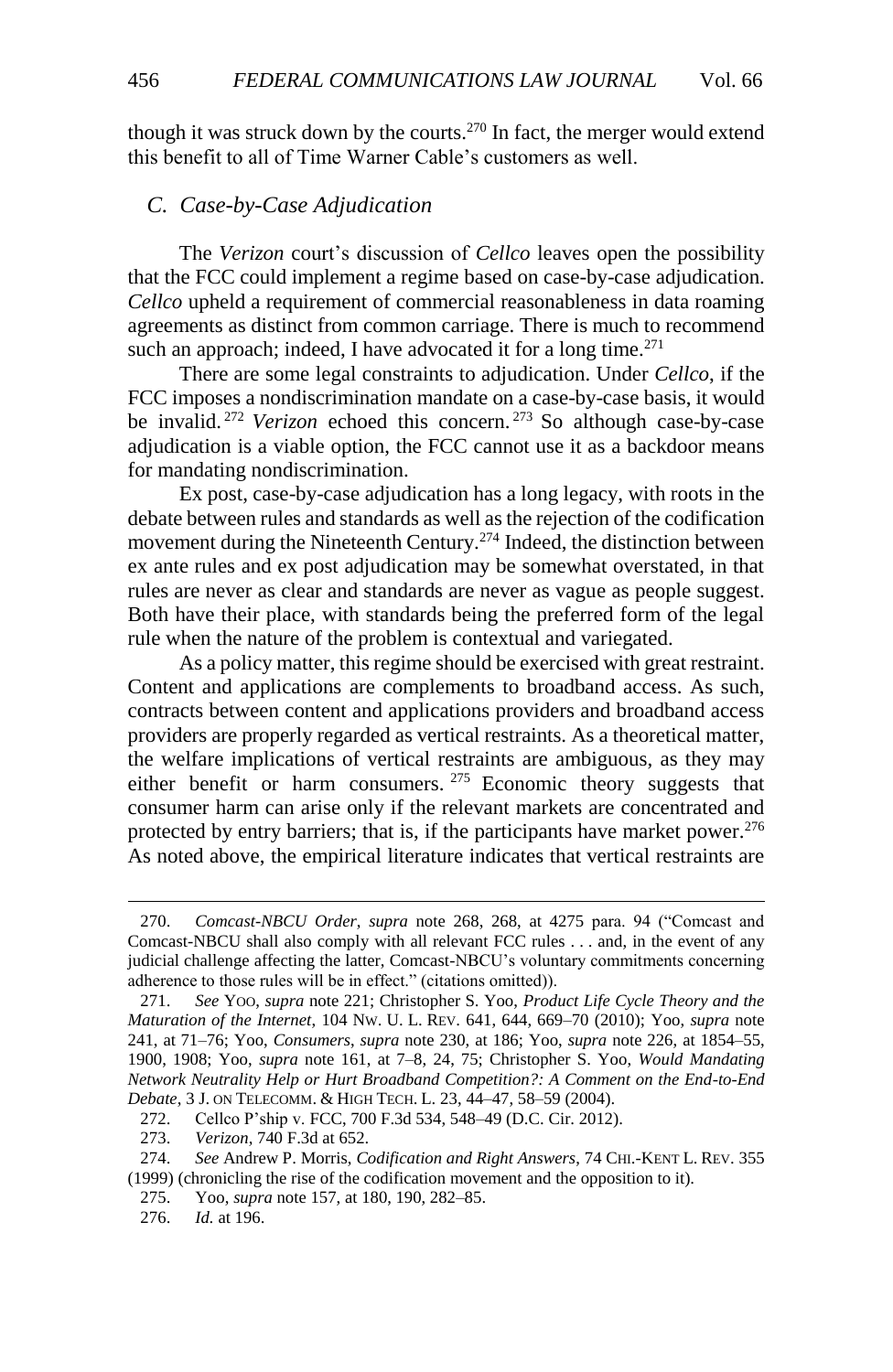l

either neutral or welfare enhancing in the vast majority of cases. $277$  Most importantly, case-by-case adjudication should be conducted based on empirical evidenced in the context of a concrete theory. Placing the burden of proof on the party challenging the practice will help promote experimentation with new products, services, and business models.

## <span id="page-42-1"></span>1. MetroPCS/YouTube

<span id="page-42-0"></span>These facts counsel in favor of certain guidelines for case-by-case adjudication. First, we should impose a market-power screen to filter out cases unlikely to cause consumer harm. Contrary to the suggestion of the dissent in *Verizon*, <sup>278</sup> this would be a significant deviation from common carriage, which has historically not required market power.<sup>279</sup>

The point is illustrated by MetroPCS, which was the target of one of the first network neutrality complaints. MetroPCS is a regional wireless provider in the U.S.<sup>280</sup> Its 8.1 million subscribers as of the end of 2010 made it the fifth-largest provider in the U.S., although its customer base was less than one-tenth that of market leaders Verizon and  $AT&T.^{281}$  It specializes in offering unlimited voice and text plans without long-term contracts and at monthly rates that are significantly lower than the prices charged by the topfour national providers.<sup>282</sup>

In the markets in which it operates, MetroPCS controls significantly less spectrum than its national rivals. In addition, unlike its national rivals, which provide broadband services through 3G platforms such as EV-DO and HSPA+, until September 2010 MetroPCS operated exclusively through a second-generation ("2G") technology known as  $1xRTT$  CDMA.<sup>283</sup> Given its 2G roots, its network is based on the Binary Runtime Environment for

<sup>277.</sup> *See supra* notes [118](#page-17-0)[–120](#page-17-1) and accompanying text.

<sup>278.</sup> 740 F.3d at 664–66 (Silberman, J., dissenting).

<sup>279.</sup> Yoo, *supra* not[e 75,](#page-11-1) at 560; Herbert Hovenkamp, *Regulatory Conflict in the Gilded Age: Federalism and the Railroad Problem*, 97 YALE L.J. 1017, 1045 (1988) ("As early as the 17th century, the common law had derived the duty to charge reasonable rates from the common carrier's obligation to serve everyone . . . ."); Susan P. Crawford, *Transporting Communications*, 89 B.U. L. REV. 871, 882–84 (2009); Thomas B. Nachbar, *The Public Network*, 17 COMMLAW CONSPECTUS 67, 97–100 (2008).

<sup>280.</sup> MetroPCS has since been acquired by T-Mobile, although MetroPCS continues to do business under its own brand, pending the eventual migration of its customers onto T-Mobile's network. Marguerite Reardon, *T-Mobile to Shut Off MetroPCS Network in Three Cities in 2014*, CNET (Feb. 25, 2014 11:08 AM), http://www.cnet.com/news/t-mobile-toshut-off-metropcs-network-in-three-cities-in-2014/.

<sup>281.</sup> Implementation of Section 6002(b) of the Omnibus Budget Reconciliation Act of 1993, *Fifteenth Report*, 26 FCC Rcd. 9664, 9697 tbl.3 (2011) [hereinafter *Fifteenth CMRS Report*].

<sup>282.</sup> Scott Woolley, *The Upstart Company That Made the AT&T-Mobile Merger Possible*, FORTUNE (Mar. 22, 2011, 5:24 PM), http://fortune.com/2011/03/22/the-upstartcompany-that-made-the-att-mobile-merger-possible/.

<sup>283.</sup> Mike Dano, *[MetroPCS to Skip 3G With LTE Rollout?](file://cei-fs-01/Folder%20Redirections/ryan.radia/My%20Documents/Mike%20Dano,%20MetroPCS%20to%20Skip%203G%20With%20LTE%20Rollout%3f,%20FierceWireless%20(Aug.%203,%202010),%20http:/www.fiercewireless.com/story/metropcs-skip-3g-lte-rollout/2010-08-03)*, FIERCEWIRELESS (Aug. 3, [2010\), http://www.fiercewireless.com/story/metropcs-skip-3g-lte-rollout/2010-08-03.](file://cei-fs-01/Folder%20Redirections/ryan.radia/My%20Documents/Mike%20Dano,%20MetroPCS%20to%20Skip%203G%20With%20LTE%20Rollout%3f,%20FierceWireless%20(Aug.%203,%202010),%20http:/www.fiercewireless.com/story/metropcs-skip-3g-lte-rollout/2010-08-03)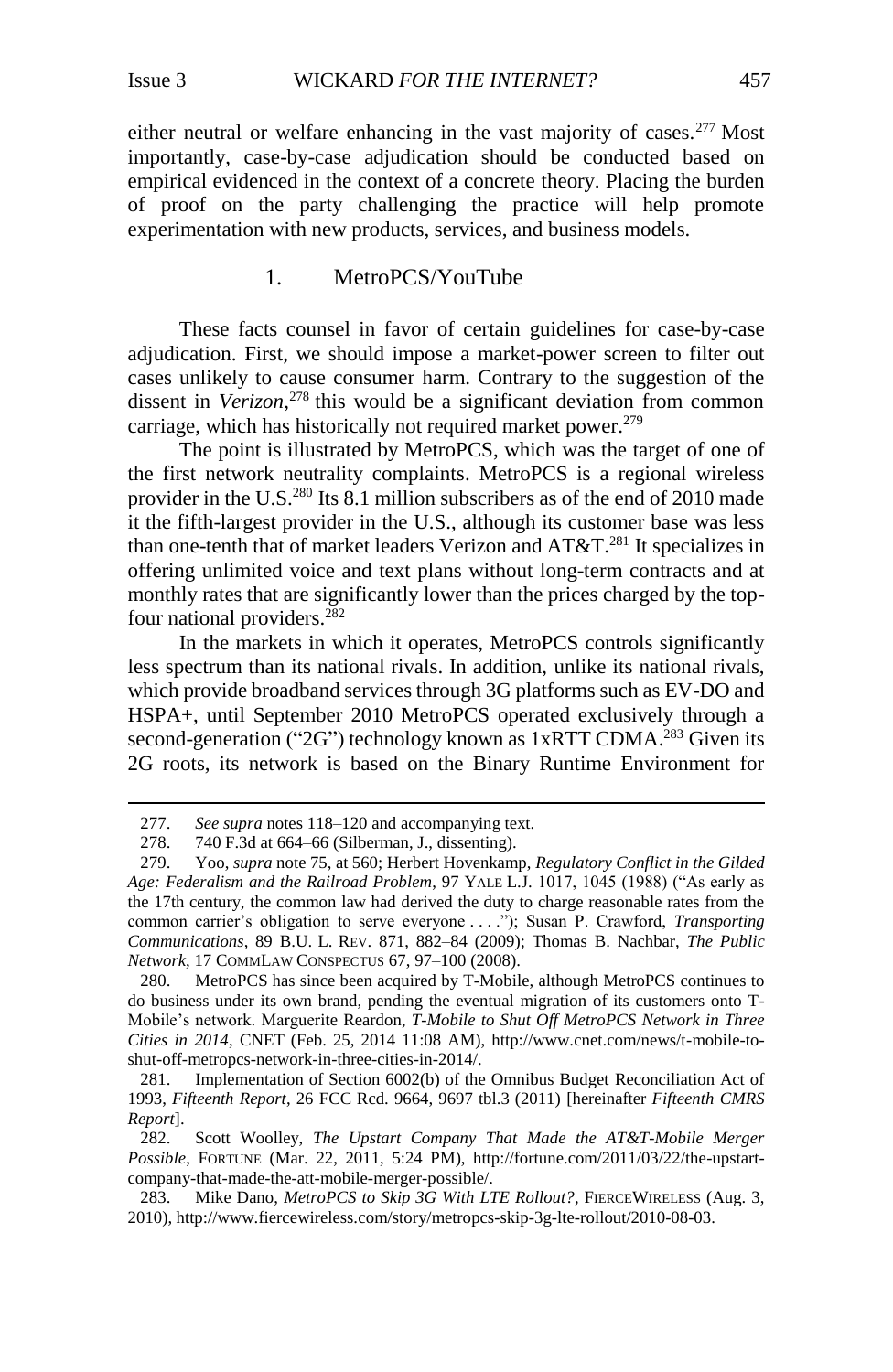Wireless (BREW) platform, which was designed primarily for text rather than multimedia.<sup>284</sup> The inability to support popular video applications such a YouTube put MetroPCS at a competitive disadvantage. Because video delivered to mobile devices do not require the same resolution as full-sized television screens, MetroPCS was able to reduce the bandwidth needed by using Real Time Streaming Protocol (RTSP) to compress the video signal so that it would work effectively on its 2G network.<sup>285</sup> Its core 2G data plan was priced at \$50 per month.<sup>286</sup>

On September 21, 2010, MetroPCS skipped deploying 3G altogether and became the first provider to offer service using the 4G technology known as Long Term Evolution (LTE).<sup>287</sup> Unable to offer service through a true smartphone, MetroPCS opted to deploy LTE through the Samsung Craft, a less expensive, but more limited device known as a feature phone that was able to support BREW.<sup>288</sup> Providers of many popular applications, including Flash and other web plug-ins, did not regard the platform as sufficiently widespread to create BREW-compatible versions.<sup>289</sup> MetroPCS was able to augment BREW to provide full-track music downloads and premium video content from NBC Universal, Black Entertainment Television, and Univision through its MetroSTUDIO service.<sup>290</sup> In this way, MetroPCS was able to offer limited data offerings in markets in which it possessed only 10 MHz of spectrum.<sup>291</sup> MetroPCS's initial LTE deployments offered two service plans: \$55 per month for unlimited voice text and data access and \$60 per month for the same services plus MetroSTUDIO.<sup>292</sup> The terms of service defining data access specified that it "may include, for example, multimedia steaming and video on demand services, as well as certain multimedia uploads, downloads and gaming services and applications" and

<span id="page-43-0"></span><sup>284.</sup> Mike Dano, MetroPCS to Allow VoIP Over LTE, FIERCEWIRELESS (Feb. 15, 2011), [http://www.fiercewireless.com/story/metropcs-allow-voip-over-lte/2011-02-15.](http://www.fiercewireless.com/story/metropcs-allow-voip-over-lte/2011-02-15) 

<sup>285.</sup> *See id.*

<sup>286.</sup> *See, e.g.*, Chris Knape, *Metropcs Begins Offering Flat-Rate, Unlimited Calling Wireless Phone Service In West Michigan*, GRAND RAPIDS PRESS (May 8, 2009, 5:56 PM), http://www.mlive.com/news/grand-rapids/index.ssf/2009/05/metropcs\_begins\_offering\_flatr .html.

<sup>287.</sup> *See Fifteenth CMRS Report*, *supra* note [281,](#page-42-1) at 9720 para. 70.

<sup>288.</sup> Chris Foresman, *Samsung Craft First LTE Handset, Launches on MetroPCS*, ARS TECHNICA (Sep. 21, 2010, 2:19 PM), http://arstechnica.com/gadgets/2010/09/samsung-craftfirst-lte-handset-launches-on-metropcs/.

<sup>289.</sup> Paul Kapustka, *Samsung Craft: Hands On the First LTE 4G Phone*, PC WORLD (Sep. 22, 2010, 10:24 AM). http://www.pcworld.com/article/205988/ss.html.

<sup>290.</sup> Simon Chester, *MetroPCS Launches LTE in San Francisco, Still Only One Compatible Featurephone*, TECHCRUNCH (Dec. 1, 2010), [http://techcrunch.com/2010/12/01/](http://techcrunch.com/2010/12/01/metropcs-launches-lte-in-san-francisco-still-only-one-compatible-featurephone/) [metropcs-launches-lte-in-san-francisco-still-only-one-compatible-featurephone/.](http://techcrunch.com/2010/12/01/metropcs-launches-lte-in-san-francisco-still-only-one-compatible-featurephone/) 

<sup>291.</sup> Letter from Carl W. Northrop, Paul Hastings, to Julius Genachowski, Chairman, FCC at 3 (Feb. 14, 2011) [hereinafter Northrop Letter], *available at* http://fjallfoss.fcc.gov/ ecfs/document/view.action?id=7021029361.

<sup>292.</sup> *Id.*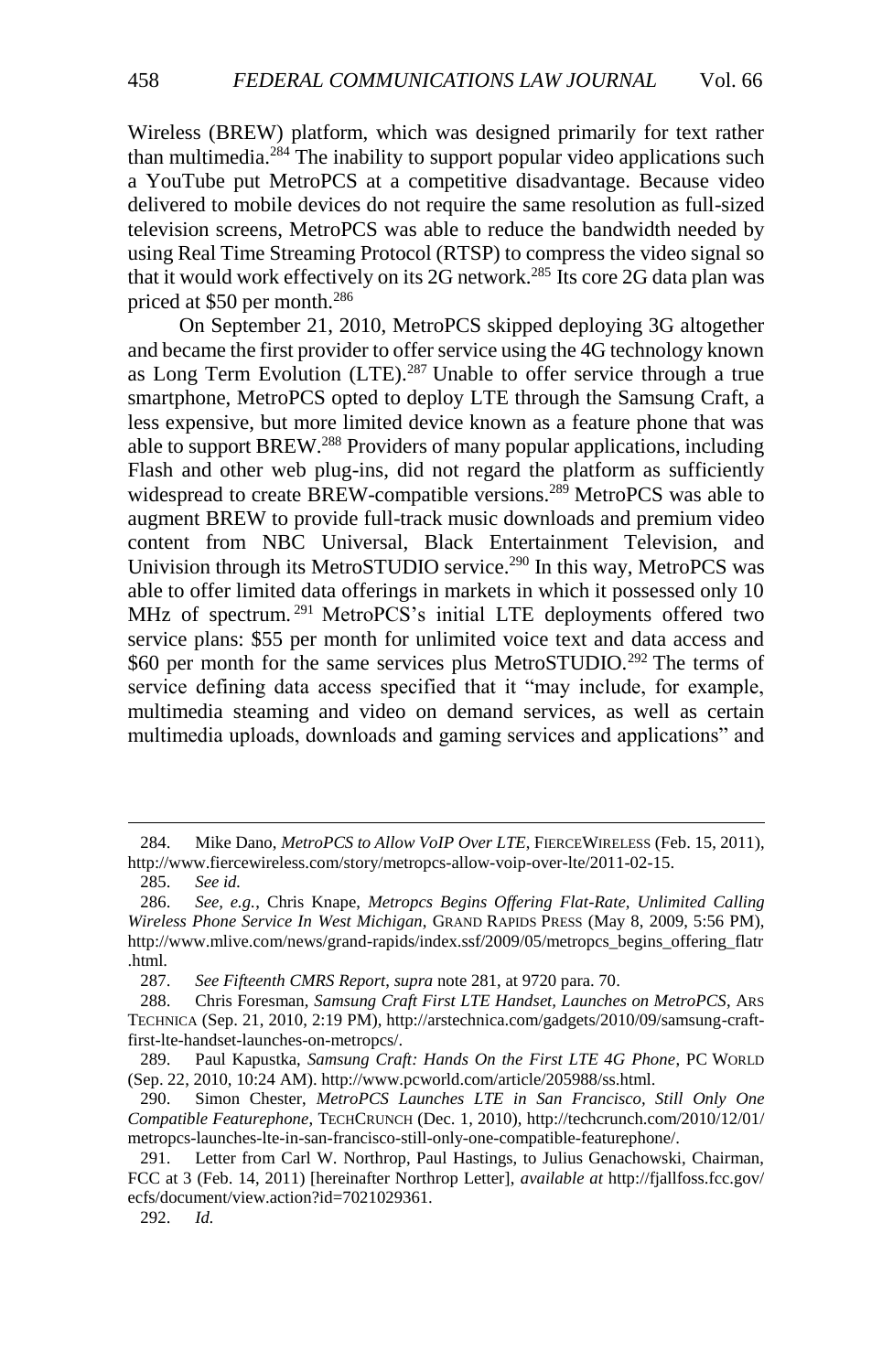may exclude data sessions from MetroSTUDIO, with MetroPCS retaining the sole discretion to determine what constitutes data access.<sup>293</sup>

On January 3, 2011, MetroPCS revised its 4G LTE service plans. It maintained its previous \$60-per-month plan, while adding two lower-priced plans. <sup>294</sup> Its \$40-per-month plan offered unlimited talk, text, and 4G Web browsing with unlimited YouTube access.<sup>295</sup> Its \$50-per-month plan added additional features (international and premium text messaging, GPS, mobile instant messaging, corporate e-mail, caller identity screening, and MetroSTUDIO service via WiFi) as well as 1 GB of additional "data access." <sup>296</sup> Its \$60-per-month plan offered unlimited data access and MetroSTUDIO through any connection.<sup>297</sup>

One week later, a group of advocacy groups—Free Press, Center for Media Justice, Media Access Project, New America Foundation, and Presente.org—submitted a letter calling for the FCC to investigate whether MetroPCS's proposed service plans violated the FCC's Open Internet Order.<sup>298</sup> Their primary complaint was that MetroPCS's \$40 and \$50 per month plans permitted unlimited access to YouTube, while potentially categorizing other voice and video services, such as Skype and Netflix, as data access subject to bandwidth limits. <sup>299</sup> Consumers Union followed eleven days later with a similar letter.<sup>300</sup>

MetroPCS responded on February 14, 2011. It emphasized its long legacy of being the only provider to offer low cost, unlimited service plans without long-term contracts or requiring deposits or credit checks. It also noted that it has access to significantly less spectrum than its leading competitors: "As a consequence, MetroPCS had to innovate to make maximum use of its relatively limited spectrum resources."<sup>301</sup> In addition, device manufacturers were focused on more spectrum-intensive deployments planned by Verizon and AT&T¸ which typically used 20 MHz

 $\overline{a}$ 

299. *Id.*

<sup>293.</sup> *See* John Bergmayer, *Not Unlimited. Unlimitedish.*, PUB. KNOWLEDGE BLOG (Jan. 3, 2011), https://www.publicknowledge.org/news-blog/blogs/not-unlimited-unlimitedish.

<sup>294.</sup> Northrop Letter, *supra* not[e 291,](#page-43-0) at 9–10.

<sup>295.</sup> *Id.*

<sup>296.</sup> *Id.*

<sup>297.</sup> Press Release, MetroPCS, MetroPCS' New 4G LTE Plans Offer Unprecedented Value and Choice with Prices Starting at Just \$40 (Jan. 3, 2011), *available at* https://www.metropcs.com/press/news-releases/2011/mpcs-news-20110103.html.

<sup>298.</sup> Letter from M. Chris Riley, Counsel, Free Press, to Julius Genachowski, Chairman, FCC (Jan. 10, 2011), *available at* http://fjallfoss.fcc.gov/ecfs/ document/view?id=7021025490.

<sup>300.</sup> Letter from Parul P. Desai, Policy Counsel, Consumers Union, and Mark Cooper, Director of Research, Consumer Federation of America, to Julius Genachowski, Chairman, FCC (Jan. 21, 2011), *available at* http://apps.fcc.gov/ecfs/document/view?id=7021026387. Some of these organizations also complained that MetroPCS's initial LTE deployments did not support VoIP because no VoIP clients were available for BREW. The arrival of an Android-based handset in early February 2011 allowed all MetroPCS 4G LTE customers to access VoIP so long as their handset was technically capable of doing so.

<sup>301.</sup> Northrop Letter, *supra* not[e 291,](#page-43-0) at 3.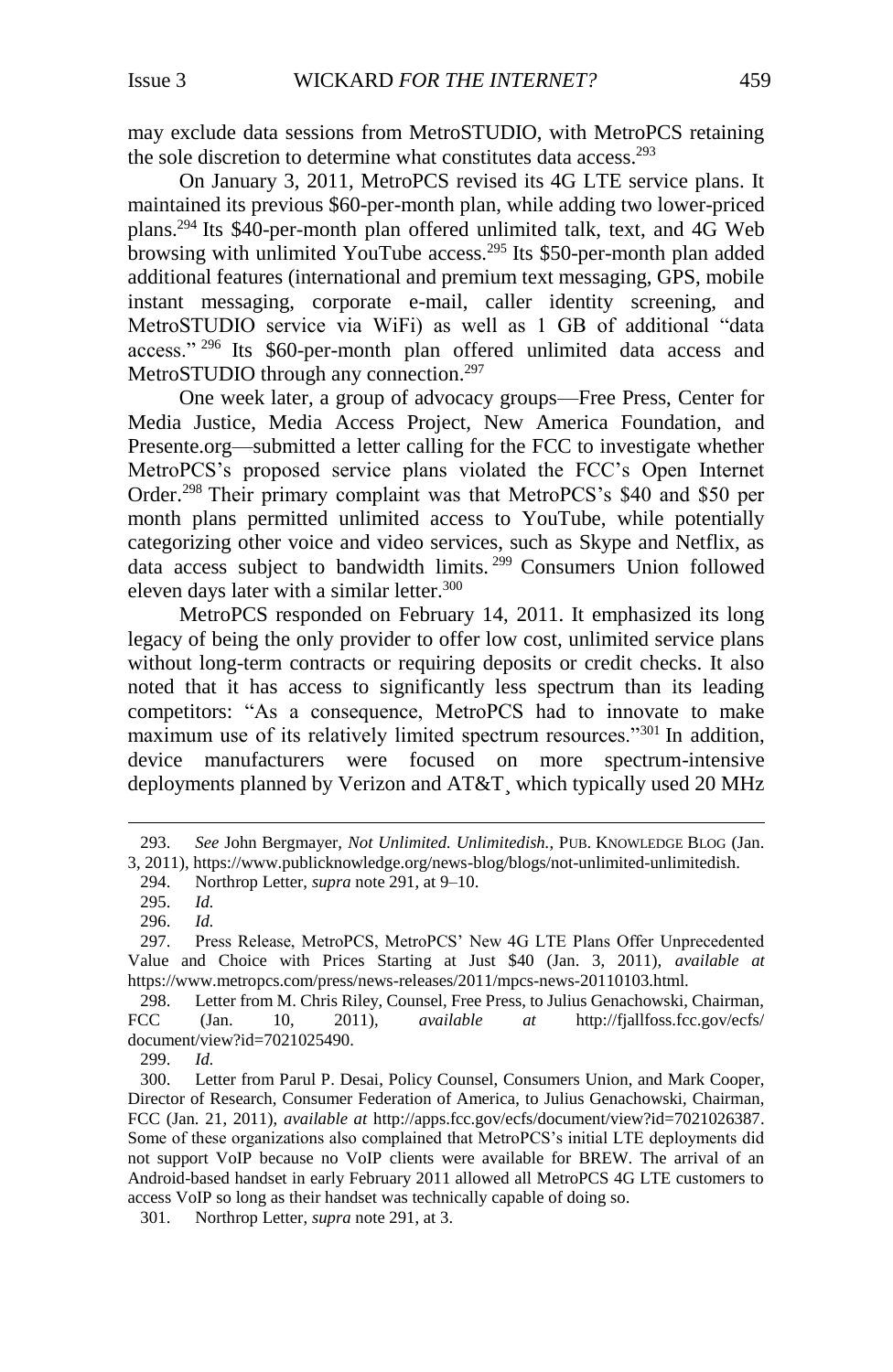of spectrum, whereas MetroPCS needed to develop LTE service on as little as 1.4 MHz of spectrum.<sup>302</sup>

Moreover, LTE adoptions were slowed by the fact that its initial \$55 per-month and \$60-per-month LTE plans were priced higher than its 2G data plans. At the same time, the arrival of Android handsets was causing data traffic in its 2G network to increase. MetroPCS's revised LTE plans were carefully designed to avoid having to invest capital to upgrade a 2G data network that was already in the process of becoming obsolete by encouraging wireless data users to migrate to the more spectrum-efficient LTE network without overburdening it in the process.  $303$  The primary mechanism for doing so was the \$40-per-month LTE plan, which was cheaper than its \$50-per-month 2G data plan.<sup>304</sup> Because subscribers to the \$50-per-month 2G data plan already had access to unlimited YouTube downloads, MetroPCS felt it had to include this functionality in its \$40-permonth LTE plan if it was to be able to encourage subscribers to migrate from 2G to LTE. The fact that the \$50-per-month LTE plan allowed subscribers to download up to 1 GB of multimedia streaming also made it more attractive than the identically priced 2G plan. MetroPCS emphasized that it facilitated access to YouTube in response to customer demand. It lacked any financial arrangements that provide it with any incentive to favor YouTube, and that no other YouTube competitors had ever sought access to the MetroPCS network.<sup>305</sup>

As an initial matter, it is hard to see how any policy implemented by a firm of MetroPCS's size could hurt consumers or competition. It had less than 3% of all U.S. wireless subscribers as of the end of 2010.<sup>306</sup> In an era where creating greater competition in wireless networks remains a major policy goal,<sup>307</sup> network management remains an important tool for firms like MetroPCS to deploy competitive services notwithstanding the dearth of spectrum under their control. MetroPCS also clearly states that it specializes in offering low-cost plans that provide more limited features than its competitors. As Tom Keys, MetroPCS's chief operating officer, stated, "We didn't build this network or this device to be all things to all people."<sup>308</sup> Requiring that all of MetroPCS's service plans support all applications on

l

306. *Fifteenth CMRS Report*, *supra* not[e 281,](#page-42-1) at 9697 tbl.3.

307. *See, e.g.*, Implementation of Section 6002(b) of the Omnibus Budget Reconciliation Act of 1993, *Annual Report and Analysis of Competitive Market Conditions With Respect to Mobile Wireless*, 28 FCC Rcd. 3700, 3729 para. 3 (2013).

308. Kevin Fitchard, *LTE Launches in the U.S.—MetroPCS Style*, CONNECTED PLANET (Sept. 21, 2010, 10:08 AM), http://connectedplanetonline.com/3g4g/news/metropcslaunches-lte-092110/.

<sup>302.</sup> *Id.* at 7.

<sup>303.</sup> *Id.* at 10.

<sup>304.</sup> *See id.* at 8–9; Phil Goldstein, *MetroPCS Slashes Base LTE Smartphone Plan By \$10, To \$40/Month*, FIERCEWIRELESS (Feb. 2, 2012), [http://www.fiercewireless.com/story/metropcs-slashes-base-lte-smartphone-plan-10-](http://www.fiercewireless.com/story/metropcs-slashes-base-lte-smartphone-plan-10-40month/2012-02-02) [40month/2012-02-02.](http://www.fiercewireless.com/story/metropcs-slashes-base-lte-smartphone-plan-10-40month/2012-02-02) 

<sup>305.</sup> Northrop Letter, *supra* not[e 291,](#page-43-0) at 11–12.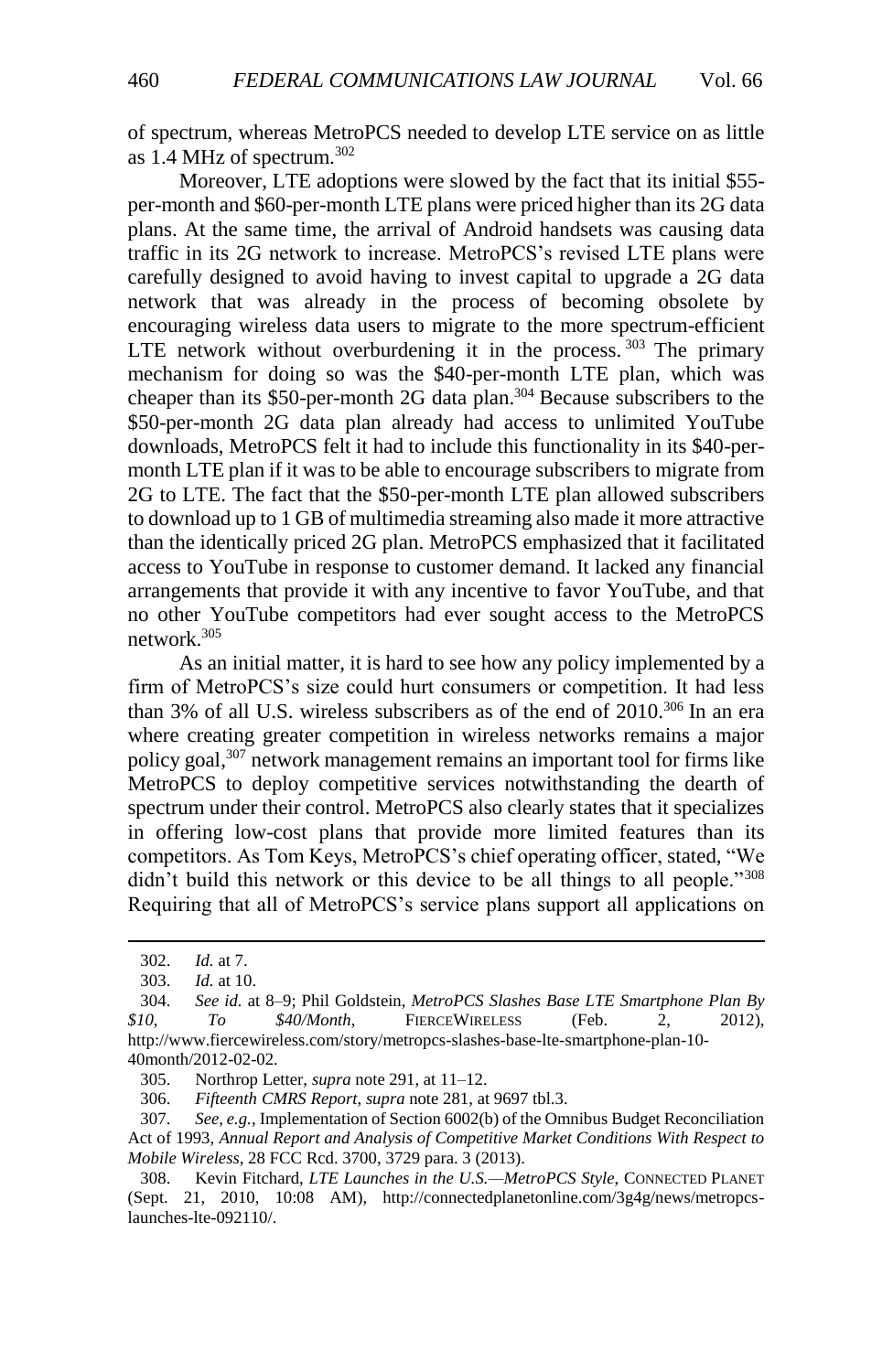l

equal basis would have made it impossible for them to compete in this manner.

# 2. AT&T/Apple FaceTime

<span id="page-46-0"></span>Apple's video chat application FaceTime initially operated only over WiFi connections. In late 2012, FaceTime began supporting video calls over cellular networks in late 2012. AT&T initially required users to pay for a "Mobile Share Plan" in order to use FaceTime over the carrier's 3G or 4G LTE data networks, although FaceTime over WiFi remained available to all AT&T customers.<sup>309</sup> The policy required consumers to pay for a more expensive data plan in order to access FaceTime over 3G or 4G LTE networks. The policy applied to mobile devices, including tablets with broadband access capabilities. Soon after announcing the policy, however, AT&T granted 3G and 4G FaceTime access to consumers who upgraded to the newest iPhone and switched to any metered data usage plan.<sup>310</sup>

AT&T's FaceTime policy drew criticism from network neutrality proponents, including public interest groups Free Press, Public Knowledge, and the New America Foundation's Open Technology Institute. Free Press claims that the network neutrality issues stem from AT&T's determination to block 3G and 4G accessible FaceTime "unless customers pay for a more expensive voice and data plan."<sup>311</sup> Critics of AT&T's FaceTime policy contend that it violates network neutrality rules because it differentiates FaceTime from similar, rival applications. They contend that AT&T's treatment of FaceTime is "a direct contradiction of the Commission's open internet rules for mobile providers" because it interferes with consumer choice between similar mobile applications.<sup>312</sup>

AT&T has defended its policy on its consumer blog by arguing that (1) its FaceTime policy is "fully transparent to all consumers" and (2) there is no blocking issue because the FCC's network neutrality rules do not regulate applications that are preloaded on the mobile device. AT&T has since revised its policy to make it more permissive, although it still restricts

<sup>309.</sup> Lynn La, *Only AT&T Mobile Share Plan Users Can FaceTime Over Its Cellular Network*, CNET (Aug. 17, 2012, 3:03 PM), http://www.cnet.com/8301-17918\_1-57495717- 85/only-at-t-mobile-share-plan-users-can-FaceTime-over-its-cellular-network/.

<sup>310.</sup> Amy Schatz, *AT&T Limits on Video-Chat App Spurs Complaint*, WALL ST.J. (Sept. 12, 2012, 1:27 PM), http://online.wsj.com/article/ SB10000872396390443816804578004302003765548.html?mod=googlenews\_wsj.

<sup>311.</sup> Josh Levy, *AT&T's FaceTime Blocking: There's a Complaint for That*, FREE PRESS (Sept. 18, 2012), http://www.freepress.net/blog/2012/09/18/atts-FaceTime-blocking-therescomplaint.

<sup>312.</sup> *AT&T's Plan to Restrict FaceTime Violates FCC Rules*, PUB. KNOWLEDGE (Aug. 17, 2012) http://web.archive.org/web/20120821204806/http://publicknowledge.org/attfacetime (accessed via Internet Archive).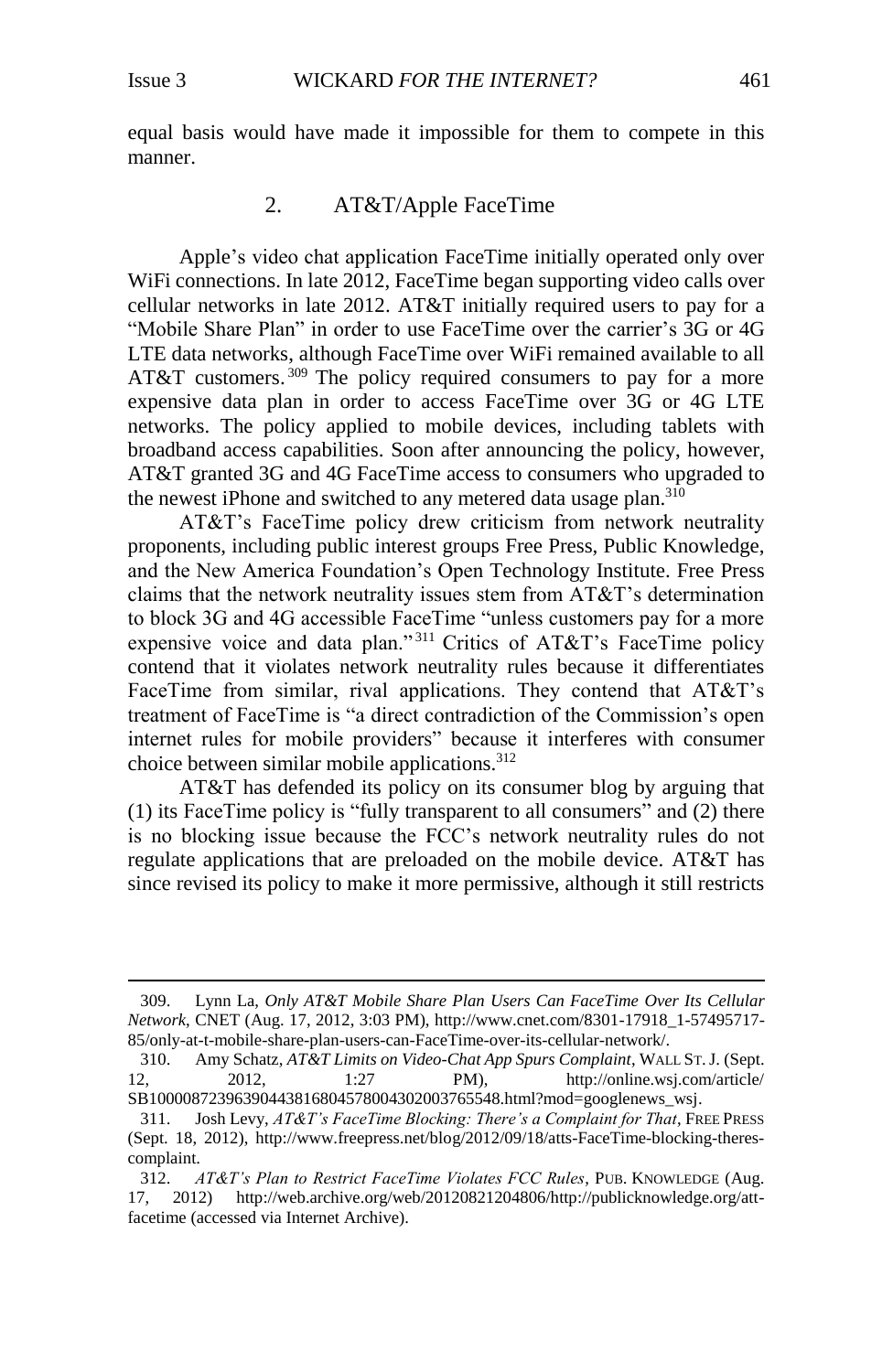usage by those subscribing to grandfathered unlimited data plans that the company no longer offers. 313

Because Apple FaceTime is a feature of the Apple iOS operating system, not a user-installed application, it is unclear whether the Open Internet Order applies.<sup>314</sup> Indeed, applying the Order would effectively require network providers to provide open access to all operating systems as well as applications. In addition, because the relevant broadband network is a wireless network, the nondiscrimination mandate does not apply. <sup>315</sup> Moreover, the prohibition against blocking applies only to wireless applications that compete with  $AT&T$ 's offerings.<sup>316</sup> Because  $AT&T$  does not offer video chat, a decisionmaker would have to conclude that voice services compete with video chat services.

Moreover, the practice may be upheld if it constitutes reasonable network management. <sup>317</sup> A leading member of the FCC's Open Internet Advisory Committee has shown that a single FaceTime user can consume between one third and one half of all of the bandwidth available on a single node.<sup>318</sup> FaceTime thus appears to be more likely to cause congestion or disrupt its network traffic than downloadable video chat applications. Moreover, the fact that FaceTime is preloaded to the most popular devices owned by AT&T customers may make it a bigger threat to network traffic management than other video chat applications.

# 3. Verizon/Google Tethering Apps

<span id="page-47-0"></span>Tethering applications permit users to use mobile devices as wireless access points for connecting additional devices to the initial device's network. <sup>319</sup> Until recently, providers have been able to justify blocking tethering applications by citing the providers' right to reasonable network management.<sup>320</sup> Providers justify charging consumers an additional fee for

<sup>313.</sup> Adi Robertson, *AT&T Says "Any" Mobile Video Chat App Will Work on its Network by the End of 2013*, THE VERGE (May 20, 2013, 2:12 PM), [http://www.theverge.com/2013/5/20/4348672/att-will-allow-all-video-chat-apps-on-its](http://www.theverge.com/2013/5/20/4348672/att-will-allow-all-video-chat-apps-on-its-network-by-end-of-2013)[network-by-end-of-2013.](http://www.theverge.com/2013/5/20/4348672/att-will-allow-all-video-chat-apps-on-its-network-by-end-of-2013)

<sup>314.</sup> Salvador Rodriguez, *AT&T Says Charging for FaceTime Doesn't Violate Net Neutrality*, L.A. TIMES (Aug. 22, 2012), *available at* http://articles.latimes.com/2012/aug/22/ business/la-fi-tn-att-facetime-net-neutrality-20120822.

<sup>315.</sup> *See 2010 Open Internet Order*, *supra* note [2,](#page-2-2) at 17960 para. 99 (barring mobile broadband providers "from degrading a particular website or an application that competes with the provider's voice or video telephony services so as to render the website or application effectively unusable").

<sup>316.</sup> *Id.*

<sup>317.</sup> *Id.* at 17961 para. 103 ("[C]onditions in mobile broadband networks may necessitate network management practices that would not be necessary in most fixed networks.").

<sup>318.</sup> FCC Open Internet Advisory Comm., AT&T/FaceTime Case Study (Aug. 20, 2013), *available at* http://transition.fcc.gov/cgb/oiac/Mobile-Broadband-FaceTime.pdf.

<sup>319.</sup> Preserving the Open Internet, *Notice of Proposed Rulemaking*, 24 FCC Rcd. 13064, 13121 para. 164 (2009).

<sup>320.</sup> *See id.*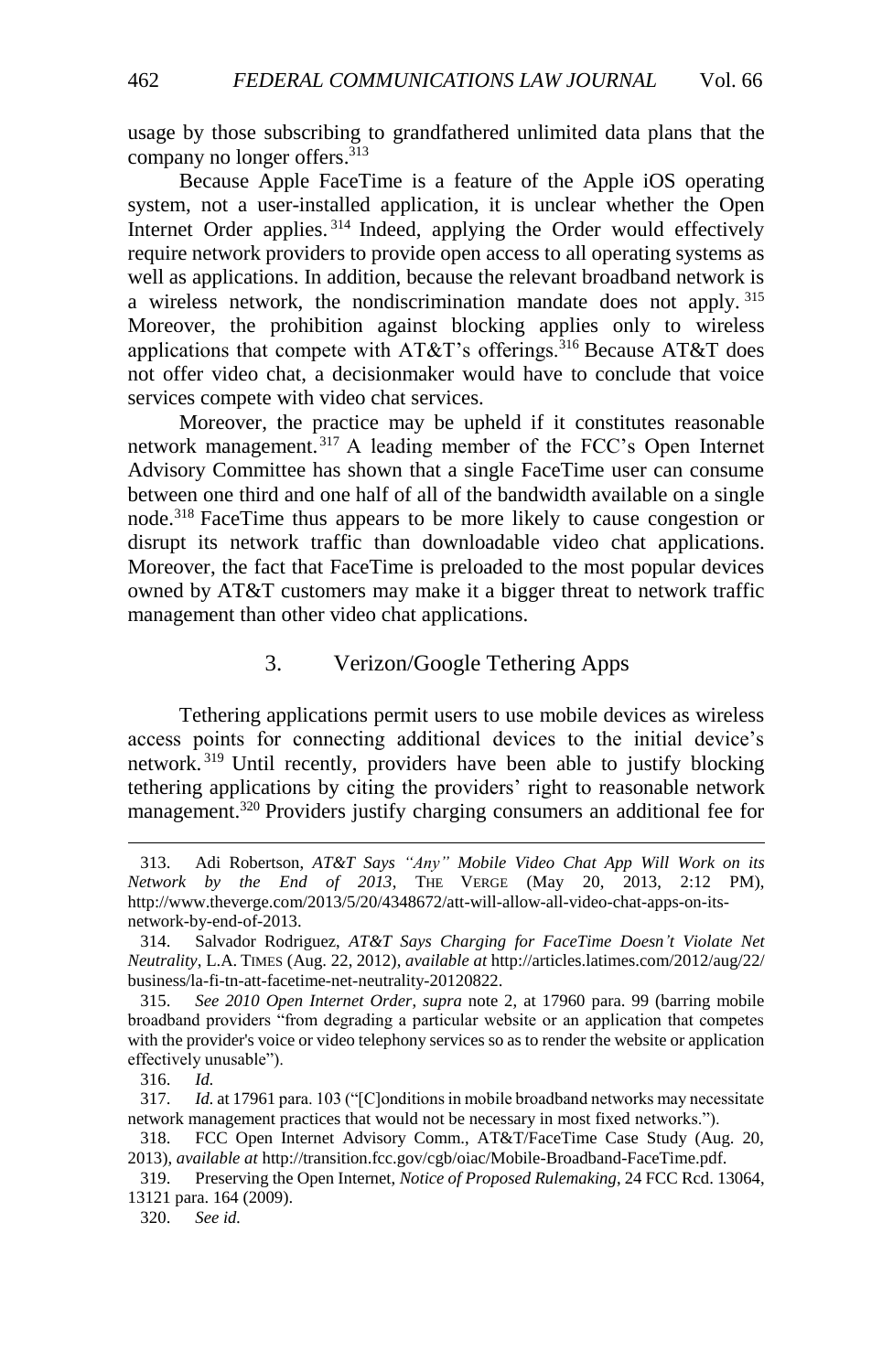<span id="page-48-0"></span>tethering because tethering enables consumers to attach multiple devices, many of which have higher data capacities than phones, which in turn increases data usage.<sup>321</sup> Google has granted mobile carriers' request to block wireless subscribers from accessing tethering applications unless they subscribe to a premium data service.<sup>322</sup> Google inadvertently made fourteen tethering apps available to all customers.<sup>323</sup> When Verizon reportedly asked that they be removed from the Google app store, Google complied without complaint. <sup>324</sup> An end user filed an informal complaint against Verizon claiming that this policy violated open access requirements imposed on C Block licensee holders.<sup>325</sup>

Verizon justified its additional tethering fee by arguing that tethered devices, such as laptops and tablets, have higher data capacities than phones, so customers who tethered use more data than customer who do not tether.<sup>326</sup> Under its tethering policy, Verizon charged both unlimited data plan subscribers as well as usage-based data subscribers an additional fee for tethering their Verizon mobile device to third party devices. Because of its determination to charge the latter, the additional fee seemed like an unnecessary distinction between the Verizon device and the third party device.

In July of 2012, Verizon entered a consent decree with the FCC, in which the company agreed to pay \$1.25 million to the FCC for its failure to comply with C-Block conditions requiring the company to maintain open access to its network for all applications and devices.<sup>327</sup> Verizon failed to comply with this requirement by forcing customers to pay an additional cost in order to use tethering applications that connect third party devices to Verizon's network.<sup>328</sup> In addition to the fine, which amounts to little more than a slap on the wrist, Verizon agreed to implement a company-wide system to ensure compliance with the C-Block requirements of their LTE

<sup>321.</sup> *See, e.g.*, James Kendrick, *The Truth About Tethering: Pay Up or You Are a Thief*, ZDNET (Apr. 4, 2011, 4:30 AM), http://www.zdnet.com/blog/mobile-news/the-truth-abouttethering-pay-up-or-you-are-a-thief/1749.

<sup>322.</sup> Brian Chen, *F.C.C. Forces Verizon to Allow Android Tethering Apps*, N.Y. TIMES BITS BLOG (July 31, 2012, 6:01 PM), http://bits.blogs.nytimes.com/2012/07/31/fcc-verizontethering/?\_php=true&\_type=blogs&\_r=0.

<sup>323.</sup> Ellis Hamburger, *Google Caves: Bans Free Wi-Fi Hotspots on Your Android Phone*, BUS. INSIDER (May 3, 2011, 11:07 AM), http://www.businessinsider.com/ google-gives-in-kills-android-tethering-apps-at-carrier-request-2011-5.

<sup>324.</sup> *See* Chen, *supra* note [322.](#page-48-0)

<sup>325.</sup> Stephen Shankland, *Complaint to FCC: Verizon Mustn't Bar 4G Tethering*, CNET (June 7, 2011 2:46 AM), [http://www.cnet.com/news/complaint-to-fcc-verizon-mustnt-bar-](http://www.cnet.com/news/complaint-to-fcc-verizon-mustnt-bar-4g-tethering/)[4g-tethering/.](http://www.cnet.com/news/complaint-to-fcc-verizon-mustnt-bar-4g-tethering/) 

<sup>326.</sup> Steven J. Vaughan-Nichols, *Verizon: No Free Tethering for Unlimited Data Plan Customers*, ZDNET (Aug. 1, 2012, 11:00 AM), [http://www.zdnet.com/verizon-no-free](http://www.zdnet.com/verizon-no-free-tethering-for-unlimited-data-plan-customers-7000001987/)[tethering-for-unlimited-data-plan-customers-7000001987/.](http://www.zdnet.com/verizon-no-free-tethering-for-unlimited-data-plan-customers-7000001987/) 

<sup>327.</sup> Cellco Partnership d/b/a Verizon Wireless, *Order*, 27 FCC Rcd. 8932, 8937–41 (2012).

<sup>328.</sup> *Id.*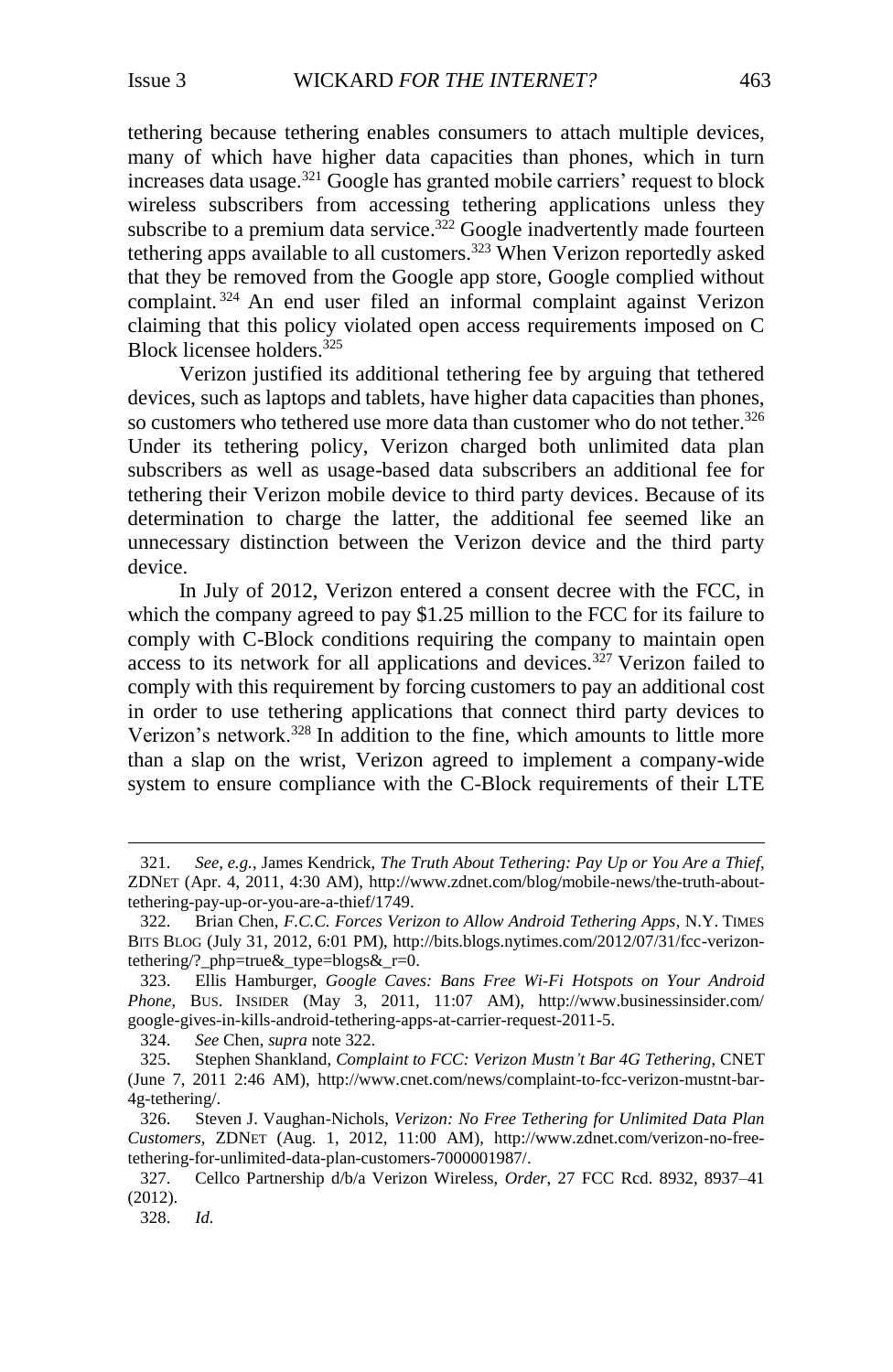network. <sup>329</sup> The system includes (1) training for employees on the requirements for licensees of C-Block spectrum, (2) legal review of all communications between Verizon and application store operators regarding availability of the application to Verizon customers, and (3) disclosure of all instances of noncompliance during the two-year implementation of the plan.<sup>330</sup> The fact that Verizon has now shifted all of its plans to usage-based billing has eliminated any incentive it may have to restrict tethering apps.

## 4. Verizon/Google Wallet

<span id="page-49-0"></span>Google has developed a mobile payment application called Google Wallet, which it has built into the proprietary chip installed in certain phones.<sup>331</sup> Google Wallet permits consumers to secure digital transactions over a short distance using phones with a near field communication (NFC) chip.<sup>332</sup> NFC payment systems enable users to pay for items in physical retail stores by tapping an NFC-enabled device on a payment reader. In 2011, Verizon determined that it would not preload Google Wallet on its mobile devices and may prevent users from downloading the application to devices after-the-fact.<sup>333</sup> Verizon has expressed hesitance to embrace the application because it must ensure it is appropriately "integrated into a new, secure and proprietary hardware element" in the devices.<sup>334</sup>

<span id="page-49-1"></span>Critics of Verizon's treatment of Google Wallet suggest that Verizon's decision on the issue is related to its potential to partner with other mobile carriers, AT&T and T-Mobile, to launch a mobile payment application called "Softcard." 335 Competition among mobile payment applications has increased as the application and e-commerce industry become more lucrative, as evidenced by the recent launch of Apple Pay.<sup>336</sup> Though it is "still unclear whether many consumers will want to use electronic wallets,"

 $\overline{a}$ 

334. *Id.*

<sup>329.</sup> *Id.*

<sup>330.</sup> *Id.*

<sup>331.</sup> Jason Del Rey, *New Google Wallet App Moves Past NFC and to All Major Carriers. iPhone Version on Tap?*. ALL THINGS D (Sep, 17, 2013, 7:35 AM), [http://allthingsd.com/20130917/with-ios-version-on-tap-new-google-wallet-for-android](http://allthingsd.com/20130917/with-ios-version-on-tap-new-google-wallet-for-android-moves-past-nfc/)[moves-past-nfc/.](http://allthingsd.com/20130917/with-ios-version-on-tap-new-google-wallet-for-android-moves-past-nfc/)

<sup>332.</sup> *Id.*

<sup>333.</sup> Amir Efrati & Anton Troianovski, *War Over the Digital Wallet: Google, Verizon Wireless Spar in Race to Build Mobile-Payment Services*, WALL ST. J., Dec. 7, 2011, at B1, *available at* http://online.wsj.com/news/articles/SB1000142405297020477040457708161 0232043208.

<sup>335.</sup> Softcard was previously known as Isis, but changed its name in September 2014 to "avoid any potential association with the Islamic militant group bearing the same name." Brett Molina, *Wallet App Isis Changing Name to Softcard*, USA TODAY (Sep. 3, 2014, 12:29 PM), http://www.usatoday.com/story/tech/2014/09/03/isis-softcard/15018035/.

<sup>336.</sup> Mike Isaac, *As PayPal Spins Off, Apple Pay Signals New Era at Cash Register*, N.Y. TIMES, Oct. 1, 2014, at A1, *available at* [http://www.nytimes.com/2014/10/01/technology/apple-pay-signals-new-era-at-cash](http://www.nytimes.com/2014/10/01/technology/apple-pay-signals-new-era-at-cash-register.html)[register.html.](http://www.nytimes.com/2014/10/01/technology/apple-pay-signals-new-era-at-cash-register.html)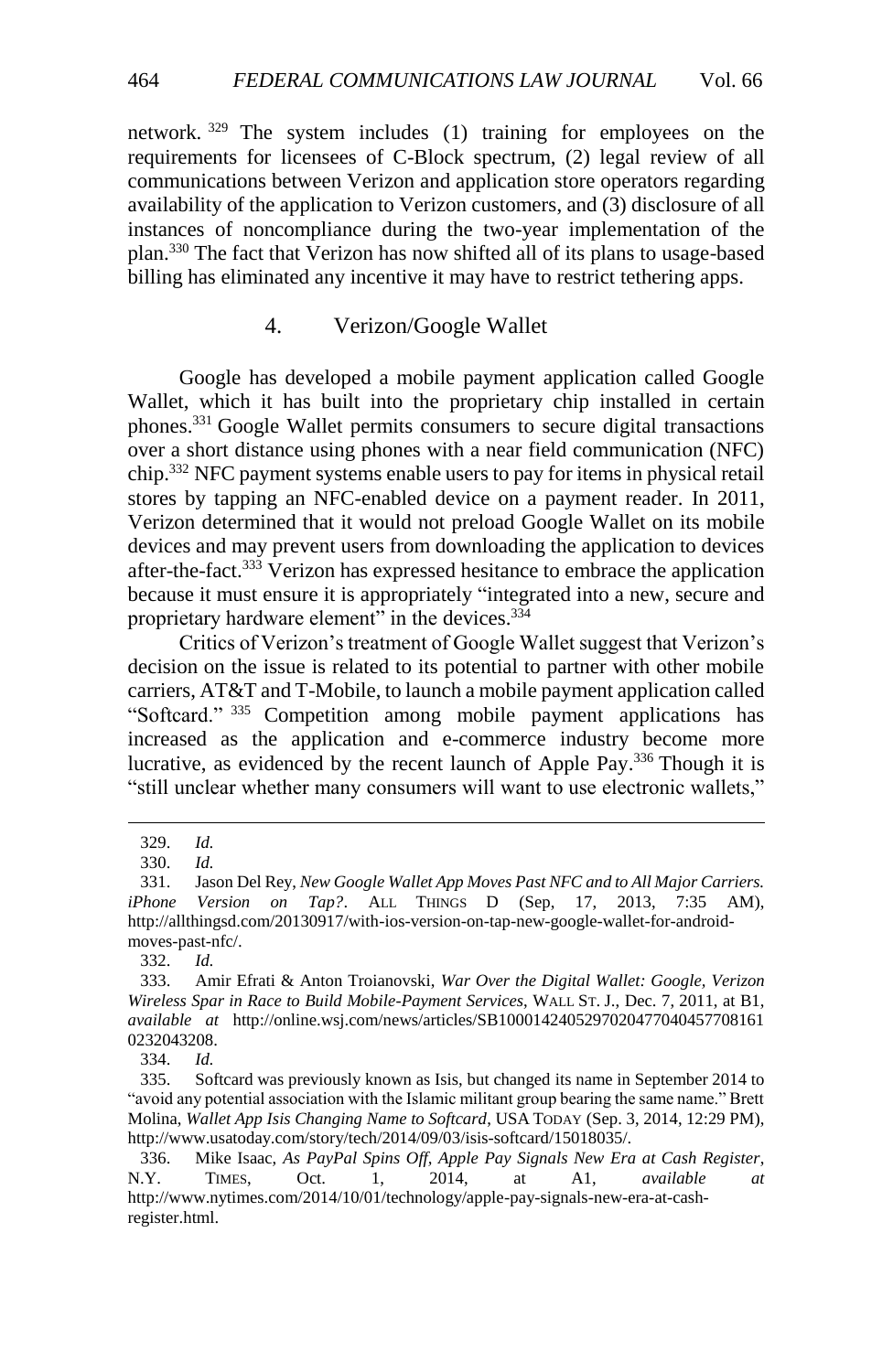carriers and developers hope "mobile-payment platforms create new revenue streams by training customers to use their phones to shop."<sup>337</sup>

Verizon may be able to overcome complaints regarding its potentially discriminatory treatment of Google Wallet if it can adequately show that Google Wallet may jeopardize security on its network. According to some sources, Google Wallet may raise security concerns. A security firm called Zvelo contended, "the Google Wallet PIN, which is required of users to confirm purchases made with their phones, can be cracked via an exhaustive numerical search."<sup>338</sup> In addition, some critics contend that NFC systems will compromise consumer privacy. Though Google "plans to require users" to opt into any service that would use or store their purchase data," and even though "the current version of Google Wallet doesn't allow data to be stored," critics contend that NFC systems will not be consistent and anticipate breaches of consumer privacy.<sup>339</sup> Both of these concerns apply to all NFC systems and are not unique to Google Wallet.

A bigger threshold question is whether the fact that Google Wallet is a built-in feature of the chip instead of an application arguably takes it outside the purview of the Open Internet Order. As such, applying the Open Internet Order to Google Wallet would extend the Order's scope beyond content, services, and applications to hardware features as well.

# 5. Amazon Kindle/Zero Rating

<span id="page-50-0"></span>Amazon's Kindle has raised a host of interesting issues as well. Originally, the Kindle was shipped with a proprietary network known as Whispernet that gave prioritized treatment to Amazon services.<sup>340</sup> More recently, the Kindle Fire accelerates content that accesses Amazon's cloud services through the Silk browser.<sup>341</sup>

<sup>337.</sup> Efrati & Troianovski, *supra* note [333.](#page-49-1)

<sup>338.</sup> Sarah Jacobsson Purewal, *Update: Google Wallet Security Concerns Raised*, TECHHIVE (Feb. 9, 2012, 12:30 PM), http://www.techhive.com/article/249599/google\_wallet \_security\_concerns\_raised.html.

<sup>339.</sup> Eliza Krigman, *Amazon's Fire May Rekindle Net Neutrality Debate*, POLITICO (Oct. 26, 2011, 11:22 PM), http://www.politico.com/news/stories/1011/66936.html; Michael Morisy, *Does the Amazon Kindle Violate Network Neutrality Principles?*, IT KNOWLEDGE EXCH. (Feb. 25, 2008, 4:48 PM), http://itknowledgeexchange.techtarget.com/ networkhub/does-the-amazon-kindle-violate-network-neutrality-principles/.

<sup>340.</sup> *See* Suzanne Choney, *Amazon May Be Building a Wireless Network of its Own*, NBC NEWS (Aug. 23, 2013, 4:26 PM), http://www.nbcnews.com/tech/internet/amazon-maybe-building-wireless-network-its-own-f8C10989062.

<sup>341.</sup> Roslyn Layton, *IGF Highlights How Developing Countries Use Zero Rating Programs to Drive Internet Adoption*, TECHPOLICYDAILY.COM (Sept. 4, 2014, 6:00 AM), http://www.techpolicydaily.com/communications/igf-zero-rating-programs/; Alicia Levine, *Facebook and Google's Race to Zero: And the Real Opportunity for the Next 5 Billion*, MEDIUM (Mar. 22, 2014), https://medium.com/@alicialev/facebook-and-googles-race-tozero-7136fc3e5925; Rob Pegoraro, *"Zero Rating": The Pros and Cons of Free Online Access*, YAHOO! TECH (Aug. 26, 2014), https://www.yahoo.com/tech/zero-rating-the-prosand-cons-of-free-online-access-95775730069.html.